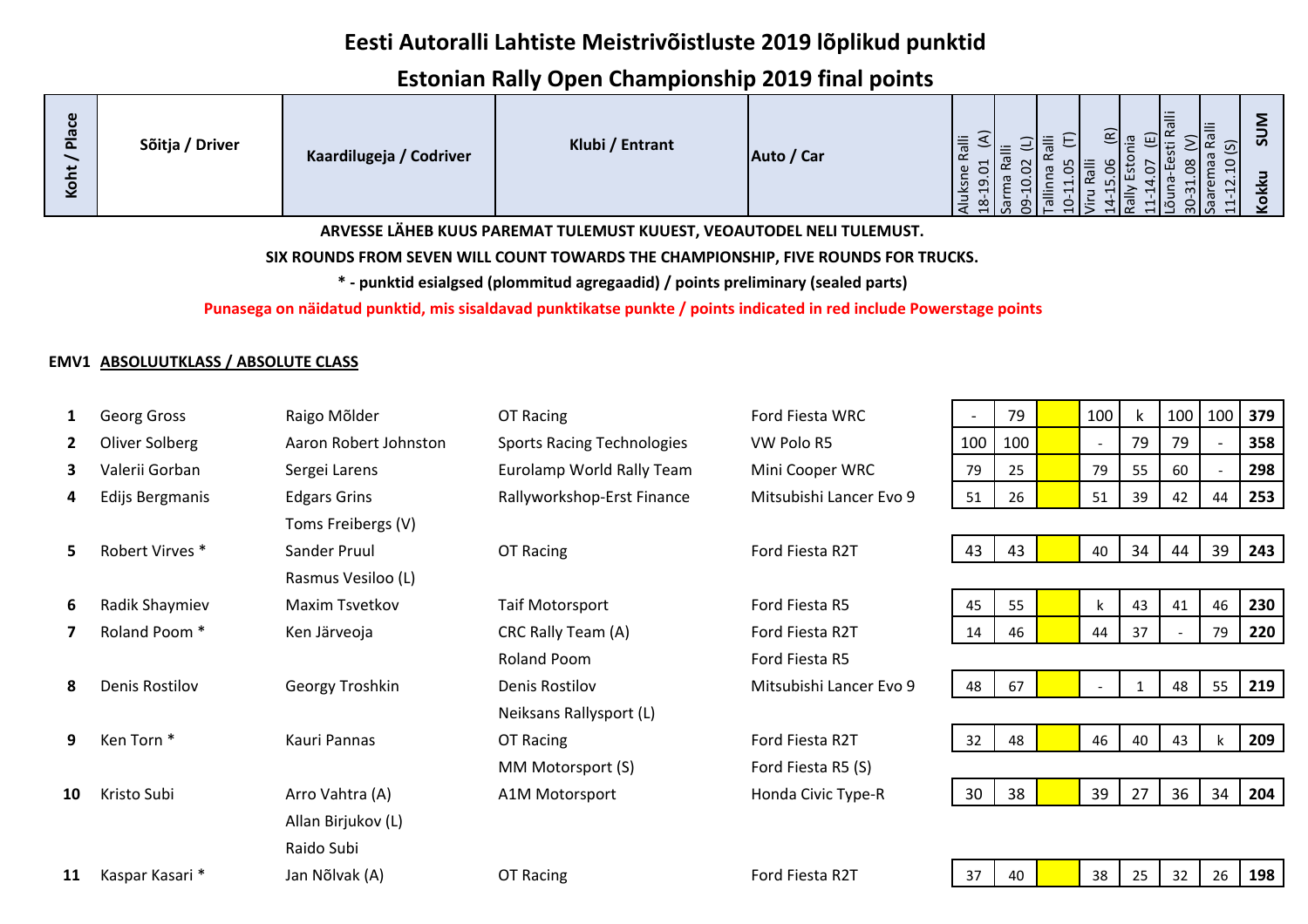|    |                        | Gabriel Müürsepp (E)  |                                       |                             |                          |    |    |             |    |    |     |
|----|------------------------|-----------------------|---------------------------------------|-----------------------------|--------------------------|----|----|-------------|----|----|-----|
|    |                        | Karl Artur Viitra     |                                       |                             |                          |    |    |             |    |    |     |
|    |                        | Hannes Kuusmaa (S)    |                                       |                             |                          |    |    |             |    |    |     |
| 12 | Raul Jeets             | Andrus Toom           | <b>Team Tehase Auto</b>               | Škoda Fabia R5              | $\overline{\phantom{a}}$ |    | 67 | 46          |    | 67 | 180 |
| 13 | <b>Emils Blums</b>     | Didzis Eglitis        | Rallyworkshop-Erst Finance            | Mitsubishi Lancer Evo 9     | 55                       | 60 |    |             | 51 |    | 166 |
| 14 | Priit Koik             | Kristo Tamm           | Kaur Motorsport                       | Ford Fiesta R5              |                          |    | k  | 45          | 55 | 60 | 160 |
|    |                        | Alar-Uku Heldna (V,S) | OT Racing (V,S)                       |                             |                          |    |    |             |    |    |     |
| 15 | Marko Ringenberg       | Allar Heina           | <b>CUEKS Racing</b>                   | <b>BMWM3</b>                | 42                       | 30 | k  | 29          |    | 40 | 141 |
|    |                        | Ilmar Pukk (V)        |                                       |                             |                          |    |    |             |    |    |     |
| 16 | Karel Tölp             | Jaanus Hõbemägi       | Kaur Motorsport                       | Honda Civic Type-R          | 38                       | 39 |    | 26          | 33 |    | 136 |
|    |                        | Jan Nõlvak (L)        |                                       |                             |                          |    |    |             |    |    |     |
|    |                        | Martin Vihmann (E,V)  |                                       |                             |                          |    |    |             |    |    |     |
| 17 | <b>Edgars Balodis</b>  | Lasma Tole            | Rallyworkshop-Erst Finance            | Mitsubishi Lancer Evo 8     | 34                       | 42 | 42 | $\mathsf k$ | 17 | k  | 135 |
|    | <b>Agris Upitis</b>    | Andris Spilva         | <b>3A Racing Team</b>                 | Renault Clio RS             | 28                       | 32 | 29 | 21          | 25 |    | 135 |
| 19 | Egon Kaur              | Silver Simm           | Kaur Motorsport                       | Ford Fiesta Proto           | 67                       | k  |    | k           | 67 |    | 134 |
| 20 | Klim Baikov            | Andrey Kleshchev      | Klim Baikov                           | VAZ 2105                    | 22                       | 29 | 31 | 20          | 23 | 4  | 129 |
|    |                        |                       |                                       | Lada VFTS (S)               |                          |    |    |             |    |    |     |
| 21 | Mikolaj Kempa          | Kamil Kozdron (A)     | Kaur Motorsport                       | Mitsubishi Lancer Evo 9     | 31                       | k  |    | 33          | 34 | 24 | 122 |
|    |                        | Mateusz Martynek (L)  |                                       |                             |                          |    |    |             |    |    |     |
|    |                        | Marcin Szreja (E,V,S) |                                       |                             |                          |    |    |             |    |    |     |
| 22 | Raiko Aru              | Veiko Kullamäe        | Kaur Motorsport (A)                   | <b>BMWM3</b>                | 35                       |    | 16 | 0           | 35 | 30 | 116 |
|    |                        |                       | MRF Motorport (V,S)                   |                             |                          |    |    |             |    |    |     |
|    | Aiko Aigro             | Kermo Kärtmann        | Tikkri Motorsport                     | Mitsubishi Lancer Evo 8     | $\mathsf k$              |    | 43 | 36          |    | 37 | 116 |
| 24 | Tomas Kasperczyk       | Damian Syty           | <b>Tiger Energy Drink Rally Team</b>  | Ford Fiesta R5              | 60                       |    | 55 |             |    |    | 115 |
| 25 | <b>Jurgis Meisters</b> | <b>Kalvis Blums</b>   | Rallyworkshop-Erst Finance            | Mitsubishi Lancer Evo 6     | 41                       | k. |    | 28          |    | 33 | 102 |
| 26 | Markko Märtin          | Kristo Kraag          | Markko Märtin                         | Ford Fiesta WRC             | $\overline{\phantom{a}}$ |    |    | 100         |    |    | 100 |
| 27 | Henri Franke           | Arvo Liimann          | <b>CUEKS Racing</b>                   | Subaru Impreza              | 39                       | k  | 33 | 0           | k  | 19 | 91  |
| 28 | <b>Dmitry Feofanov</b> | <b>Dmitry Chumak</b>  | <b>ASRT</b>                           | Mitsubishi Lancer Evo 10    | 40                       | 28 |    |             |    | 22 | 90  |
|    |                        | Andris Malnieks (S)   | Sporta Klubs Autostils Rally Team (S) |                             |                          |    |    |             |    |    |     |
| 29 | Gregor Jeets *         | Kuldar Sikk           | Team Tehase Auto                      | Ford Fiesta R2T             | 16                       | 36 | k  | 0           | 37 | 0  | 89  |
| 30 | Siim Liivamägi         | Edvin Parisalu        | Kupatama Motorsport                   | Mitsubishi Lancer Evo 6     | 19                       | 41 | k  |             |    | 28 | 88  |
|    |                        |                       |                                       | Mitsubishi Lancer Evo 9 (S) |                          |    |    |             |    |    |     |

| 55 | 60 | $\overline{\phantom{0}}$ | $\overline{\phantom{a}}$ | 51      | $\overline{\phantom{a}}$ | 166 |
|----|----|--------------------------|--------------------------|---------|--------------------------|-----|
|    | -  | k                        | 45                       | 55      | 60                       | 160 |
|    |    |                          |                          |         |                          |     |
| 42 | 30 | k                        | 29                       | $\sf k$ | 40                       | 141 |
|    |    |                          |                          |         |                          |     |
| 38 | 39 | $\overline{\phantom{a}}$ | 26                       | 33      | $\overline{\phantom{a}}$ | 136 |
|    |    |                          |                          |         |                          |     |
|    |    |                          |                          |         |                          |     |

| er Evo 8 | 34 | 42 | 42 | k  | 17 | k | 135 |
|----------|----|----|----|----|----|---|-----|
|          | 28 | 32 | 29 | 21 | 25 |   | 135 |
| o        | 67 | k  |    | k  | 67 |   | 134 |
|          | 22 | 29 | 31 | 20 | 23 |   | 129 |
|          |    |    |    |    |    |   |     |

|  | - |  | 24 | $-122$ |
|--|---|--|----|--------|
|  |   |  |    |        |

| <b>JJ</b> |  |  | -- |  |
|-----------|--|--|----|--|
|           |  |  |    |  |

| 116 | 37 |   | 36  | 43 |    | k  |
|-----|----|---|-----|----|----|----|
| 115 |    |   |     | 55 |    | 60 |
| 102 | 33 |   | 28  |    | k  | 41 |
| 100 |    |   | 100 |    |    |    |
| 91  | 19 | k | 0   | 33 | k  | 39 |
| 90  | 22 |   |     |    | 28 | 40 |

|  |  |  | 89 |
|--|--|--|----|
|  |  |  | 88 |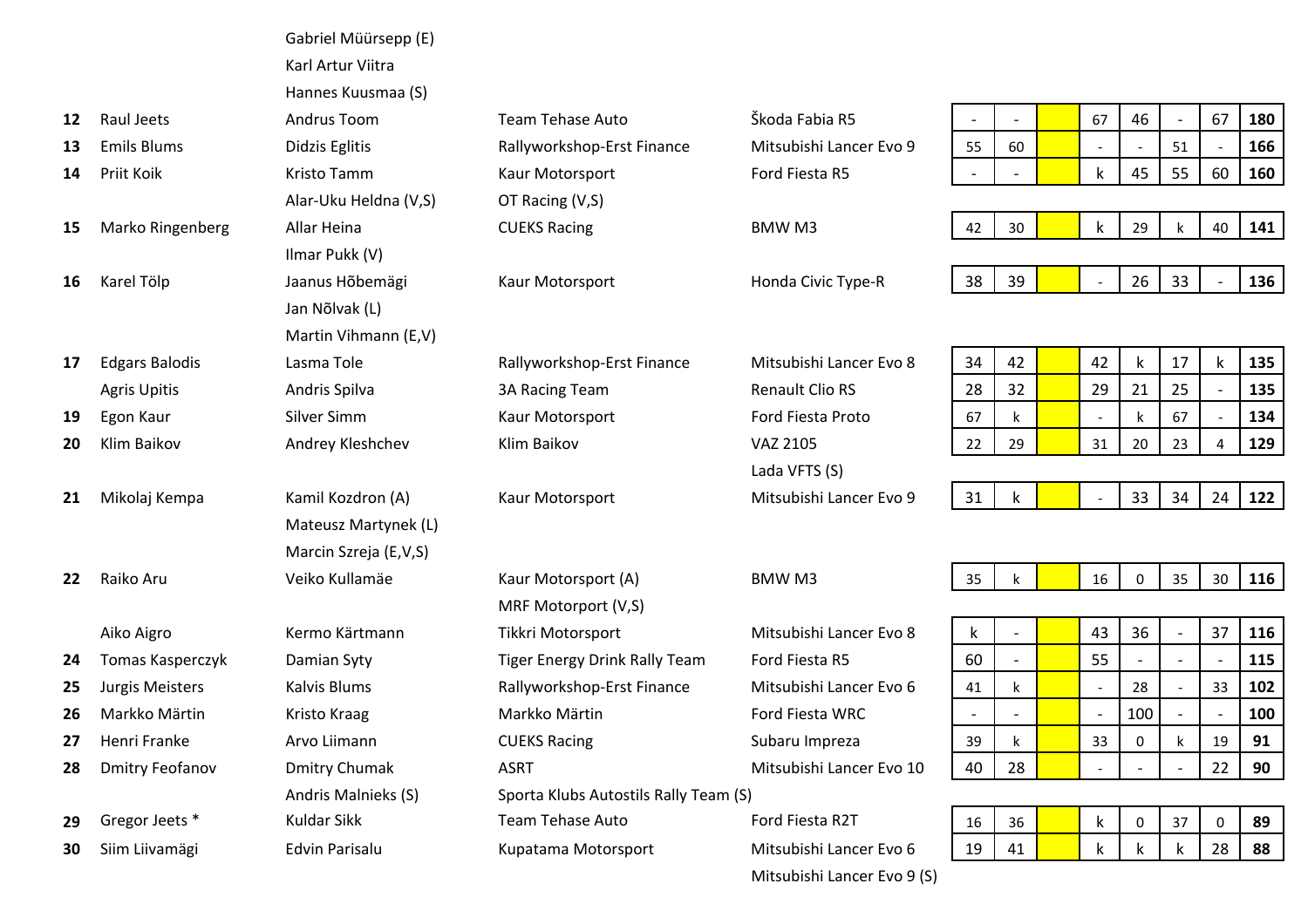| JІ | <b>SUR AIRCHVAIR</b>               |
|----|------------------------------------|
| 32 | Ott Mesikäpp<br>Alexander Mikhaylo |
| 34 | - Aleksei Semenov                  |
|    | <b>35</b> Taavi Niinemets          |
| 37 | Rene Uukareda<br>Janis Cielens     |

**31**

**38**

- **50**
- **51**
- **53**
- **55**

Igor MarovEsko Allika **Taavi Niinemets Esko Allika** GAZ 51A

Janis Cielens (L)Rainis Raidma (E,V,S))

SAR-TECH Motorsport (S) Skoda Fabia R5 Alexander Mikhaylov Normunds Kokins Neiksans Rallysport Ford Fiesta NRC4 Aleksei Semenov Alexey Kurnosov (A) Aleksei Semenov Mitsubishi Lancer Evo 10 k | 22 <mark> |</mark> 45 | k | - | 16 | **83** 

1 Stig Andervang **Robin Eriksson Stig Andervang Nitsubishi** Lancer Evo 9 <mark>- - 1 - 1 38 - 48 | 86</mark>



|                     |                 | SAR-TECH Motorsport (S) | Skoda Fabia R5    |    |        |    |               |        |    |
|---------------------|-----------------|-------------------------|-------------------|----|--------|----|---------------|--------|----|
| Ott Mesikäpp        | Raiko Lille     | <b>BTR Racing</b>       | BMW <sub>M3</sub> |    |        | 34 | $\mathcal{L}$ | $\sim$ | 84 |
| Alexander Mikhaylov | Normunds Kokins | Neiksans Rallysport     | Ford Fiesta NRC   | 44 | $\sim$ |    |               |        | 84 |
|                     |                 |                         |                   |    |        |    |               |        |    |

| Α      |  | <b>1</b> 22 16 12 27 77 |  |  |  |
|--------|--|-------------------------|--|--|--|
| 13 (S) |  |                         |  |  |  |
|        |  |                         |  |  |  |

| Rene<br>Uukareda | <b>Nõlvak</b><br>lan | <b>BTR Racing</b>   | <b>BMW M3</b> |                            |                      |  | 10 | ാവ<br>--      | າຊ<br>__ | -- |
|------------------|----------------------|---------------------|---------------|----------------------------|----------------------|--|----|---------------|----------|----|
| Janis Cielens    | Salvis Rambols       | Saules Brali Sports | VW Golf       | $\mathbf{A}$<br><u>_ _</u> | $\sim$ $\sim$<br>-34 |  |    | 1۵<br><b></b> |          | 74 |

|     | 8 Georg Linnamäe      | Volodymyr Korsia | <b>ALM Motorsport</b>             | Peugeot 208 R2          | $\overline{\phantom{0}}$ |                          | $\overline{\phantom{0}}$ | 30 | 38 |    | 68 |
|-----|-----------------------|------------------|-----------------------------------|-------------------------|--------------------------|--------------------------|--------------------------|----|----|----|----|
| 9   | <b>Rainer Aus</b>     | Simo Koskinen    | <b>TGS Worldwide</b>              | Škoda Fabia R5          |                          |                          | $\overline{a}$           | 67 |    |    | 67 |
| 0   | Lembit Soe            | Kalle Ahu        | Sar-Tech Motorsport               | <b>Toyota Starlet</b>   | 27                       | 35                       | k                        |    | k  |    | 62 |
| 1   | Allar Goldberg        | Kaarel Lääne     | LGT                               | Subaru Impreza Proto    |                          |                          | 35                       |    | 26 |    | 61 |
|     | Eerik Pietarinen      | Juhana Raitanen  | <b>TGS Worldwide</b>              | Škoda Fabia R5          |                          |                          | $\overline{\phantom{a}}$ | 60 |    |    | 60 |
|     | <b>Roland Murakas</b> | Kalle Adler      | <b>Murakas Racing</b>             | Ford Fiesta Proto       | $\overline{\phantom{a}}$ | ĸ                        | 60                       |    |    |    | 60 |
| 4   | David Sultanjants     | Siim Oja         | <b>MS Racing</b>                  | Citroen DS3             |                          |                          | 37                       |    |    | 17 | 54 |
| 5.  | Karmo Karelson        | Tiina Ehrbach    | Kaur Motorsport                   | Honda Civic Type-R      | $\overline{\phantom{a}}$ | 33                       | k                        |    | 14 | 6  | 53 |
| 6   | Rolands Baldinš       | Maris Kulšš      | Rencenu Autoklubs                 | Mitsubishi Lancer Evo 9 |                          | 51                       |                          |    |    |    | 51 |
|     | Nikolay Gryazin       | Yaroslav Fedorov | <b>Sports Racing Technologies</b> | Škoda Fabia R5          |                          | $\overline{\phantom{0}}$ | $\overline{a}$           | 51 |    |    | 51 |
|     | Giedrius Notkus       | Dalius Strizanas | ASK Autorikona                    | Mitsubishi Lancer Evo 9 |                          |                          | $\overline{\phantom{0}}$ |    |    | 51 | 51 |
|     | Ronald Jürgenson      | Marko Kaasik     | Tikkri Motorsport                 | Mitsubishi Lancer Evo 6 | $\overline{\phantom{0}}$ |                          | $\overline{a}$           |    | 31 | 20 | 51 |
| ი - | Patrick Juhe          | Magnus Lepp      | <b>BTR Racing</b>                 | Honda Civic             |                          |                          | 24                       |    | 24 |    | 50 |

| Siim Aas               | Vello Vahesaar        | Murakas Racing           | Mitsubishi Lancer Evo 9 |    |              | 48                       |    |    |     | 48 |
|------------------------|-----------------------|--------------------------|-------------------------|----|--------------|--------------------------|----|----|-----|----|
| <b>Teemu Suninen</b>   | Jarmo Lehtinen        | M-Sport World Rally Team | Ford Fiesta R5          |    |              |                          | 48 |    |     | 48 |
| <b>Dmitriy Voronov</b> | Viktor Pozern         | VRC-Team                 | Ford Fiesta Proto       |    |              |                          |    | 46 |     | 46 |
| Egidijus Valeisa       | Mindaugas Varza       | 4Race / Skuba            | Ford Fiesta R5          | 46 | $\mathbf{z}$ |                          |    |    |     | 46 |
| Evgeny Sukhovenko      | <b>Evgeny Sapunov</b> | R8                       | Ford Fiesta             |    |              | $\overline{\phantom{0}}$ |    |    | -45 | 45 |
| Janis Vorobjovs        | Ivo Pukis             | <b>Vorobjovs Racing</b>  | Mitsubishi Lancer       |    | 45           |                          |    |    |     | 45 |
|                        |                       |                          |                         |    |              |                          |    |    |     |    |

Mitsubishi Mirage Proto (L)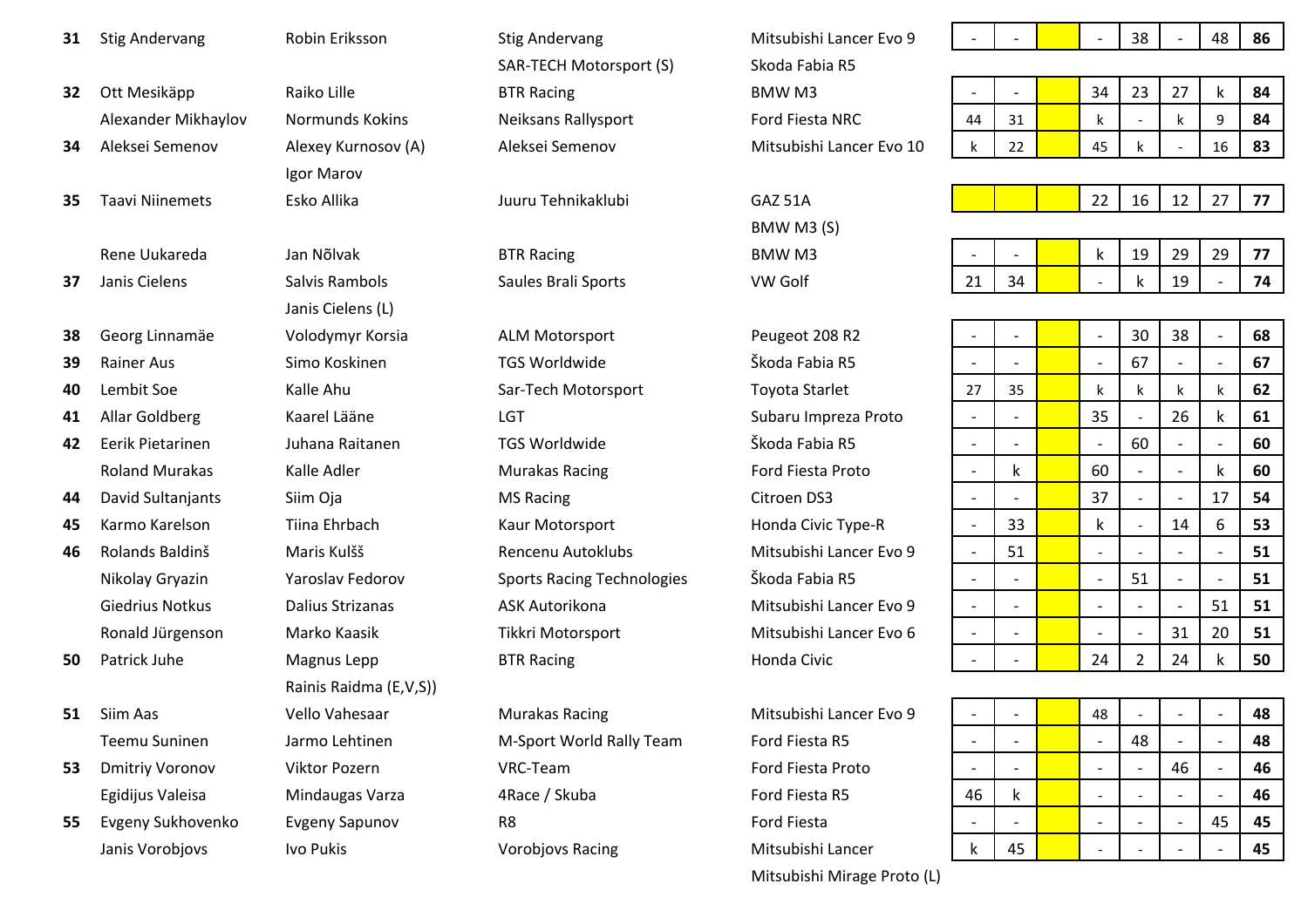|    | Alexander Rzhevkin    | Aleksey Kurnosov            | Alexander Rzhevkin                                                                                                                                                                                                                                                                                             | Ford Fiesta R5                                                                          |                          |                          | $\overline{\phantom{0}}$ |    | 45 |          | 45   |
|----|-----------------------|-----------------------------|----------------------------------------------------------------------------------------------------------------------------------------------------------------------------------------------------------------------------------------------------------------------------------------------------------------|-----------------------------------------------------------------------------------------|--------------------------|--------------------------|--------------------------|----|----|----------|------|
|    |                       | Maxim Shubkin(S)            |                                                                                                                                                                                                                                                                                                                | Skoda Fabia R5 (S)                                                                      |                          |                          |                          |    |    |          |      |
|    | Aleksandrs Jakovlevs  | Valerijs Maslovs            | Aleksandrs Jakovlevs                                                                                                                                                                                                                                                                                           | Honda Civic Type-R                                                                      | k                        | 21                       | 13                       | k. | 11 | $\Omega$ | 45   |
| 59 | Tibor Erdi Junior     | Szabolcs Kovacs             | Tibor Erdi Junior                                                                                                                                                                                                                                                                                              | Mitsubishi Lancer Evo 10                                                                | $\overline{\phantom{a}}$ | 44                       | $\overline{\phantom{a}}$ |    |    |          | 44   |
|    | <b>Ralfs Sirmacis</b> | Ralfs Igavens               | Sporta Klubs Autostils Rally Team                                                                                                                                                                                                                                                                              | Mitsubishi Lancer Evo 10                                                                |                          |                          | $\overline{\phantom{a}}$ | 44 |    |          | 44   |
| 60 | Timo Pulkkinen        | Lasse Miettinen             | Timo Pulkkinen                                                                                                                                                                                                                                                                                                 | Ford Fiesta R5                                                                          | $\overline{\phantom{a}}$ | $\overline{\phantom{a}}$ | $\overline{\phantom{a}}$ |    |    | 43       | 43   |
| 61 | Robert Blomberg       | Ida Blood                   | Robert Blomberg                                                                                                                                                                                                                                                                                                | Škoda Fabia R5                                                                          | $\overline{\phantom{a}}$ |                          | $\overline{\phantom{a}}$ | 42 |    |          | 42   |
|    | Tomi Rönnemaa         | Tero Rönnemaa               | Tomi Rönnemaa                                                                                                                                                                                                                                                                                                  | Skoda Fabia R5                                                                          | $\overline{\phantom{a}}$ |                          | $\overline{\phantom{0}}$ |    |    | 42       | 42   |
| 64 | Emilio Fernandez      | Axel Coronado               | <b>Toksport WRT</b>                                                                                                                                                                                                                                                                                            | Škoda Fabia R5                                                                          | $\overline{\phantom{a}}$ | $\overline{\phantom{a}}$ | $\overline{\phantom{a}}$ | 41 |    |          | 41   |
|    | Margus Murakas        | Henri Murakas               | <b>Murakas Racing</b>                                                                                                                                                                                                                                                                                          | Audi S1 Proto                                                                           |                          | k                        | 41                       |    |    |          | 41   |
|    |                       | Rainis Nagel (R,S)          |                                                                                                                                                                                                                                                                                                                |                                                                                         |                          |                          |                          |    |    |          |      |
| 65 | Tommi Hatakka         | Ville Mannisenmäki          | Tommi Hatakka                                                                                                                                                                                                                                                                                                  | Mitsubishi Lancer Evo 9                                                                 |                          |                          |                          |    |    | 41       | 41   |
|    | $\mathbf{1}$          | $0.1 - 0.0 - 1.2 - 0.0 - 1$ | $1/\sqrt{2}$ and $\sqrt{2}$ $\sqrt{2}$ $\sqrt{2}$ $\sqrt{2}$ $\sqrt{2}$ $\sqrt{2}$ $\sqrt{2}$ $\sqrt{2}$ $\sqrt{2}$ $\sqrt{2}$ $\sqrt{2}$ $\sqrt{2}$ $\sqrt{2}$ $\sqrt{2}$ $\sqrt{2}$ $\sqrt{2}$ $\sqrt{2}$ $\sqrt{2}$ $\sqrt{2}$ $\sqrt{2}$ $\sqrt{2}$ $\sqrt{2}$ $\sqrt{2}$ $\sqrt{2}$ $\sqrt{2}$ $\sqrt{2}$ | $P_{1}$ $P_{2}$ $P_{3}$ $P_{4}$ $P_{5}$ $P_{6}$ $P_{7}$ $P_{8}$ $P_{9}$ $P_{1}$ $P_{1}$ | $\sim$                   | $\mathcal{L}$            |                          |    |    | $\sim$   | - 44 |

Timo Taniel (S)

Pavel Chelebaev (V,S)

Kaido Oru (E,V,S)

**67**

- **68**
- **69**
- **71**
- **72**
- **75**

- **78**
- **80**
- **81**

Ats Nõlvak Mairo Ojaviir Märjamaa Rally Team GAZ 53Raul Hernandez Rogelio Penate Raul Hernandez Raul Hernandez Peugeot 208 R2 Krišjanis-Zintis Putninš Martins Purinš Rallyworkshop-Erst Finance Mitsubishi Lancer Evo 8 Taavi Udevald (R,E,S) Kaur Motorsport (E,V,S) Meelis Hirsnik **Illimar Hirsnik Music Alexandric Canadia** Kupatama Motorsport GAZ 51

Kristjan Purje Margus Jõerand Kaur Motorsport BMW Compact <u> 18 | 23</u>

Ford Fiesta R5 (V,S)

|--|

| 45 | $\mathbf 0$              | 11 | k  | 13 | 21 | k |
|----|--------------------------|----|----|----|----|---|
| 44 |                          |    |    |    | 44 |   |
| 44 |                          |    | 44 |    |    |   |
| 43 | 43                       |    |    |    |    |   |
| 42 |                          |    | 42 |    |    |   |
| 42 | 42                       |    |    |    |    |   |
| 41 | $\overline{\phantom{a}}$ | -  | 41 | -  | -  |   |
| 41 | k                        |    |    | 41 | k  |   |

|    |     |  | $\overline{\phantom{0}}$ | 41 |
|----|-----|--|--------------------------|----|
| 18 | າ າ |  |                          |    |

| Hendrik Kers   | Jakko Viilo   | <b>ALM Motorsport</b> | Mitsubishi Lancer Evo 10 |              |  | K. | $\overline{10}$<br>,,, | 40 |
|----------------|---------------|-----------------------|--------------------------|--------------|--|----|------------------------|----|
| Artur Muradian | Yuriy Kulikov | TB Racing             | Peugeot 208 R2           | $\mathbf{v}$ |  |    | $\sim$<br>--           | ാവ |

| Lauri Joona              | Markus Määttänen    | Lauri Joona                | Ford Fiesta R2T         |    |    |    |    |   | 38 | 38 |
|--------------------------|---------------------|----------------------------|-------------------------|----|----|----|----|---|----|----|
| Ats Nõlvak               | Mairo Ojaviir       | Märjamaa Rally Team        | GAZ 53                  |    |    | 19 | 11 | 8 |    | 38 |
| Mariusz Zapala           | Lukasz Wloch        | Motul Evo Team             | Ford Fiesta R5          |    | 37 |    |    |   |    | 37 |
| Harri Rodendau           | Lauri Õlli          | <b>MS Racing</b>           | Ford Escort MK2         |    |    | 36 |    |   |    | 36 |
| Raul Hernandez           | Rogelio Penate      | Raul Hernandez             | Peugeot 208 R2          | 36 |    |    |    |   |    | 36 |
| Krišjanis-Zintis Putninš | Martins Purinš      | Rallyworkshop-Erst Finance | Mitsubishi Lancer Evo 8 |    |    |    |    |   | 36 | 36 |
| Vaido Tali               | Marti Halling (L,V) | <b>Murakas Racing</b>      | Lada 2105               |    |    | 23 | 13 |   |    | 36 |
|                          |                     |                            |                         |    |    |    |    |   |    |    |

| -- |  |  |  |  |
|----|--|--|--|--|
|    |  |  |  |  |

|                     | .                 |                       |                         |                          |                          |                          |    |  |    |
|---------------------|-------------------|-----------------------|-------------------------|--------------------------|--------------------------|--------------------------|----|--|----|
| Kristo Laadre       | Andres Lichtfeldt | Thule Motorsport      | Toyota Starlet          |                          | 24                       |                          |    |  | 36 |
| Adrien Formaux      | Renaud Jamoul     | <b>Adrien Formaux</b> | Ford Fiesta R2T         | $\overline{\phantom{0}}$ | $\overline{\phantom{0}}$ | $\overline{\phantom{a}}$ | 35 |  | 35 |
| Pavel Shcherbakov   | Alexey Goryunov   | MR-Motorport          | Mitsubishi Lancer Evo 9 |                          |                          |                          |    |  | 35 |
| Stanislav Travnikov | Aleksei Bashmakov | Prospeed              | Ford Fiesta Proto-R     | 33                       |                          |                          |    |  | 33 |
| Marti Halling       | Reijo Kübarsepp   | <b>CUEKS Racing</b>   | Honda Civic Type-R      |                          | $\overline{\phantom{0}}$ | 32                       |    |  | 32 |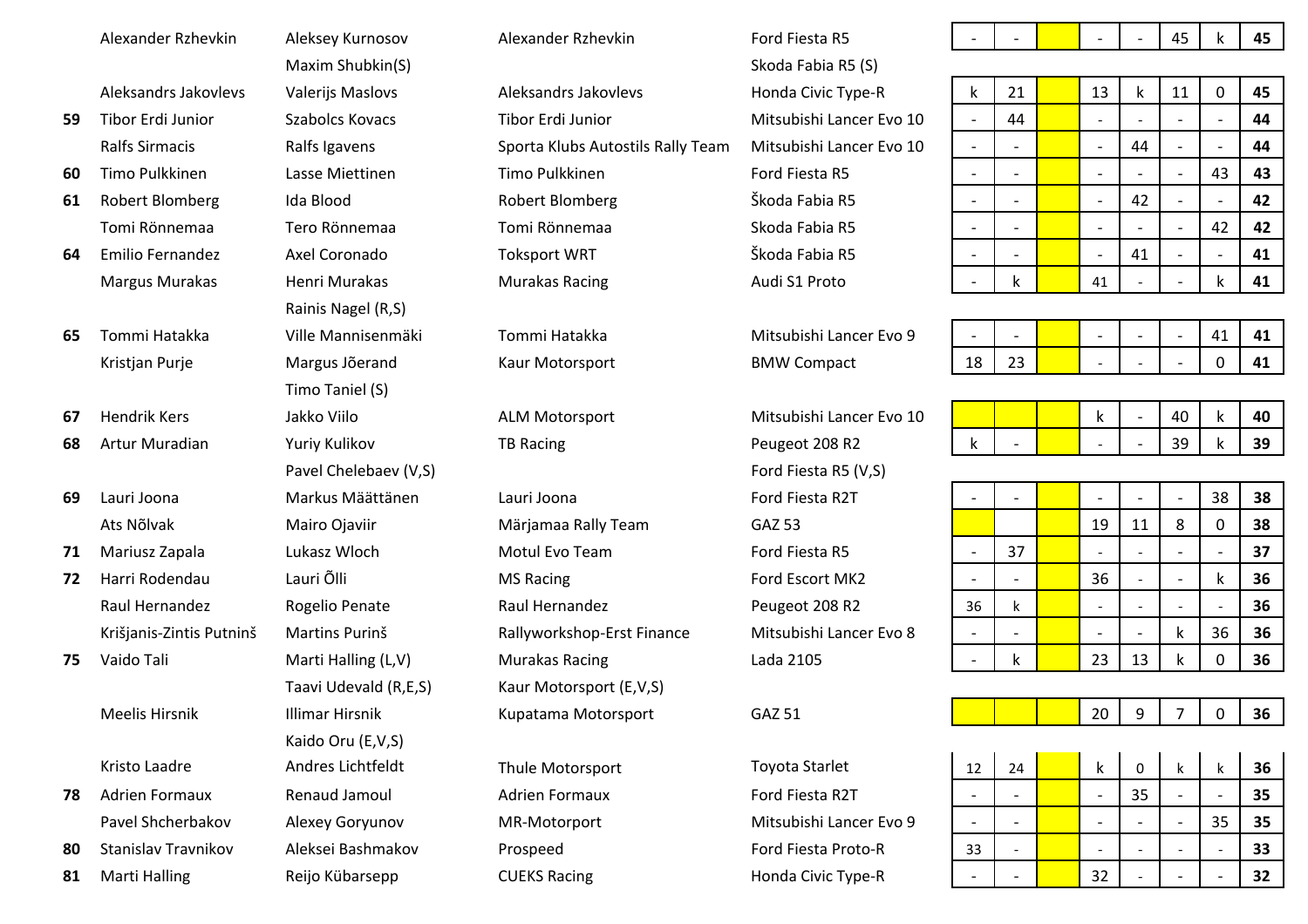|     | Kenneth Johnsrød          | Dyre Erling Fredriksen | Johnsrød Racing                    | Ford Fiesta R5              | $\overline{\phantom{a}}$ |    | $\overline{\phantom{a}}$ | 32             |                          |             | 32 |
|-----|---------------------------|------------------------|------------------------------------|-----------------------------|--------------------------|----|--------------------------|----------------|--------------------------|-------------|----|
|     | Tomi Tukiainen            | Mikko Pohjanharju      | Tomi Tukiainen                     | Volkswagen Golf             | $\overline{\phantom{a}}$ |    | $\overline{\phantom{a}}$ |                | $\overline{\phantom{a}}$ | 32          | 32 |
|     | Kermo Laus                | <b>Alain Sivous</b>    | Pihtla RT                          | Nissan Sunny                | $\overline{\phantom{a}}$ |    | $\overline{\phantom{a}}$ |                | 22                       | 10          | 32 |
| 85  | Jarno Kinnunen            | Marko Sallinen         | Jarno Kinnunen                     | <b>BMWM3</b>                | $\overline{\phantom{a}}$ |    | $\overline{\phantom{a}}$ |                |                          | 31          | 31 |
|     | Kristaps Sarma            | Ervins Zgirskis        | Rallyworkshop-Erst Finance         | Mitsubishi Lancer Evo 9     | $\overline{\phantom{a}}$ |    |                          | 31             | k                        |             | 31 |
|     | Janno Nuiamäe             | Aleksandr Serjodkin    | GAZ Ralliklubi                     | GAZ 51                      |                          |    | 18                       | 10             | $\overline{3}$           | 0           | 31 |
| 88  | <b>Edward Lewis</b>       | Dom Adams              | <b>Baltic Motorsport Promotion</b> | Ford Fiesta R2              | $\overline{\phantom{a}}$ |    | 30                       |                |                          |             | 30 |
|     | <b>Uldis Lepiksons</b>    | Ainars Šteinbergs      | <b>Uldis Lepiksons</b>             | Ford Puma                   |                          |    |                          | k              | 30                       |             | 30 |
| 90  | <b>Ruairi Marcus Bell</b> | Darren Garrod          | <b>Baltic Motorsport Promotion</b> | Ford Fiesta R2              | 29                       |    |                          |                |                          |             | 29 |
| 91  | <b>Tanel Samm</b>         | <b>Kaimar Taal</b>     | G.M.Racing SK                      | Ford Fiesta R2T             |                          |    | 28                       |                | $\mathsf k$              | 0           | 28 |
|     |                           | Sander Pärn (S)        |                                    |                             |                          |    |                          |                |                          |             |    |
|     | Vallo Nuuter              | Alar Tatrik            | <b>MS Racing</b>                   | <b>BMW 316</b>              |                          |    | $\mathsf{k}$             |                | 28                       | k.          | 28 |
|     |                           |                        |                                    | Subaru Impreza (V,S)        |                          |    |                          |                |                          |             |    |
| 93  | Roman Belyaev             | Natalia Goncharova     | <b>Triniti Rally Team</b>          | VAZ 21107                   | $\overline{\phantom{a}}$ | 27 | $\overline{\phantom{a}}$ |                |                          |             | 27 |
|     | <b>Markus Morel</b>       | <b>Tanel Paut</b>      | <b>CUEKS Racing</b>                | Mitsubishi Lancer           | $\overline{\phantom{a}}$ |    | 27                       |                |                          |             | 27 |
| 95  | Janek Vallask             | Marko Sverdlik         | <b>MS Racing</b>                   | Subaru Impreza              |                          |    | 26                       |                | $\mathsf k$              |             | 26 |
|     |                           | Kaupo Vana (V)         |                                    |                             |                          |    |                          |                |                          |             |    |
|     | Justas Simaška            | Aurimas Kropas         | Mažeikiu Auto Sporto Klubas        | <b>BMW 328</b>              | 26                       |    |                          |                | k                        | k           | 26 |
|     |                           | Titas Simaška (L,S)    |                                    |                             |                          |    |                          |                |                          |             |    |
|     | Kaido Vilu                | Ants Uustalu           | <b>GAZ Ralliklubi</b>              | GAZ 51                      |                          |    | 21                       | 5 <sup>1</sup> | k                        | $\mathbf 0$ | 26 |
|     |                           | Allan Ilves (L)        |                                    |                             |                          |    |                          |                |                          |             |    |
| 98  | Vladas Jurkevicius        | Aisvydas Paliukenas    | Sportinio Vairavimo Centras        | Peugeot 208 R2              | $\overline{\phantom{a}}$ |    | $\sim$                   |                | $\overline{\phantom{a}}$ | 25          | 25 |
|     | Timmu Kõrge               | Erik Vaasa             | Sar-Tech Motorsport                | VAZ 2105                    | 25                       |    |                          |                |                          |             | 25 |
|     | Raido Laulik              | Karl Küttim            | Milrem Motorsport                  | Nissan Sunny GTI            | $\overline{\phantom{a}}$ |    | 25                       |                |                          | 0           | 25 |
|     |                           | Gunnar Heina (S)       |                                    |                             |                          |    |                          |                |                          |             |    |
|     | 101 Mirko Usin            | Janek Tamm             | <b>ALM Motorsport</b>              | Mitsubishi Lancer Evo 9     |                          |    | $\overline{\phantom{a}}$ | 24             |                          |             | 24 |
|     | <b>Tauri Pihlas</b>       | Ahto Pihlas            | Sar-Tech Motorsport                | <b>Toyota Starlet</b>       | 24                       | k  |                          |                |                          |             | 24 |
|     | Lauri Peegel              | Anti Eelmets           | Pihtla RT                          | Honda Civic                 |                          |    | k                        | 15             | 9                        | 0           | 24 |
| 104 | Kristen Kelement          | Tanel Kasesalu         | Sar-Tech Motorsport                | Citroen C2                  |                          |    |                          |                |                          | 23          | 23 |
|     | Rünno Ubinhain            | Kristo Tamm            | Kupatama Motorsport                | Mitsubishi Lancer Evo 7 (A) | 23                       |    |                          | k              |                          |             | 23 |
|     |                           |                        |                                    | Mitsubishi Lancer Evo 10    |                          |    |                          |                |                          |             |    |

Henrikas Matijošaitis Mindaugas Cepulis G.M.Racing SK Ford Fiesta R2

Е

|  |  |  | っっ |
|--|--|--|----|

**<sup>32</sup>**

**<sup>32</sup>**

**<sup>25</sup>**

**<sup>24</sup>**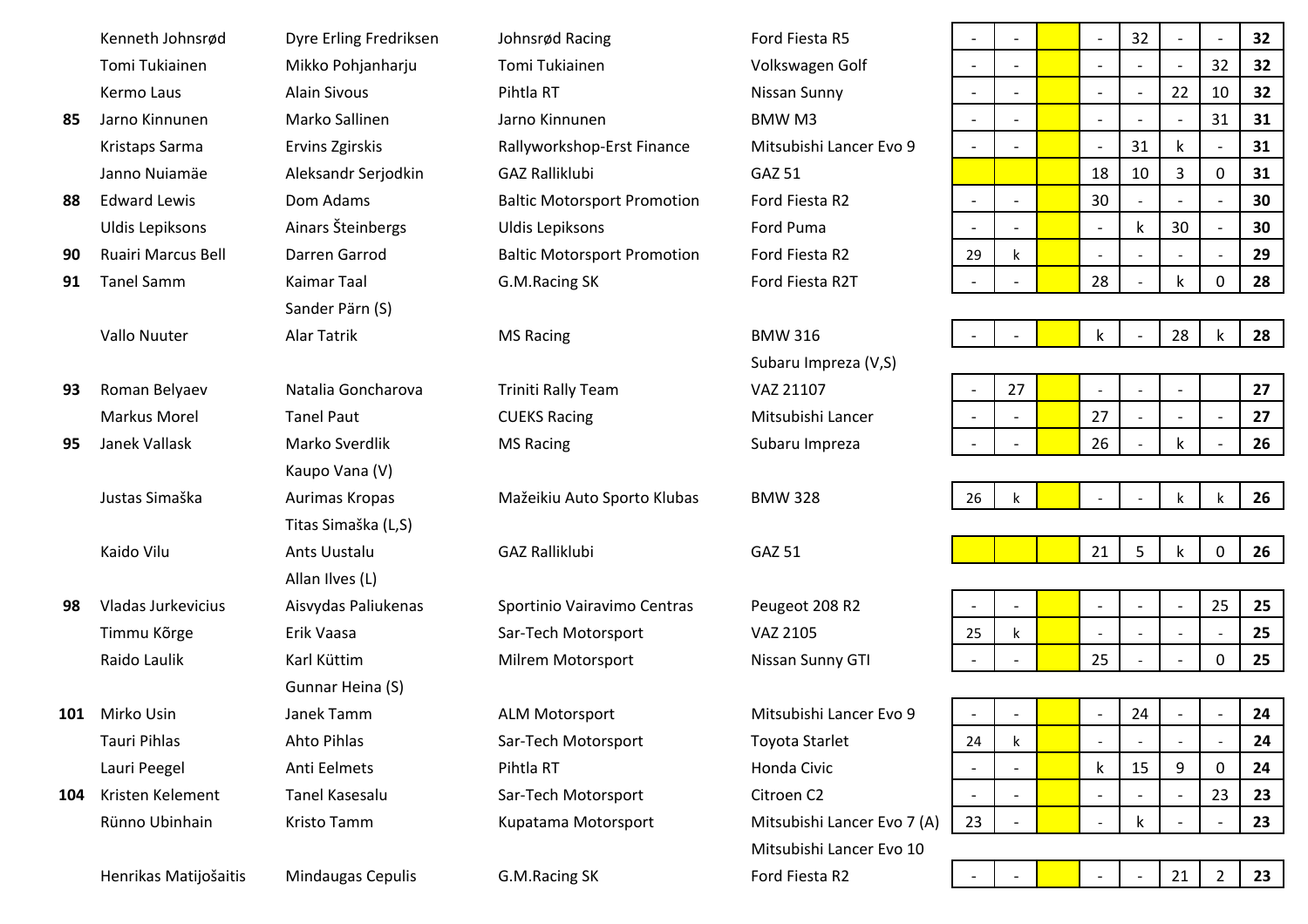|     | 107 Gert-Kaupo Kähr      |
|-----|--------------------------|
|     | Veiko Liukanen           |
| 109 | Petri Reinikainen        |
|     | <b>110</b> Jonas Sluckus |
|     | Madars Dirins            |
|     |                          |

- 112 Markku Niiranen
- **117**
- **119**
- **120124** Alexander Kudryavtsev
- **127**
- **129**
- **130**
- 132 Viktor Leontiev 134 Sander Ilves

Ilmar Pukk (S)

Martin Leemets Rivo Hell GAZ Ralliklubi GAZ 51Andrei Konovalenko (V)

Urmas Roosimaa (S)

Murakas Racing (L,E,S)

Mihkel Vaher Kristjan Metsis SK Villu BMW 320Lada VFTS (S)

| Gert-Kaupo Kähr        | Viljar Tammel  | <b>CUEKS Racing</b>   | Honda Civic Type-R       |                          |                          | <b>.</b>                 | 22 |                          |    | 22 |
|------------------------|----------------|-----------------------|--------------------------|--------------------------|--------------------------|--------------------------|----|--------------------------|----|----|
| Veiko Liukanen         | Toivo Liukanen | Märjamaa Rally Team   | <b>GAZ 51</b>            |                          |                          | 17                       |    |                          |    | 22 |
| 9 Petri Reinikainen    | Timo Hallia    | Petri Reinikainen     | Mitsubishi Lancer Evo 9  |                          |                          |                          |    | $\overline{\phantom{a}}$ | 21 | 21 |
| <b>0</b> Jonas Sluckus | Povilas Reisas | ASK Autorikona        | Mitsubishi Lancer Evo 10 | 20                       |                          |                          |    |                          |    | 20 |
| <b>Madars Dirins</b>   | Gints Lasmanis | Gints Lasmanis        | Renault Clio             |                          | $\overline{\phantom{0}}$ | $\overline{\phantom{0}}$ |    | 20                       |    | 20 |
| Markku Niiranen        | Kari Mustonen  | Markku Niiranen       | <b>BMW 325</b>           |                          |                          | $\overline{\phantom{0}}$ | 18 |                          |    | 18 |
| Juha Hautala           | Jonne Luotonen | <b>RTE Motorsport</b> | MB 190 2,5-16V           |                          |                          |                          |    | $\overline{\phantom{0}}$ | 18 | 18 |
| Henry Ots              | Margus Laasik  | Tikkri Motorsport     | Mitsubishi Lancer Evo 6  | $\overline{\phantom{0}}$ |                          |                          |    | 18                       |    | 18 |
| Tiina Ehrbach          | Nele Jalakas   | Milrem Motorsport     | Nissan Sunny             |                          |                          |                          | 12 | 6                        |    | 18 |
|                        |                |                       |                          |                          |                          |                          |    |                          |    |    |

| Siim<br>$\cdots$<br>larvent<br>こしい | Priit<br>`Järveots          | Pihtla RT | $\cap$<br><b>BMW</b><br>32. |              |  | $\sim$ $-$<br>- |  |  |
|------------------------------------|-----------------------------|-----------|-----------------------------|--------------|--|-----------------|--|--|
| Mihkel<br>-Vaher                   | <sup>"</sup> ristian Metsis | ิ K Villu | <b>BMW 320</b>              | $\mathbf{v}$ |  |                 |  |  |

| 9 Kristen Volkov        | Erki Eksin     | G.M.Racing SK         | <b>BMW 316</b>          |    |   | K.                       | k        | 16 | $\Omega$                 | 16 |
|-------------------------|----------------|-----------------------|-------------------------|----|---|--------------------------|----------|----|--------------------------|----|
| <b>0</b> Gert Virves    | Tiit Põlluäär  | Pihtla RT             | Opel Astra              |    |   |                          |          |    | 15                       | 15 |
| <b>Keiro Orgus</b>      | Madis Moor     | Tikkri Motorsport     | Toyota Yaris            |    |   | 15                       |          |    | $\overline{\phantom{0}}$ | 15 |
| Raino Friedemann        | Kristjan Must  | <b>CUEKS Racing</b>   | Honda Civic Type-R      |    |   |                          |          | 15 | 0                        | 15 |
| Avo Reimal              | Inga Reimal    | Thule Motorsport      | VW Golf                 | 15 | k |                          |          |    | $\overline{\phantom{a}}$ | 15 |
| 4 Alexander Kudryavtsev | Yuriy Kulikov  | <b>ALM Motorsport</b> | Peugeot 208 R2          |    |   | $\overline{\phantom{0}}$ | $\Omega$ |    | 14                       | 14 |
| Tarmo Bortnik           | Rain Kaljura   | Juuru Tehnikaklubi    | GAZ 51A                 |    |   |                          | 14       |    | $\mathbf 0$              | 14 |
| <b>Martin Leemets</b>   | Rivo Hell      | <b>GAZ Ralliklubi</b> | GAZ 51                  |    |   | 14                       | k        | k  | $\Omega$                 | 14 |
| Henri Tuomisto          | Jukka Rasi     | Henri Tuomisto        | Opel Astra              |    |   |                          |          |    | 13                       | 13 |
| Vadim Kuznetsov         | Roman Kapustin | <b>ALM Motorsport</b> | Mitsubishi Lancer Evo 8 |    |   |                          | k        | 13 |                          | 13 |
|                         |                |                       |                         |    |   |                          |          |    |                          |    |

| $\overline{\phantom{a}}$ | Janek<br>)iala | Kaido<br>ר Kabral | rorehv<br>◡ | Nissan<br>Sunny | -<br>--- |  |  |  | $\sim$<br>. |
|--------------------------|----------------|-------------------|-------------|-----------------|----------|--|--|--|-------------|
|                          |                |                   |             |                 |          |  |  |  |             |

| Tommi Huhtala | Sami Sulonen | <sup>r</sup> ommi Huhtala | Ford Escort RS2000 |  |    |  | -- | $\sim$<br>-- |
|---------------|--------------|---------------------------|--------------------|--|----|--|----|--------------|
| Silver Kütt   | Janno Siitan | Rally Estonia             | Honda Civic Type-R |  | -- |  |    |              |
|               |              |                           |                    |  |    |  |    |              |

| Viktor Leontjev | Igor Leontjev     | <b>Vorobjovs Racing</b> | BMW M3                  | ᆠ |  |  |  | 11<br>ᆠᆂ |
|-----------------|-------------------|-------------------------|-------------------------|---|--|--|--|----------|
| Denis Gromov    | Yuliya Shatokhina | -Motors Rally Team      | Mitsubishi Lancer Evo 9 |   |  |  |  |          |
| Sander Ilves    | Lauri Veso        | Milrem Motorsport       | VAZ 21051               |   |  |  |  | 10       |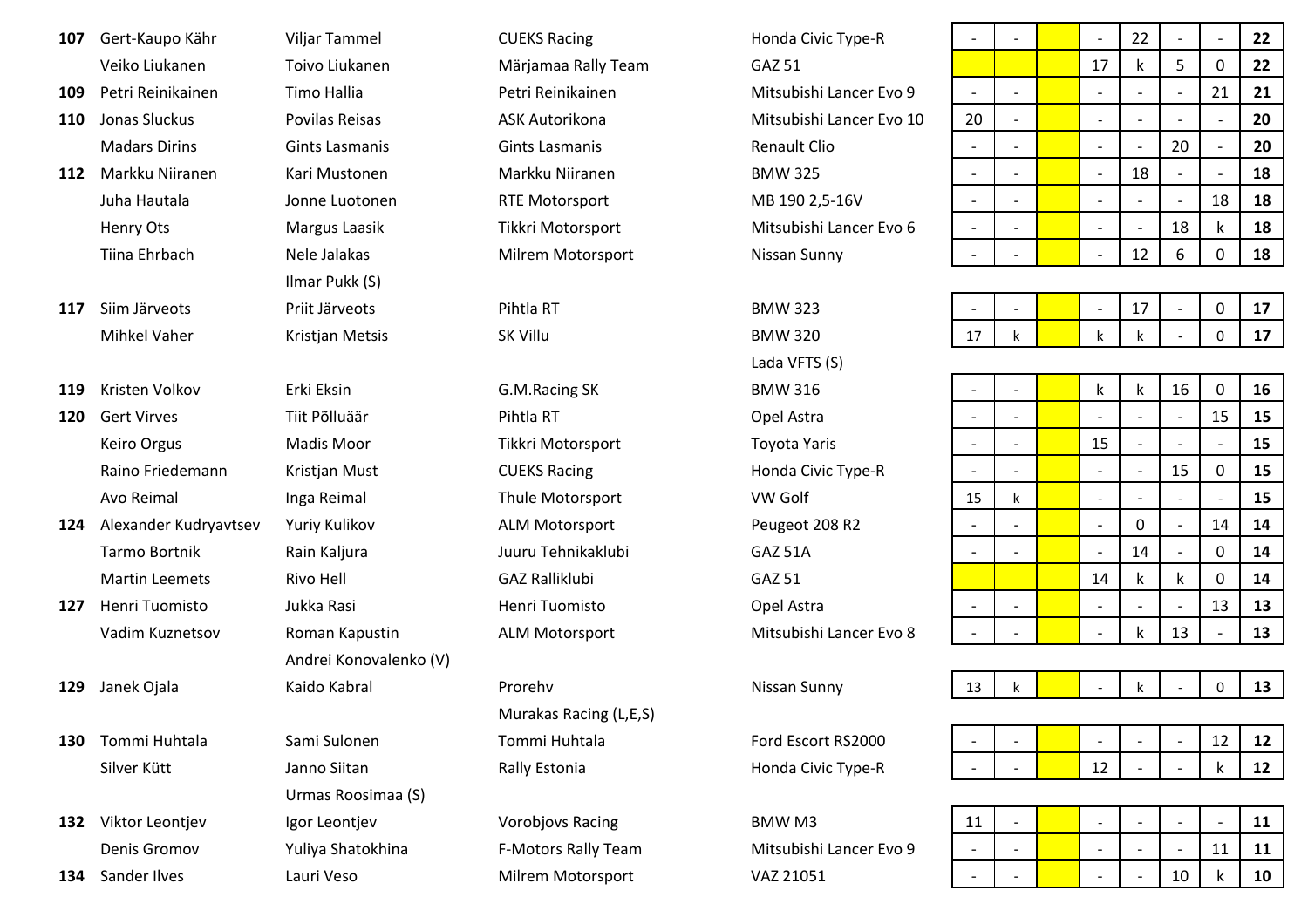### **135**

- 137 Teemu Vesala
- **140**
- **141**
- **143**
- **145**
- **146**
- **148148148148148148148148148148148148148148148**

**148**

**148**

Taavi Pindis Avo Kivinukk A1M Motorsport GAZ 52 Rainer Tuberik Raido Vetesina Juuru Tehnikaklubi GAZ 51Tauri Taevas (E)Rando Tark (S)

### Lada VFTS (S)

- 
- 

| 5 Rainer Meus  | Urmo Piigli     | <b>ALM Motorsport</b> | Lada VFTS                |  | $\overline{\phantom{0}}$ | 8 | $\overline{\phantom{0}}$ |    | 8 |
|----------------|-----------------|-----------------------|--------------------------|--|--------------------------|---|--------------------------|----|---|
| Teemu Kiiski   | Sami Jokioinen  | Teemu Kiiski          | Ford Fiesta              |  |                          |   | $\overline{\phantom{0}}$ | -8 | 8 |
| Teemu Vesala   | Petri Kivioja   | Teemu Vesala          | Mitsubishi Lancer Evo 9  |  |                          |   |                          |    |   |
| Alo Põder      | Tarmo Heidemann | Vändra TSK            | GAZ 51                   |  | $\overline{\phantom{0}}$ |   | $\overline{\phantom{0}}$ |    |   |
| Taavi Pindis   | Avo Kivinukk    | A1M Motorsport        | <b>GAZ 52</b>            |  | k.                       | 6 |                          |    |   |
| 0 Igor Widlak  | Lukazs Wloch    | Lukazs Wloch          | Mitsubishi Lancer Evo 10 |  |                          |   |                          |    |   |
| 1 Martin Kio   | Jüri Lohk       | SK Villu              | GAZ 51                   |  |                          |   |                          |    |   |
| Rainer Tuberik | Raido Vetesina  | Juuru Tehnikaklubi    | GAZ 51                   |  | k                        |   |                          |    |   |
|                |                 |                       |                          |  |                          |   |                          |    |   |

| Birger Rasmussen | Allan Birjukov         | <b>GAZ Ralliklubi</b>              | <b>GAZ 51</b>          |  |                          |  |  |
|------------------|------------------------|------------------------------------|------------------------|--|--------------------------|--|--|
| Kasper Koosa     | <b>Taavi Trees</b>     | A1M Motorsport                     | <b>BMW Compact 318</b> |  |                          |  |  |
| Chris Ashenden   | <b>Martin Headland</b> | <b>Baltic Motorsport Promotion</b> | Ford Fiesta R2T        |  | $\overline{\phantom{0}}$ |  |  |
| Karl Jalakas     | Aleks Lesk             | Pihtla RT                          | BMW M3                 |  |                          |  |  |

| 8 Sanjay Takale    | <b>Edgars Svencis</b> | <b>Baltic Motorsport Promotion</b> | Ford Fiesta R2          | $\overline{\phantom{a}}$ |  | $\overline{\phantom{a}}$ | 0 | $\overline{\phantom{a}}$ |          | $\mathbf{0}$ |
|--------------------|-----------------------|------------------------------------|-------------------------|--------------------------|--|--------------------------|---|--------------------------|----------|--------------|
| 8 Gert Lombiots    | Gert Roosipõld        | Vändra TSK                         | Ford Escort RS          | $\overline{\phantom{0}}$ |  | $\overline{\phantom{a}}$ | 0 |                          |          | $\Omega$     |
| 8 Raigo Vilbiks    | Hellu Smorodin        | Kaur Motorsport                    | Lada Samara             |                          |  |                          |   |                          | 0        | 0            |
| 8 Raul Mölder      | Enri Tiitson          | Pihtla RT                          | <b>BMW 328</b>          | $\overline{\phantom{a}}$ |  | $\overline{\phantom{0}}$ |   | $\overline{\phantom{a}}$ | 0        | 0            |
| 8 Raigo Uusjärv    | Kristo Parve          | <b>Murakas Racing</b>              | Honda Civic Type-R      | $\overline{\phantom{a}}$ |  | $\overline{\phantom{0}}$ |   | $\overline{\phantom{a}}$ | 0        | 0            |
| 8 Frederik Annus   | Mihkel Reinkubjas     | SK Villu                           | <b>BMW 328</b>          |                          |  |                          |   | $\overline{\phantom{0}}$ | $\Omega$ | 0            |
| 8 Peeter Tammoja   | Janno Tapo            | Thule Motorsport                   | <b>GAZ 53</b>           |                          |  |                          |   | $\overline{\phantom{a}}$ | 0        | 0            |
| 8 Stefan Helin     | Annie Seel            | <b>Helins Motorsport</b>           | Opel Ascona A           |                          |  | $\overline{\phantom{0}}$ |   | $\overline{\phantom{a}}$ | 0        | 0            |
| 8 Mart Mäll        | Elmo Valmas           | Märjamaa Rally Team                | GAZ 51                  |                          |  |                          |   |                          | 0        | 0            |
| 8 Bogdan Šemet     | Sven Andevei          | <b>MRF Motorsport</b>              | <b>BMW 320I</b>         | $\overline{\phantom{0}}$ |  | $\overline{\phantom{a}}$ |   | $\overline{\phantom{a}}$ | 0        | 0            |
| 8 Petteri Salminen | Toni Lukander         | Petteri Salminen                   | Mitsubishi Lancer Evo 9 | $\overline{\phantom{a}}$ |  | $\overline{\phantom{a}}$ |   | $\overline{\phantom{a}}$ | 0        | 0            |
| 8 Daniel Lüüding   | Raigo Väli            | Thule Motorsport                   | <b>BMW Compact</b>      |                          |  |                          |   | $\overline{\phantom{a}}$ | 0        | 0            |
| 8 Anton Grishenkov | Dmitriy Koksharov     | Anton Grishenkov                   | Lada Kalina             |                          |  | $\overline{\phantom{0}}$ |   |                          | 0        | $\mathbf 0$  |
| 8 Marek Kärner     | Eero Kikerpill        | <b>MS Racing</b>                   | <b>BMW 316i</b>         |                          |  | $\overline{\phantom{a}}$ |   | $\overline{\phantom{a}}$ | 0        | 0            |
| 8 Raik-Karl Aarma  | Alo Vahtmäe           | Juuru Tehnikaklubi                 | GAZ 51                  |                          |  |                          |   | $\overline{\phantom{a}}$ | 0        | 0            |
| 8 Sigmar Tammemägi | Arno Kuus             | Tikkri Motorsport                  | GAZ 53                  |                          |  | $\overline{\phantom{a}}$ |   | $\overline{\phantom{a}}$ | 0        | 0            |
| 8 Tarmo Lee        | Tõnu Nõmmik           | Juuru Tehnikaklubi                 | GAZ 51                  |                          |  | $\overline{\phantom{0}}$ |   |                          | 0        | 0            |
|                    |                       |                                    |                         |                          |  |                          |   |                          |          |              |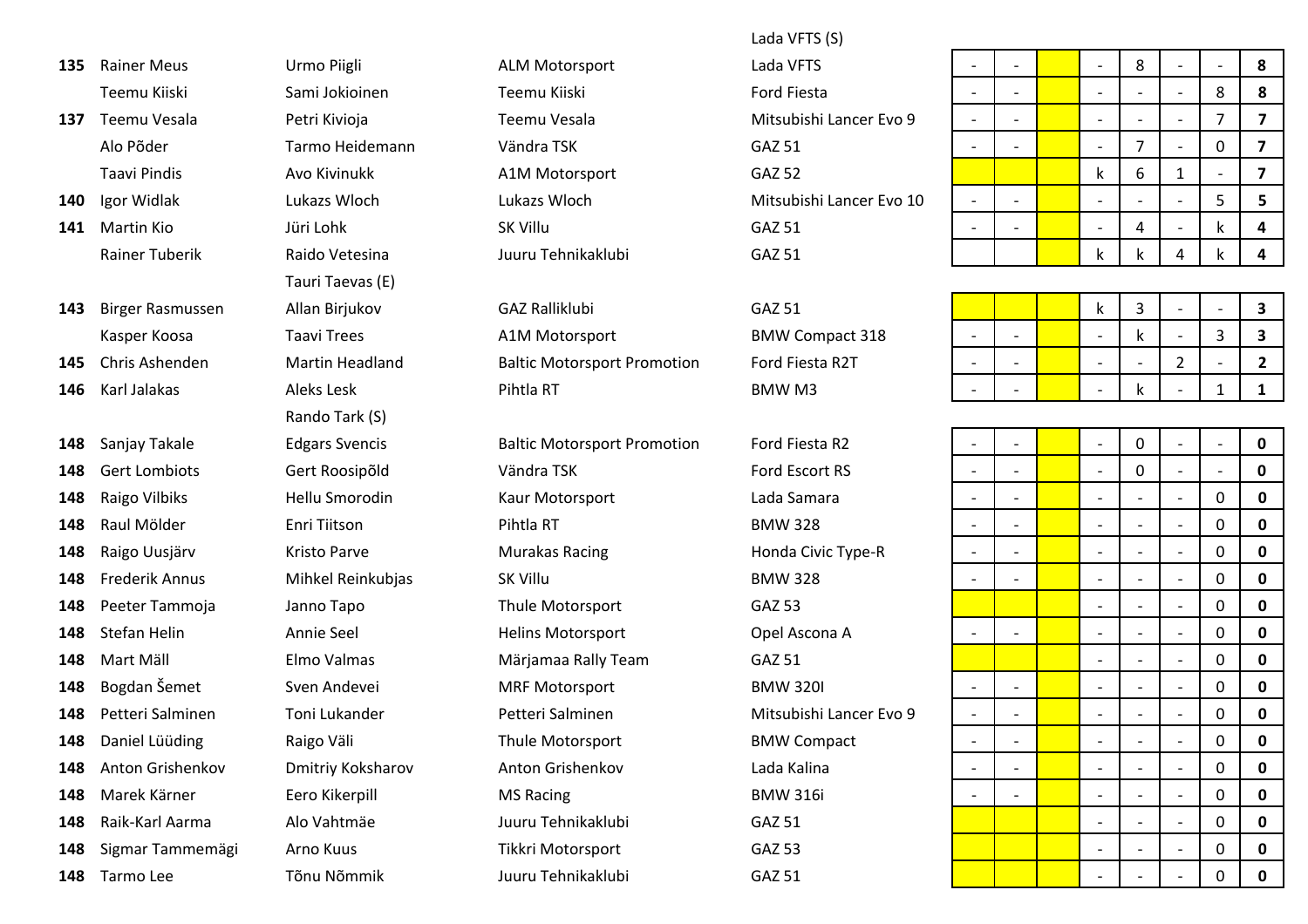**148148148168168168**

| 8 Priit Liblik     | Henri Rump             | Thule Motorsport           | <b>GAZ 52</b>      |                          |                          | $\overline{\phantom{0}}$ |   | $\overline{\phantom{a}}$ | 0 | 0 |
|--------------------|------------------------|----------------------------|--------------------|--------------------------|--------------------------|--------------------------|---|--------------------------|---|---|
| 8 Peep Trave       | Indrek Jõeäär          | Pihtla RT                  | Honda Civic Type-R | $\overline{\phantom{0}}$ | $\overline{\phantom{0}}$ |                          |   | $\overline{\phantom{0}}$ | 0 | 0 |
| 8 Kim Norrkniivilä | Mika Rantala           | Kim Norrkniivilä           | Honda Civic Type-R | <b>_</b>                 | $\overline{\phantom{0}}$ | $\overline{\phantom{0}}$ |   | $\overline{\phantom{0}}$ | 0 | 0 |
| 8 Arnis Alksnis    | <b>Gints Petersons</b> | Rallyworkshop-Erst Finance | Peugeot 208 R2     |                          |                          |                          | 0 | k                        |   |   |
| 8 Neimo Nurmet     | Indrek Sepp            | Märjamaa Rally Team        | GAZ 51A            | -                        |                          | $\overline{\phantom{0}}$ |   | $\overline{\phantom{a}}$ |   |   |
| 8 Ivars Liepinš    | Janis Sokolovs         | <b>VRR Autosports</b>      | Renault Clio       |                          |                          |                          |   |                          |   |   |
|                    |                        |                            |                    |                          |                          |                          |   |                          |   |   |
| Martynas Samsonas  | Ervinas Snitkas        | Samsonas Motorsport        | Ford Fiesta        | $\overline{\phantom{0}}$ |                          | $\overline{\phantom{0}}$ |   | $\overline{\phantom{a}}$ |   | n |

| Martynas Samsonas      | Ervinas Snitkas          | Samsonas Motorsport                | Ford Fiesta             |                          |    |                          |   |   | 0 |
|------------------------|--------------------------|------------------------------------|-------------------------|--------------------------|----|--------------------------|---|---|---|
| Giedrius Firantas      | <b>Matas Valiulis</b>    | Vši "M Rally Team"                 | BMW M3                  |                          |    |                          |   |   | 0 |
| Raigo Reimal           | Magnus Lepp              | Thule Motorsport                   | <b>Renault Clio</b>     | k                        |    |                          |   |   | 0 |
| <b>Filip Nivette</b>   | Kamil Kozdron            | <b>Filip Nivette</b>               | Škoda Fabia R5          |                          |    |                          |   |   | 0 |
| Janis Grinbergs        | Janis Strazdinš          | Janis Grinbergs                    | <b>BMW 330</b>          | $\overline{\phantom{a}}$ | k. |                          |   |   | 0 |
| Kris-Sven Sommer       | Karl Koosa               | Kaur Motorsport                    | <b>BMW318i</b>          |                          |    | k                        |   |   | 0 |
| Sven Andevei           | Rainis Raidma            | Erki Sport                         | Honda CRX               |                          |    | k                        |   |   | 0 |
| Takamoto Katsuta       | <b>Daniel Barritt</b>    | Tommi Mäkinen Racing               | Ford Fiesta R5          | $-$                      |    |                          |   |   | 0 |
| Karl Martin Volver     | Margus Jõerand           | <b>TGS Worldwide</b>               | Škoda Fabia R5          | $\overline{\phantom{a}}$ |    | $\overline{\phantom{0}}$ | k |   | 0 |
| Ville Silvasti         | Asko Sairanen            | <b>TGS Worldwide</b>               | Audi Quattro A2         | $\overline{\phantom{a}}$ |    |                          |   |   | 0 |
| Jose Tomas Fernandez   | Carlos Garrafa           | <b>Baltic Motorsport Promotion</b> | Ford Fiesta R2          | $\overline{\phantom{a}}$ |    | $\overline{\phantom{a}}$ | k |   | 0 |
| Adam Westlund          | Joakim Sjöberg           | <b>Sports Racing Technologies</b>  | Peugeot 208 R2          | $\overline{\phantom{a}}$ |    |                          | k |   | 0 |
| Alex Forsström         | Janno Ottman             | Alex Forsström                     | <b>BMW 328i</b>         | $\overline{\phantom{0}}$ |    | $\overline{\phantom{a}}$ |   |   | 0 |
| Juha Korhonen          | Janne Korhonen           | Juha Korhonen                      | BMW M3                  | $\overline{\phantom{0}}$ |    |                          |   |   | 0 |
| Tommi Hannuksela       | Antti Nordström          | Tommi Hannuksela                   | Ford Escort RS          | $\overline{\phantom{0}}$ |    |                          | k |   | 0 |
| Tarmo Kikkatalo        | Urmas Reigo              | Vilsport                           | VAZ 2105                | $\overline{\phantom{0}}$ |    |                          |   |   | 0 |
| Denys Lokhman          | Ivan Mishyn              | Eurolamp World Rally Team          | Mitsubishi Lancer Evo 9 | $\overline{\phantom{0}}$ |    | $\overline{\phantom{a}}$ |   | k | 0 |
| Alexander Zaytcev      | <b>Alexander Potesov</b> | <b>TB Racing</b>                   | Peugeot 208 R2          |                          |    |                          |   | k | 0 |
| Josh Cornwell          | Dai Roberts              | <b>TB Racing</b>                   | Peugeot 208 R2          | $\overline{\phantom{a}}$ |    |                          |   | k | 0 |
| Igor Bulantsev         | Marina Danilova          | Prospeed                           | Ford Fiesta R5          |                          |    |                          |   | k | 0 |
| Mikko Hirvonen         | Jarno Ottman             | MM-Motorsport                      | Ford Fiesta R5          | $\overline{\phantom{a}}$ |    |                          |   | k | 0 |
| Justas Tamašauskas     | Vaidas Šmigelskas        | <b>AG Racing</b>                   | <b>BMVM3</b>            |                          |    |                          |   |   | 0 |
| <b>Arvis Vecvagars</b> | <b>Gints Gaikis</b>      | <b>VRR Autosports</b>              | <b>Renault Clio</b>     |                          |    |                          |   |   | 0 |
| Mikko Varneslahti      | Kimmo Siekkinen          | Printsport                         | Ford Escort RS2000      |                          |    |                          |   |   | 0 |
| Benjamin Korhola       | Pekka Kelander           | Pekka Kelander                     | Ford Fiesta R2T         |                          |    |                          |   |   | 0 |
|                        |                          |                                    |                         |                          |    |                          |   |   |   |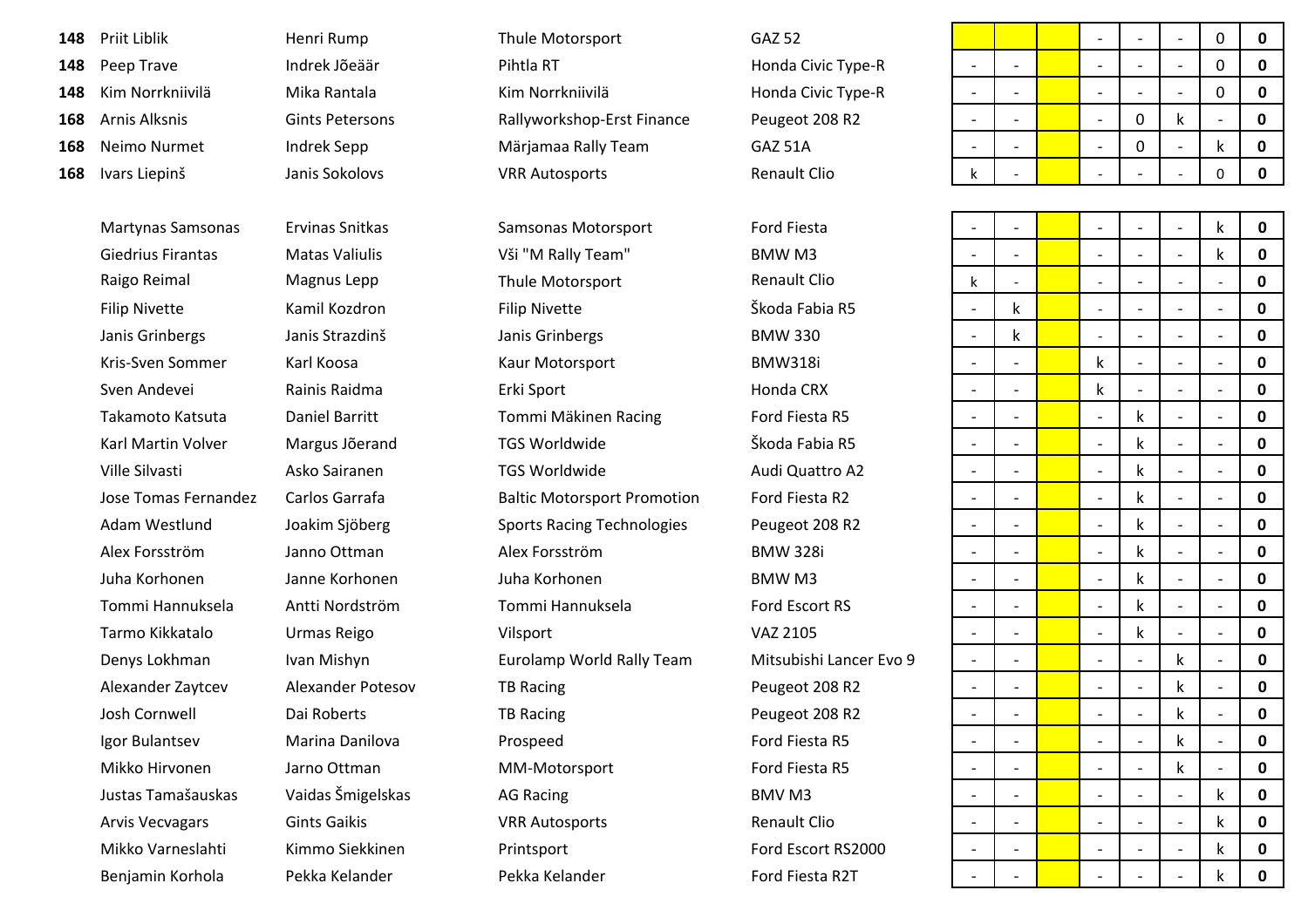| Ilkka Saarikoski | Juhani Koski         | Ilkka Saarikoski       | <b>BMWM3</b>            |                          |  |                          |  | $\mathsf k$ | 0            |
|------------------|----------------------|------------------------|-------------------------|--------------------------|--|--------------------------|--|-------------|--------------|
| Marten Madissoo  | Margus Ainsalu       | <b>MS Racing</b>       | <b>Ford Focus</b>       |                          |  |                          |  | k           | 0            |
| Hannu Leinonen   | Tomi Minkkinen       | Hannu Leinonen         | Toyota Altezza RS200    |                          |  |                          |  | k           | 0            |
| Esa Uski         | Jouni Jäkkilä        | Esa Uski               | <b>BMW 325i</b>         | $-$                      |  |                          |  | k           | 0            |
| Priit Guljajev   | Gerdi Guljajev       | Vändra TSK             | Nissan Sunny            | $-$                      |  | $\overline{\phantom{a}}$ |  | k           | 0            |
| Mika Rampanen    | Kari Kallio          | Mika Rampanen          | Subaru Imprexa WRX STI  | $-$                      |  |                          |  | k           | 0            |
| Markus Manninen  | Teemu Sillanpää      | <b>Markus Manninen</b> | Ford Fiesta R2T         | $\overline{\phantom{a}}$ |  | $\overline{\phantom{a}}$ |  | k           | 0            |
| Arto Soininen    | Sami Ryynänen        | Arto Soininen          | Ford Fiesta R5          | $\overline{\phantom{a}}$ |  |                          |  | k           | 0            |
| Ilja Lotvinov    | Pavel Shevtsov       | <b>MR Motorsport</b>   | Mitsubishi Lancer Evo 9 | $\overline{\phantom{a}}$ |  |                          |  | k           | 0            |
| Tomi Kunttu      | Tommi Harju          | Tomi Kunttu            | Volkwagen Golf          | $\overline{\phantom{a}}$ |  |                          |  | k           | 0            |
| Ari Sorsa        | Janina Sorsa         | Ari Sorsa              | <b>BMW 325</b>          | $\overline{\phantom{a}}$ |  |                          |  | k           | 0            |
| Erkko East       | <b>Margus Brant</b>  | OT Racing              | Honda Civic Type-R      |                          |  |                          |  | k           | 0            |
| Madis Vanaselja  | Jarmo Liivak         | <b>MS Racing</b>       | BMW M3                  | $\overline{\phantom{a}}$ |  |                          |  | k           | 0            |
| Alexandr Osipov  | Kirill Chapaev       | R <sub>8</sub>         | Ford Fiesta             | $-$                      |  |                          |  | k           | 0            |
| Hannu Ruusiala   | Minna Ruusiala       | Hannu Ruusiala         | Citroen ZX 16V          | $-$                      |  |                          |  | k           | 0            |
| Miko Niinemäe    | <b>Martin Valter</b> | <b>CUEKS Racing</b>    | Lada Samara             | $-$                      |  | $\overline{\phantom{a}}$ |  | k           | 0            |
| Pranko Kõrgesaar | Priit Kõrgesaar      | <b>BTR Racing</b>      | <b>BMW Compact</b>      | $\overline{\phantom{a}}$ |  |                          |  | k           | 0            |
| Rünno Niitsalu   | Aaro Tiiroja         | <b>GAZ Ralliklubi</b>  | GAZ 320                 |                          |  |                          |  | k           | 0            |
| Petteri Salminen | Antti Linnaketo      | Petteri Salminen       | <b>Toyota Starlet</b>   | $\overline{\phantom{a}}$ |  |                          |  | k           | 0            |
| Imre Randmäe     | Indro Mäe            | <b>BTR Racing</b>      | Volkswagen Golf         | $\overline{\phantom{a}}$ |  |                          |  | k           | 0            |
| Erko Sibul       | Kevin Keerov         | A1M Motorsport         | Lada VFTS               |                          |  |                          |  | k           | 0            |
| Koit Repnau      | Oliver Peebo         | Sar-Tech Motorsport    | Seat Ibiza GTI          | $\overline{\phantom{a}}$ |  |                          |  | k           | 0            |
| Daniel Ling      | Madis Kümmel         | Pihtla RT              | <b>BMW 320i</b>         |                          |  |                          |  | k           | 0            |
| Janar Lehtniit   | <b>Magnus Lepp</b>   | Erki Sport             | Ford Escort RS2000      | $-$                      |  |                          |  | k           | 0            |
| Olavi Paju       | Ott Kiil             | Sar-Tech Motorsport    | <b>Renault Clio</b>     |                          |  |                          |  | k           | 0            |
| Aare Müil        | Tiit Vanamölder      | Märjamaa Rally Team    | <b>GAZ 51</b>           |                          |  |                          |  |             | $\mathbf{0}$ |
| Einar Laipaik    | Priit Piir           | <b>MS Racing</b>       | BMW M3                  | $\overline{\phantom{a}}$ |  |                          |  | k           | 0            |
| Marko Kasepõld   | Sven Raid            | <b>CUEKS Racing</b>    | Lada Samara             | $\overline{\phantom{a}}$ |  |                          |  | k           | 0            |
| Mika Siiropää    | Jaana Lilja          | Mika Siiropää          | Mitsubishi Lancer Evo   |                          |  |                          |  | k           | 0            |
| Jüri Lindmets    | Nele Helü            | <b>Ligur Racing</b>    | GAZ 51                  |                          |  |                          |  | k           | 0            |
| Dmitry Gorchakov | Viktor Pozern        | VRC-Team               | Renault Clio            |                          |  |                          |  | k           | 0            |
| Kenneth Sepp     | Timo Kasesalu        | Sar-Tech Motorsport    | Lada VFTS               |                          |  |                          |  | k           | $\mathbf 0$  |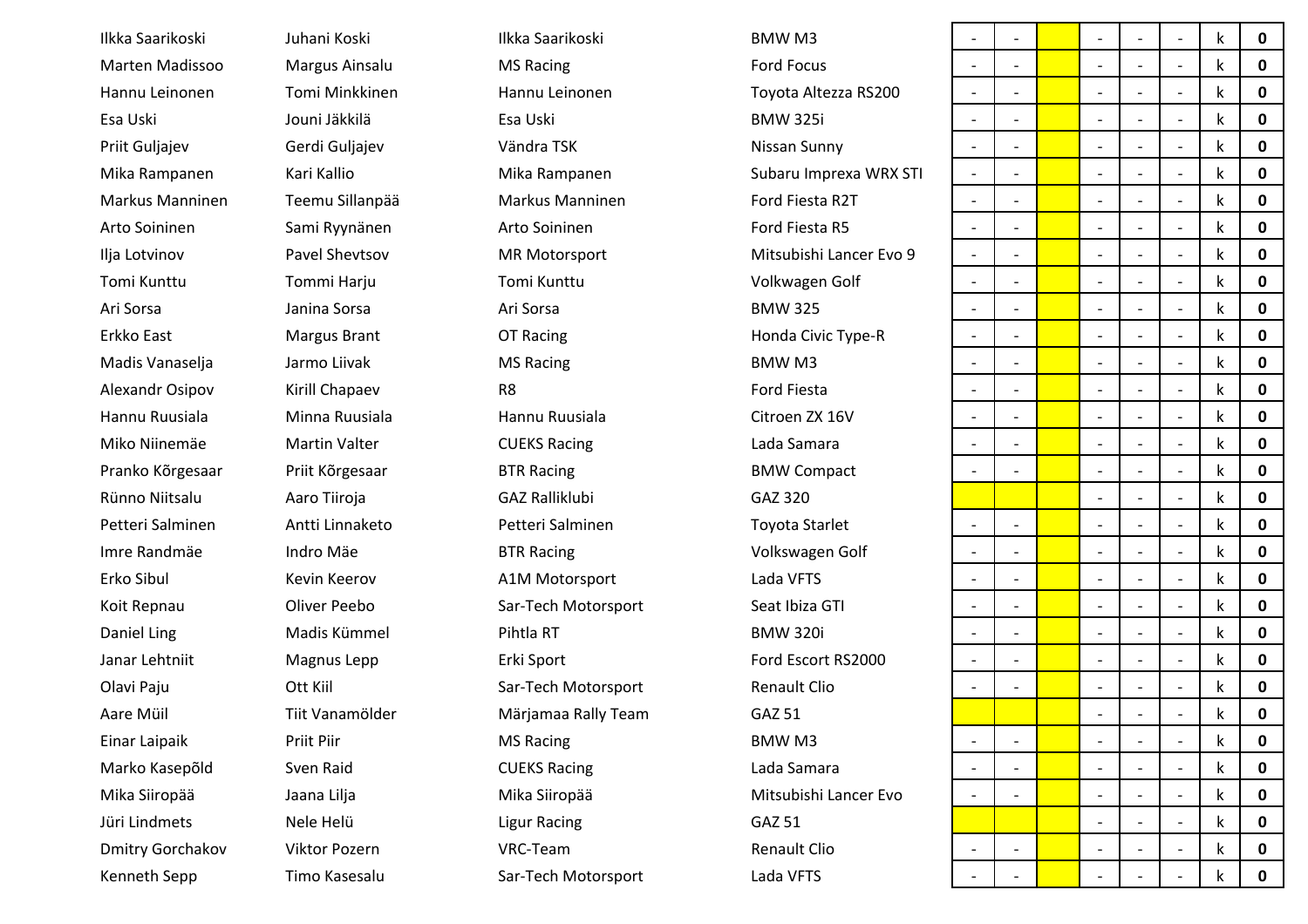| Ivo Kilpis      | Artis Cerinš               | Artis Cerinš          | Lada 2105            | ĸ |          |   |   |
|-----------------|----------------------------|-----------------------|----------------------|---|----------|---|---|
| Gleb Zavolokin  | Mikhail Soskin             | F-Motors Rally Team   | Subaru Impreza Proto |   |          |   | k |
|                 |                            |                       | Ford Fiesta (S)      |   |          |   |   |
| Timo Markkanen  | Sami Taskinen              | Timo Markkanen        | <b>BMW Compact</b>   |   |          | K |   |
|                 | Tommi Samuli Suihkonen (S) |                       |                      |   |          |   |   |
| Tarmo Silt      | Rando Loel                 | Märjamaa Rally Team   | Honda Civic Type-R   |   | ı,<br>ĸ. |   |   |
|                 |                            |                       | GAZ 51 (E,S)         |   |          |   |   |
| Kristjan Lepind | Mirko Kaunis               | <b>ALM Motorsport</b> | Ford Focus           |   | k        |   |   |
|                 |                            |                       |                      |   |          |   |   |

### **EMV2 4WD - N4,R5**

**1**

|                | Oliver Solberg        | Aaron Robert Johnston | Sports Racing Technologies           | VW Polo R5               | 30                       | 30 |                          | 30       | 30 |                          | 120 |
|----------------|-----------------------|-----------------------|--------------------------------------|--------------------------|--------------------------|----|--------------------------|----------|----|--------------------------|-----|
| $\mathbf{2}$   | <b>Denis Rostilov</b> | Georgy Troshkin       | <b>Denis Rostilov</b>                | Mitsubishi Lancer Evo 9  | 15                       | 22 |                          | $\Omega$ | 18 | 14                       | 69  |
|                |                       |                       | Neiksans Rallysport (L)              |                          |                          |    |                          |          |    |                          |     |
| 3              | Raul Jeets            | Andrus Toom           | <b>Team Tehase Auto</b>              | Škoda Fabia R5           |                          |    | 30                       | 8        |    | 22                       | 60  |
| 4              | Radik Shaymiev        | Maxim Tsvetkov        | <b>Taif Motorsport</b>               | Ford Fiesta R5           | 8                        | 16 | k.                       | 2        | 11 | 11                       | 48  |
| 5.             | Priit Koik            | Kristo Tamm           | Kaur Motorsport                      | Ford Fiesta R5           | $\overline{\phantom{a}}$ |    | k.                       |          | 22 | 18                       | 47  |
|                |                       | Alar-Uku Heldna (V,S) | OT Racing (V,S)                      |                          |                          |    |                          |          |    |                          |     |
| 6              | Tomas Kasperczyk      | Damian Syty           | <b>Tiger Energy Drink Rally Team</b> | Ford Fiesta R5           | 22                       |    | 22                       |          |    |                          | 44  |
| $\overline{ }$ | <b>Roland Poom</b>    | Ken Järveoja          | <b>Roland Poom</b>                   | Ford Fiesta R5           | $\overline{\phantom{0}}$ |    |                          |          |    | 30                       | 30  |
| 8              | Aleksei Semenov       | Alexey Kurnosov       | Aleksei Semenov                      | Mitsubishi Lancer Evo 10 | k                        | 8  | 18                       |          |    | $\mathbf{1}$             | 27  |
|                |                       | Igor Marov (L,S)      |                                      |                          |                          |    |                          |          |    |                          |     |
| 9              | <b>Rainer Aus</b>     | Simo Koskinen         | TGS Worldwide                        | Škoda Fabia R5           |                          |    | $\overline{\phantom{a}}$ | 20       |    |                          | 20  |
| 10             | Eerik Pietarinen      | Juhana Raitanen       | <b>TGS Worldwide</b>                 | Škoda Fabia R5           | $\overline{\phantom{a}}$ |    |                          | 18       |    |                          | 18  |
| 11             | <b>Emils Blums</b>    | Didzis Eglitis        | Rallyworkshop                        | Mitsubishi Lancer Evo 9  | 17                       |    |                          |          |    |                          | 17  |
|                | Dmitry Feofanov       | Dmitry Chumak         | <b>ASRT</b>                          | Mitsubishi Lancer Evo 10 | 6                        | 11 |                          |          |    | $\overline{\phantom{a}}$ | 17  |
| 13             | Nikolay Gryazin       | Yaroslav Fedorov      | <b>Sports Racing Technologies</b>    | Škoda Fabia R5           |                          |    |                          | 16       |    |                          | 16  |
| 14             | Alexander Rzhevkin    | Aleksey Kurnosov      | Alexander Rzhevkin                   | Ford Fiesta R5           |                          |    |                          |          | 14 |                          | 14  |
|                |                       | Maxim Shubkin (S)     |                                      | Škoda Fabia R5 (S)       |                          |    |                          |          |    |                          |     |
| 15             | <b>Stig Andervang</b> | Robin Eriksson        | Sar-Tech Motorsport                  | Skoda Fabia R5           | $\overline{\phantom{a}}$ |    | $\overline{\phantom{0}}$ |          |    | 12                       | 12  |
|                | Tibor Erdi Junior     | Szabolcs Kovacs       | Tibor Erdi Junior                    | Mitsubishi Lancer Evo 10 | $\overline{\phantom{a}}$ | 12 |                          |          |    |                          | 12  |
| 17             | Egidijus Valeisa      | Mindaugas Varza       | 4Race / Skuba                        | Ford Fiesta R5           | 11                       | k. |                          |          |    |                          | 11  |
|                |                       |                       |                                      |                          |                          |    |                          |          |    |                          |     |

| Lada 2105            |
|----------------------|
| Subaru Impreza Proto |
| Ford Fiesta (S)      |
| <b>BMW Compact</b>   |
|                      |
| Honda Civic Type-R   |
| GAZ 51 (E,S)         |
| <b>Ford Focus</b>    |

| -<br>ٮ       |                          |  |                          |  |
|--------------|--------------------------|--|--------------------------|--|
| npreza Proto | $\overline{\phantom{0}}$ |  | $\overline{\phantom{0}}$ |  |





| VW Polo R5              |
|-------------------------|
| Mitsubishi Lancer Evo 9 |

| 30 | 30 |  | 30 | $\sim$ | 120 |
|----|----|--|----|--------|-----|
| 15 | 22 |  | 18 | 14     | 69  |

|    | 30 |                 | 22        | 60 |
|----|----|-----------------|-----------|----|
| 16 |    | 11              | <b>11</b> | 48 |
|    |    | 22 <sub>1</sub> | 18        | 47 |

| 22 |  | 22 |  |    | 44 |
|----|--|----|--|----|----|
|    |  |    |  | 30 | 30 |
|    |  | 18 |  |    | 27 |

| 20 |   |    | 20 |  |    |    |
|----|---|----|----|--|----|----|
| 18 |   |    | 18 |  |    |    |
| 17 |   |    |    |  |    | 17 |
| 17 |   |    |    |  | 11 | 6  |
| 16 |   |    | 16 |  |    |    |
| 14 | k | 14 |    |  |    |    |

|    |  |  |  | $12$ 12 |
|----|--|--|--|---------|
|    |  |  |  | 12      |
| 11 |  |  |  | 11      |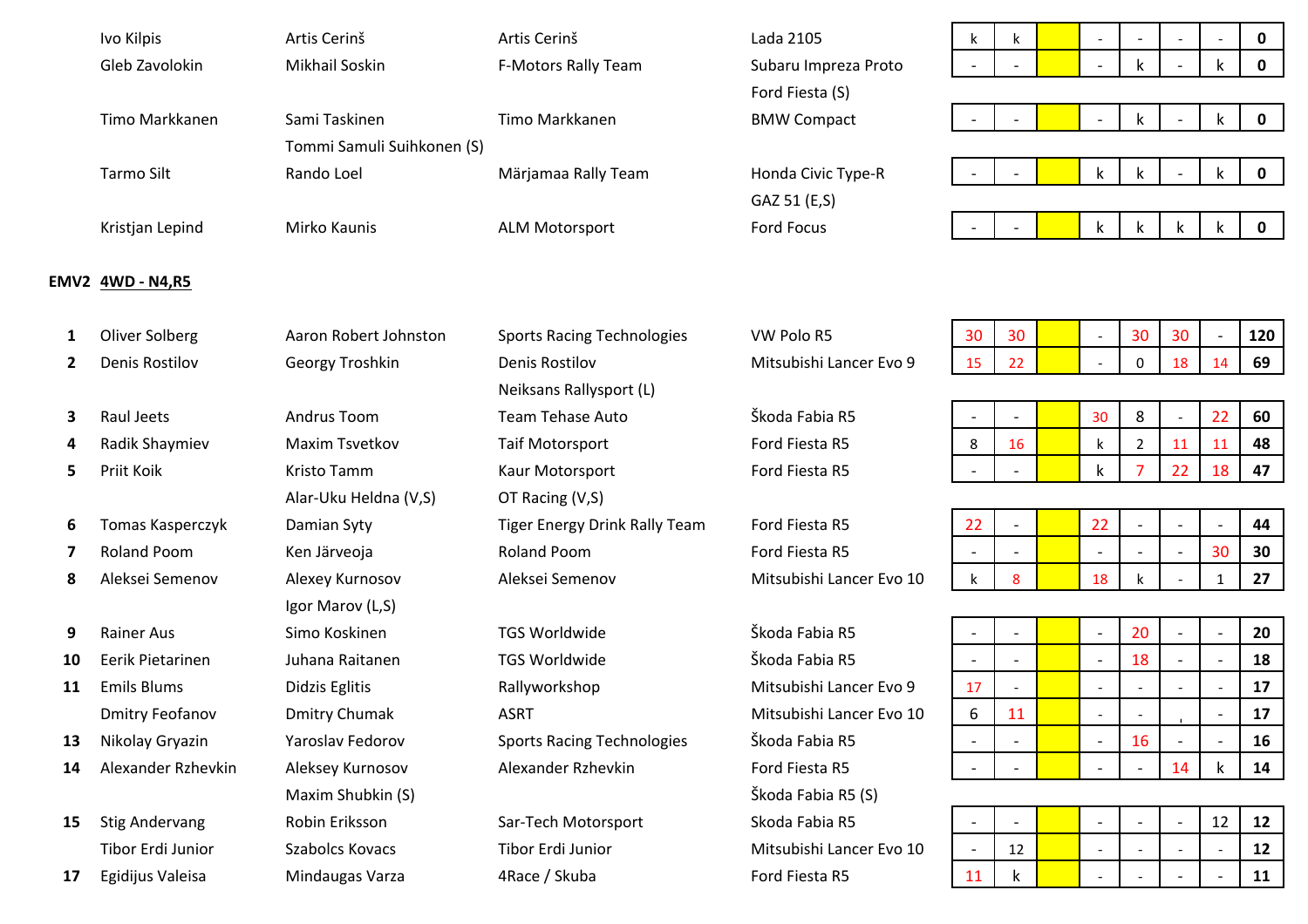- **18**
- **20**
- **22**
- **24**
- **27**
- **28**
- **29** Kenneth Johnsrød
	-

- Teemu Suninen Jarmo Lehtinen **M-Sport World Rally Team** Ford Fiesta R5 Ralfs Sirmacis **Ralfs Igavens** Sporta Klubs Autostils Rally Team Mitsubishi Lancer Evo 10 Dmitry Feofanov **Andris Malnieks** Sporta Klubs Autostils Rally Team Mitsubishi Lancer Evo 10 Igor Widlak Lukazs Wloch Lukazs Wloch Mitsubishi Lancer Evo 10 - - - - - <sup>0</sup>
	-
- 
- Denys Lokhman Ivan Mishyn **Ivan Mishyn** Eurolamp World Rally Team Mitsubishi Lancer Evo 9

| 8<br>Mariusz Zapala    | Lukasz Wloch           | Motul Evo Team                    | Ford Fiesta R5           |                          | 10                       |                          |          |                          |                | 10           |
|------------------------|------------------------|-----------------------------------|--------------------------|--------------------------|--------------------------|--------------------------|----------|--------------------------|----------------|--------------|
| Teemu Suninen          | Jarmo Lehtinen         | M-Sport World Rally Team          | Ford Fiesta R5           | $\overline{\phantom{0}}$ | $\overline{\phantom{a}}$ | $\overline{\phantom{a}}$ | 10       | $\overline{\phantom{0}}$ |                | 10           |
| Timo Pulkkinen<br>0    | Lasse Miettinen        | Timo Pulkkinen                    | Ford Fiesta R5           |                          |                          | $\overline{\phantom{a}}$ |          | $\overline{\phantom{a}}$ | 8              | 8            |
| <b>Hendrik Kers</b>    | Jakko Viilo            | <b>ALM Motorsport</b>             | Mitsubishi Lancer Evo 10 |                          |                          | k                        |          | 8                        |                | 8            |
| Tomi Rönnemaa<br>2     | Tero Rönnemaa          | Tomi Rönnemaa                     | Skoda Fabia R5           |                          | $\overline{\phantom{a}}$ |                          |          | $\overline{\phantom{a}}$ | 6              | 6            |
| Artur Muradian         | Pavel Chelebaev (V)    | TB Racing                         | Ford Fiesta R5 (V)       |                          | $\overline{\phantom{a}}$ |                          |          | 6                        |                | 6            |
| Jonas Sluckus<br>4     | Povilas Reisas         | ASK Autorikona                    | Mitsubishi Lancer Evo 10 | 4                        | $\overline{\phantom{0}}$ | $\overline{\phantom{a}}$ |          |                          |                | 4            |
| <b>Ralfs Sirmacis</b>  | Ralfs Igavens          | Sporta Klubs Autostils Rally Team | Mitsubishi Lancer Evo 10 | $\overline{\phantom{a}}$ | $\overline{\phantom{a}}$ | $\overline{\phantom{a}}$ | 4        | $\overline{\phantom{0}}$ |                | 4            |
| Tommi Hatakka          | Ville Mannisenmäki     | Tommi Hatakka                     | Mitsubishi Lancer Evo 9  |                          | $\overline{\phantom{0}}$ |                          |          | $\overline{\phantom{0}}$ | 4              | 4            |
| <b>Dmitry Feofanov</b> | <b>Andris Malnieks</b> | Sporta Klubs Autostils Rally Team | Mitsubishi Lancer Evo 10 |                          | $\overline{\phantom{a}}$ |                          |          | $\overline{\phantom{a}}$ | $\overline{2}$ | $\mathbf{2}$ |
| Robert Blomberg<br>8   | Ida Blood              | Robert Blomberg                   | Škoda Fabia R5           |                          | $\overline{\phantom{a}}$ | $\overline{\phantom{a}}$ |          | $\overline{\phantom{a}}$ |                | 1            |
| Kenneth Johnsrød<br>9  | Dyre Erling Fredriksen | Johnsrød Racing                   | Ford Fiesta R5           |                          | $\overline{\phantom{a}}$ | $\overline{\phantom{a}}$ | $\Omega$ |                          |                | $\mathbf{0}$ |
| Emilio Fernandez       | Axel Coronado          | <b>Toksport WRT</b>               | Škoda Fabia R5           |                          | $\overline{\phantom{a}}$ | $\overline{\phantom{a}}$ | 0        | $\overline{\phantom{0}}$ |                | $\mathbf{0}$ |
| Denis Gromov           | Yuliya Shatokhina      | F-Motors Rally Team               | Mitsubishi Lancer Evo 9  |                          | $\overline{\phantom{a}}$ | $\overline{\phantom{0}}$ |          | $\overline{\phantom{a}}$ | $\Omega$       | 0            |
| Igor Widlak            | Lukazs Wloch           | Lukazs Wloch                      | Mitsubishi Lancer Evo 10 |                          |                          |                          |          |                          | <sup>0</sup>   | 0            |

| Takamoto Katsuta   | Daniel Barritt  | Tommi Mäkinen Racing      | Ford Fiesta R5          |   | $\overline{\phantom{0}}$ |                          |                          | $\overline{\phantom{0}}$ | 0 |
|--------------------|-----------------|---------------------------|-------------------------|---|--------------------------|--------------------------|--------------------------|--------------------------|---|
| Karl Martin Volver | Margus Jõerand  | <b>TGS Worldwide</b>      | Škoda Fabia R5          |   |                          |                          | $\overline{\phantom{0}}$ | $\overline{\phantom{0}}$ | 0 |
| Denys Lokhman      | Ivan Mishyn     | Eurolamp World Rally Team | Mitsubishi Lancer Evo 9 |   |                          |                          | IX.                      | $\overline{\phantom{0}}$ |   |
| Igor Bulantsev     | Marina Danilova | Prospeed                  | Ford Fiesta R5          |   |                          |                          | ı,                       | $\overline{\phantom{0}}$ | 0 |
| Mikko Hirvonen     | Jarno Ottman    | MM-Motorsport             | Ford Fiesta R5          | - |                          | $\overline{\phantom{0}}$ |                          | $\overline{\phantom{0}}$ | 0 |
| Ken Torn           | Kauri Pannas    | MM-Motorsport             | Ford Fiesta R5          |   |                          |                          |                          |                          | 0 |
| Arto Soininen      | Sami Ryynänen   | Arto Soininen             | Ford Fiesta R5          |   |                          |                          |                          | K                        | 0 |
| Ilja Lotvinov      | Pavel Shevtsov  | <b>MR Motorsport</b>      | Mitsubishi Lancer Evo 9 |   |                          |                          |                          |                          |   |
|                    |                 |                           |                         |   |                          |                          |                          |                          |   |

### **EMV3 2WD - R2,R1,A6**

| 1 | <b>Robert Virves</b> | Sander Pr |
|---|----------------------|-----------|
|   |                      | Rasmus V  |
| 2 | Ken Torn             | Kauri Pan |
| 3 | Kaspar Kasari        | Jan Nõlva |

| <b>Robert Virves</b> | Sander Pruul       | OT Racing | Ford Fiesta R2T | 28 | 18 | 18 |    | 30 | 138  |
|----------------------|--------------------|-----------|-----------------|----|----|----|----|----|------|
|                      | Rasmus Vesiloo (L) |           |                 |    |    |    |    |    |      |
| Ken Torn             | Kauri Pannas       | OT Racing | Ford Fiesta R2T | 17 | 30 | 30 | 29 |    | 128  |
| Kaspar Kasari        | Jan Nõlvak         | OT Racing | Ford Fiesta R2T | 19 |    |    | o  |    | - 01 |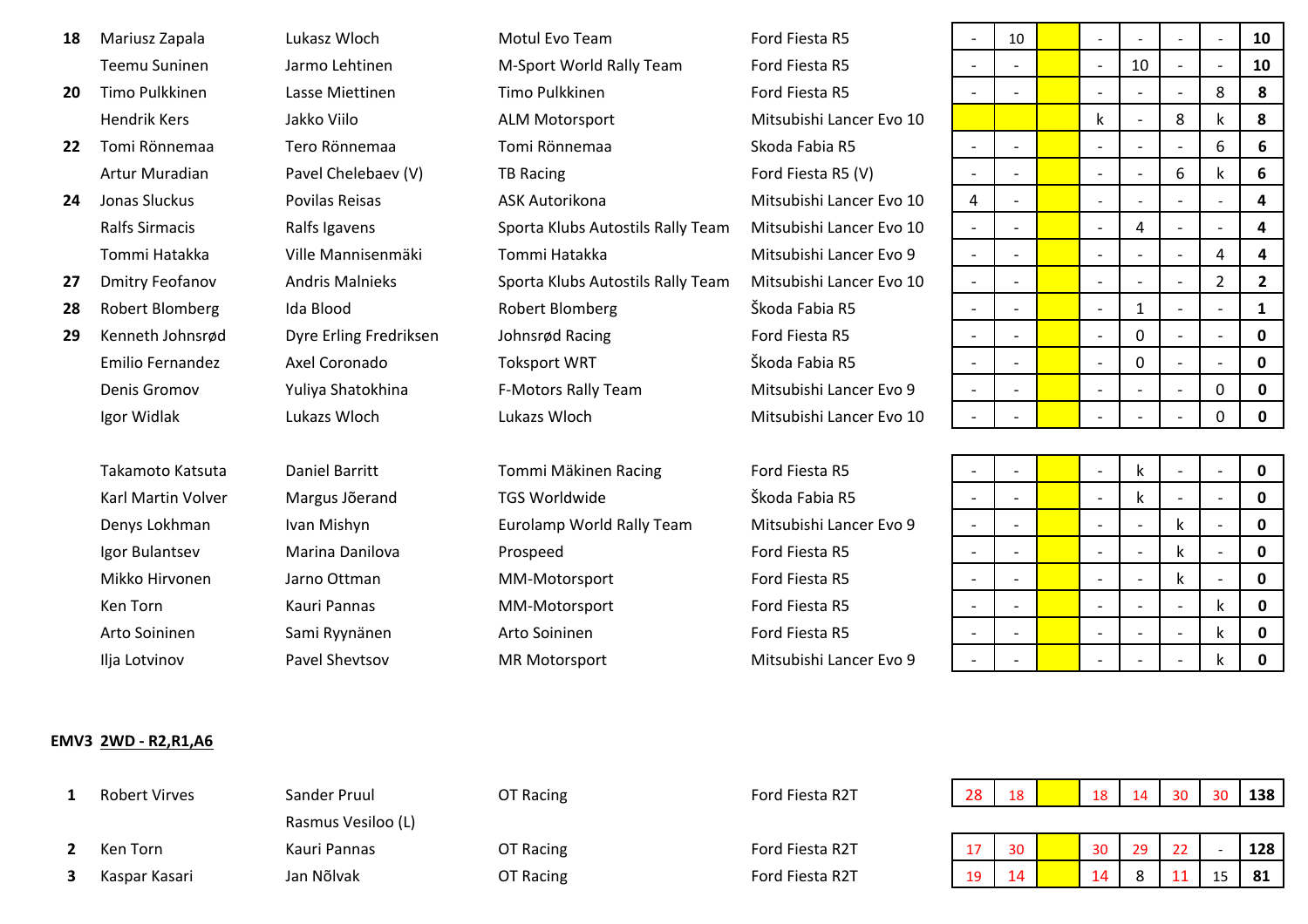|    |                             | udl |
|----|-----------------------------|-----|
| 4  | <b>Roland Poom</b>          | Ker |
| 5  | <b>Gregor Jeets</b>         | Kul |
| 6  | Georg Linnamäe              | Vol |
| 7  | Lauri Joona                 | Ma  |
| 8  | <b>Adrien Formaux</b>       | Rer |
| 9  | Raul Hernandez              | Rog |
| 10 | <b>Vladas Jurkevicius</b>   | Ais |
|    | Henrikas Matijošaitis       | Mir |
| 12 | Alexander Kudryavtsev       | Yur |
| 13 | <b>Tanel Samm</b>           | Kai |
|    |                             | San |
| 14 | <b>Edward Lewis</b>         | Dor |
| 15 | Ruairi Marcus Bell          | Dar |
| 16 | Chris Ashenden              | Ma  |
| 17 | Sanjay Takale               | Edg |
| 18 | Arnis Alksnis               | Gin |
|    | Artur Muradian              | Yur |
|    | <b>Jose Tomas Fernandez</b> | Car |
|    | Adam Westlund               | Joa |
|    | Alexander Zaytcev           | Ale |
|    | Josh Cornwell               | Dai |
|    | Markus Manninen             | Tee |
|    | Benjamin Korhola            | Pek |

Gabriel Müürsepp (E)nder Pärn (S)

Karl Artur Viitra (L)

|               |                           | Gabriel Müürsepp (E)     |                                    |                 |                          |                          |                          |                |                          |    |    |
|---------------|---------------------------|--------------------------|------------------------------------|-----------------|--------------------------|--------------------------|--------------------------|----------------|--------------------------|----|----|
| 4             | <b>Roland Poom</b>        | Ken Järveoja             | <b>CRC Rally Team</b>              | Ford Fiesta R2T | 10                       | 22                       | 22                       | 23             |                          |    | 77 |
|               |                           |                          | Roland Poom (L)                    |                 |                          |                          |                          |                |                          |    |    |
|               | <b>Gregor Jeets</b>       | Kuldar Sikk              | Tehase Auto                        | Ford Fiesta R2T | 8                        | 11                       | k                        | 6              | 15                       | 8  | 48 |
| 6             | Georg Linnamäe            | Volodymyr Korsia         | <b>ALM Motorsport</b>              | Peugeot 208 R2  | $\overline{\phantom{a}}$ | $\overline{\phantom{a}}$ | $\overline{\phantom{a}}$ | 11             | 17                       |    | 28 |
|               | Lauri Joona               | Markus Määtänen          | Lauri Joona                        | Ford Fiesta R2T | $\overline{\phantom{a}}$ |                          | $\overline{\phantom{a}}$ |                |                          | 21 | 21 |
| 8             | <b>Adrien Formaux</b>     | Renaud Jamoul            | <b>Adrien Formaux</b>              | Ford Fiesta R2T | $\overline{\phantom{a}}$ |                          | $\overline{\phantom{a}}$ | 18             |                          |    | 18 |
| 9             | Raul Hernandez            | Rogelio Penate           | Raul Hernandez                     | Peugeot 208 R2  | 17                       | k                        | $\overline{\phantom{a}}$ |                |                          |    | 17 |
| LO            | Vladas Jurkevicius        | Aisvydas Paliukenas      | SPORTINIO VAIRAVIMO CENTRAS        | Peugeot 208 R2  | $\overline{\phantom{a}}$ |                          | $\overline{\phantom{a}}$ |                |                          | 16 | 16 |
|               | Henrikas Matijošaitis     | <b>Mindaugas Cepulis</b> | G.M.Racing SK                      | Ford Fiesta R2  | $\overline{\phantom{a}}$ |                          | $\overline{\phantom{0}}$ |                | 8                        | 8  | 16 |
| $\mathsf{L2}$ | Alexander Kudryavtsev     | Yuriy Kulikov            | <b>ALM Motorsport</b>              | Peugeot 208 R2  | $\overline{\phantom{a}}$ |                          | $\overline{\phantom{a}}$ | $\overline{2}$ | $\overline{\phantom{a}}$ | 11 | 13 |
| L3.           | <b>Tanel Samm</b>         | Kaimar Taal              | G.M.Racing SK                      | Ford Fiesta R2  | $\overline{\phantom{a}}$ |                          | 8                        |                | k                        |    | 12 |
|               |                           | Sander Pärn (S)          |                                    |                 |                          |                          |                          |                |                          |    |    |
| L4            | <b>Edward Lewis</b>       | Dom Adams                | <b>Baltic Motorsport Promotion</b> | Ford Fiesta R2  | $\overline{\phantom{a}}$ |                          | 11                       |                |                          |    | 11 |
| L5.           | <b>Ruairi Marcus Bell</b> | Darren Garrod            | <b>Baltic Motorsport Promotion</b> | Ford Fiesta R2  | 10                       | k                        | $\overline{\phantom{a}}$ |                |                          |    | 10 |
| L6            | Chris Ashenden            | <b>Martin Headland</b>   | <b>Baltic Motorsport Promotion</b> | Ford Fiesta R2T | $\overline{\phantom{a}}$ |                          | $\overline{\phantom{0}}$ |                | 6                        |    | 6  |
| L7            | Sanjay Takale             | <b>Edgars Svencis</b>    | <b>Baltic Motorsport Promotion</b> | Ford Fiesta R2  | $\overline{\phantom{a}}$ |                          | $\overline{\phantom{0}}$ | 4              |                          |    | 4  |
| L8            | Arnis Alksnis             | <b>Gints Petersons</b>   | Rallyworkshop-Erst Finance         | Peugeot 208 R2  | $\overline{\phantom{a}}$ |                          | $-$                      |                | k                        |    | 1  |
|               | Artur Muradian            | Yuriy Kulikov            | <b>TB Racing</b>                   | Peugeot 208 R2  | k                        |                          | $-$                      |                |                          |    | 0  |
|               | Jose Tomas Fernandez      | Carlos Garrafa           | <b>Baltic Motorsport Promotion</b> | Ford Fiesta R2  | $\overline{\phantom{a}}$ |                          | $\overline{\phantom{a}}$ | k.             |                          |    | 0  |
|               | Adam Westlund             | Joakim Sjöberg           | <b>Sports Racing Technologies</b>  | Peugeot 208 R2  | $\overline{\phantom{a}}$ | $\overline{\phantom{a}}$ | $\overline{\phantom{0}}$ | k              |                          |    | 0  |
|               | Alexander Zaytcev         | Alexander Potesov        | <b>TB Racing</b>                   | Peugeot 208 R2  | $\overline{\phantom{a}}$ |                          | $-$                      |                | k                        |    | 0  |
|               |                           |                          |                                    |                 |                          |                          |                          |                |                          |    |    |

| 10 | -22<br>-- |  | 22<br>__ | 23 |  |  | 77 |
|----|-----------|--|----------|----|--|--|----|
|----|-----------|--|----------|----|--|--|----|

|              | Gregor Jeets          | Kuldar Sikk         | Tehase Auto                 | Ford Fiesta R2T | 8 | 11 |                          | b  | 15                       |    | 48 |
|--------------|-----------------------|---------------------|-----------------------------|-----------------|---|----|--------------------------|----|--------------------------|----|----|
|              | Georg Linnamäe        | Volodymyr Korsia    | <b>ALM Motorsport</b>       | Peugeot 208 R2  |   |    | $\overline{\phantom{0}}$ |    | 17                       |    | 28 |
|              | Lauri Joona           | Markus Määtänen     | Lauri Joona                 | Ford Fiesta R2T |   |    |                          |    |                          |    | 21 |
| Ջ            | <b>Adrien Formaux</b> | Renaud Jamoul       | <b>Adrien Formaux</b>       | Ford Fiesta R2T |   |    | $\overline{\phantom{0}}$ | 18 | $\overline{\phantom{a}}$ |    | 18 |
|              | Raul Hernandez        | Rogelio Penate      | Raul Hernandez              | Peugeot 208 R2  |   | k  |                          |    |                          |    | 17 |
|              | Vladas Jurkevicius    | Aisvydas Paliukenas | SPORTINIO VAIRAVIMO CENTRAS | Peugeot 208 R2  |   |    |                          |    |                          | 16 | 16 |
|              | Henrikas Matijošaitis | Mindaugas Cepulis   | G.M.Racing SK               | Ford Fiesta R2  |   |    |                          |    | 8                        |    | 16 |
| $\mathbf{2}$ | Alexander Kudryavtsev | Yuriy Kulikov       | <b>ALM Motorsport</b>       | Peugeot 208 R2  |   |    | $\overline{\phantom{0}}$ |    |                          |    | 13 |
| З.           | Tanel Samm            | Kaimar Taal         | G.M.Racing SK               | Ford Fiesta R2  |   |    | 8                        |    |                          |    | 12 |

| <b>Edward Lewis</b><br>Δ. | Dom Adams              | <b>Baltic Motorsport Promotion</b> | Ford Fiesta R2  |    |                          | 11                       |   |    | 11 |
|---------------------------|------------------------|------------------------------------|-----------------|----|--------------------------|--------------------------|---|----|----|
| <b>Ruairi Marcus Bell</b> | Darren Garrod          | <b>Baltic Motorsport Promotion</b> | Ford Fiesta R2  | 10 |                          |                          |   |    | 10 |
| Chris Ashenden            | <b>Martin Headland</b> | <b>Baltic Motorsport Promotion</b> | Ford Fiesta R2T |    |                          |                          |   | 6  | 6  |
| Sanjay Takale             | <b>Edgars Svencis</b>  | <b>Baltic Motorsport Promotion</b> | Ford Fiesta R2  |    |                          |                          |   |    | 4  |
| Arnis Alksnis             | <b>Gints Petersons</b> | Rallyworkshop-Erst Finance         | Peugeot 208 R2  |    |                          |                          |   | k  |    |
| Artur Muradian            | Yuriy Kulikov          | <b>TB Racing</b>                   | Peugeot 208 R2  | k  |                          |                          |   |    |    |
| Jose Tomas Fernandez      | Carlos Garrafa         | <b>Baltic Motorsport Promotion</b> | Ford Fiesta R2  |    |                          |                          |   |    |    |
| Adam Westlund             | Joakim Sjöberg         | <b>Sports Racing Technologies</b>  | Peugeot 208 R2  |    | $\overline{\phantom{0}}$ |                          | к |    |    |
| Alexander Zaytcev         | Alexander Potesov      | TB Racing                          | Peugeot 208 R2  |    | $\overline{\phantom{0}}$ | $\overline{\phantom{0}}$ |   | k. | 0  |
| Josh Cornwell             | Dai Roberts            | <b>TB Racing</b>                   | Peugeot 208 R2  |    |                          |                          |   | k  | 0  |
| Markus Manninen           | Teemu Sillanpää        | Markus Manninen                    | Ford Fiesta R2T |    | $\qquad \qquad -$        | $\overline{\phantom{0}}$ |   |    | 0  |
| Benjamin Korhola          | Pekka Kelander         | Pekka Kelander                     | Ford Fiesta R2T |    |                          |                          |   |    |    |
|                           |                        |                                    |                 |    |                          |                          |   |    |    |

### **Estonian Junior Challenge**

**2**

| Ken Torn *      | Kauri Pannas | <b>OT Racing</b> | Ford Fiesta R2T |               | -- |   |  | 147 |
|-----------------|--------------|------------------|-----------------|---------------|----|---|--|-----|
| Robert Virves * | Sander Pruul | ∩T Racing        | Ford Fiesta R2T | $\sim$<br>--- | -- | ∸ |  | 104 |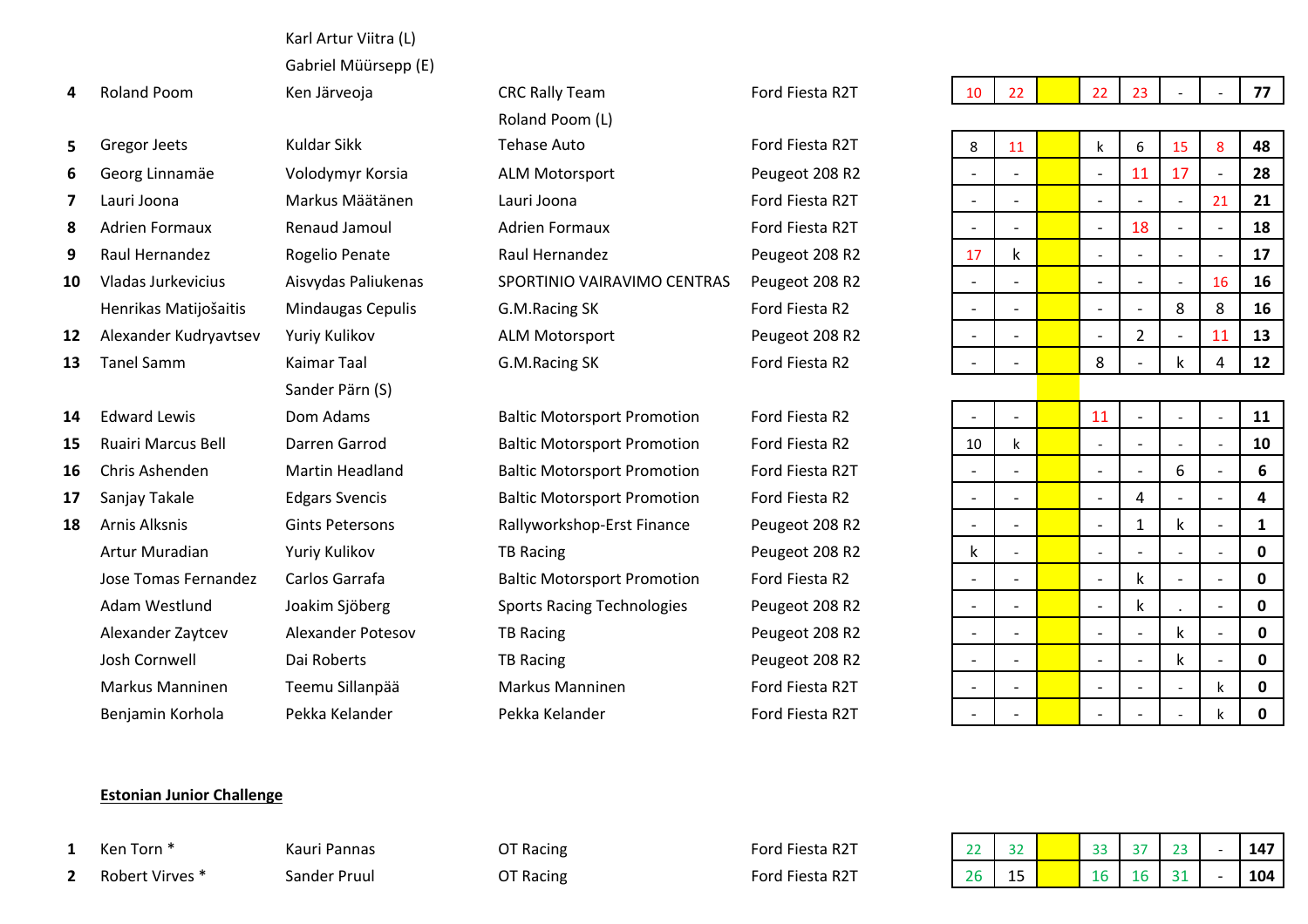|    |                      | Rasmus Vesiloo (L)    |                                    |                 |                          |    |                          |                          |    |    |             |
|----|----------------------|-----------------------|------------------------------------|-----------------|--------------------------|----|--------------------------|--------------------------|----|----|-------------|
| 3. | Kaspar Kasari *      | Jan Nõlvak            | OT Racing                          | Ford Fiesta R2T | 18                       | 12 | 12                       | 12                       | 12 | 33 | 99          |
|    |                      | Karl Artur Viitra (L) |                                    |                 |                          |    |                          |                          |    |    |             |
|    |                      | Gabriel Müürsepp (E)  |                                    |                 |                          |    |                          |                          |    |    |             |
| 4  | Roland Poom *        | Ken Järveoja          | <b>CRC Rally Team</b>              | Ford Fiesta R2T | 10                       | 19 | 19                       | 20                       |    |    | 68          |
|    |                      |                       | Roland Poom (L)                    |                 |                          |    |                          |                          |    |    |             |
|    | Gregor Jeets *       | Kuldar Sikk           | Tehase Auto                        | Ford Fiesta R2T | 10                       | 10 | $\overline{\phantom{a}}$ | 10                       | 15 | 23 | 68          |
| 6  | Ruairi Marcus Bell   | Darren Garrod         | <b>Baltic Motorsport Promotion</b> | Ford Fiesta R2  | 15                       | k  | $\overline{\phantom{a}}$ | $\overline{\phantom{0}}$ |    |    | 15          |
|    | <b>Edward Lewis</b>  | Dom Adams             | <b>Baltic Motorsport Promotion</b> | Ford Fiesta R2  | $\overline{\phantom{0}}$ |    | 10                       |                          |    |    | 10          |
| 8  | Jose Tomas Fernandez | Carlos Garrafa        | <b>Baltic Motorsport Promotion</b> | Ford Fiesta R2  |                          |    | $\overline{\phantom{0}}$ | k                        |    |    | $\mathbf 0$ |
|    |                      |                       |                                    |                 |                          |    |                          |                          |    |    |             |

| Aluksne katsevõidud / Aluksne stage wins:  | Torn - 7, Poom - 2, Virves - 1 |
|--------------------------------------------|--------------------------------|
| Sarma katsevõidud / Sarma stage wins :     | <b>Torn - 7, Poom - 1</b>      |
| Viru katsevõidud / Viru stage wins :       | Torn - 8, Poom -1, Virves-1    |
| Estonia katsevõidud / Estonia stage wins ; | Torn - 12, Poom -2, Virves-1   |
| Võru katsevõidud / Võru stage wins :       | Virves - 6, Torn -5            |
| Saaremaa katsevõidud / Saaremaa stage wins | Kasari - 8, Jeets - 5          |
|                                            |                                |

### **EMV4 4WD - E12**

| 1  | Edijs Bergmanis       | <b>Edgars Grins</b>  | Rallyworkshop              | Mitsubishi Lancer Evo 9 | 30                       | 14 | 30                       | 30                       | 22 | 22 | 148 |
|----|-----------------------|----------------------|----------------------------|-------------------------|--------------------------|----|--------------------------|--------------------------|----|----|-----|
|    |                       | Toms Freibergs (V)   |                            |                         |                          |    |                          |                          |    |    |     |
| 2  | <b>Emils Blums</b>    | Didzis Eglitis       | Rallyworkshop-Erst Finance | Mitsubishi Lancer Evo 9 | $\overline{\phantom{a}}$ | 30 |                          | $\overline{\phantom{a}}$ | 30 |    | 60  |
| 3. | <b>Edgars Balodis</b> | Lasma Tole           | Rallyworkshop              | Mitsubishi Lancer Evo 8 | 13                       | 16 | 15                       | k                        |    |    | 51  |
|    | Mikolaj Kempa         | Kamil Kozdron        | Kaur Motorsport            | Mitsubishi Lancer Evo 9 | 12                       | k  | $\overline{\phantom{a}}$ | 16 <sup>1</sup>          | 18 | 5  | 51  |
|    |                       | Mateusz Martynek (L) |                            |                         |                          |    |                          |                          |    |    |     |
|    |                       | Marcin Szreja (E,V)  |                            |                         |                          |    |                          |                          |    |    |     |
| 5. | Aiko Aigro            | Kermo Kärtmann       | Tikkri Motorsport          | Mitsubishi Lancer Evo 8 | k                        |    | 17                       | 16                       |    | 15 | 48  |
| 6  | Jurgis Meisters       | Kalvis Blums         | Rallyworkshop              | Mitsubishi Lancer Evo 6 | 22                       | k  | $\overline{\phantom{a}}$ | 8                        |    | 11 | 41  |
|    | Henri Franke          | Arvo Liimann         | <b>CUEKS Racing</b>        | Subaru Impreza          | 18                       | k  | 11                       |                          | k  | 0  | 33  |
| 8  | Giedrius Notkus       | Dalius Strzanas      | ASK Autorikona             | Mitsubishi Lancer Evo 9 | $\overline{\phantom{a}}$ |    | $\overline{\phantom{a}}$ |                          |    | 30 | 30  |
| 9  | Siim Liivamägi        | Edvin Parisalu       | Kupatama Motorsport        | Mitsubishi Lancer Evo 6 | 6                        | 14 | k                        |                          | k  | b  | 26  |
|    |                       |                      |                            |                         |                          |    |                          |                          |    |    |     |

|  |  |  | -- | -- | 148 |
|--|--|--|----|----|-----|

| 9 |    | 30 |  |    | 30              |      | 60 |
|---|----|----|--|----|-----------------|------|----|
| 8 | 13 | 16 |  |    |                 |      | 51 |
| 9 |    |    |  | 16 | 18 <sup>1</sup> | $-5$ | 51 |

| 48 | 15 |   | 16 | 17 |    | k  |
|----|----|---|----|----|----|----|
| 41 | 11 |   | 8  |    | k  | 22 |
| 33 | 0  | k | 4  | 11 | k  | 18 |
| 30 | 30 |   |    |    |    |    |
| 26 | 6  | k | k  | k  | 14 | 6  |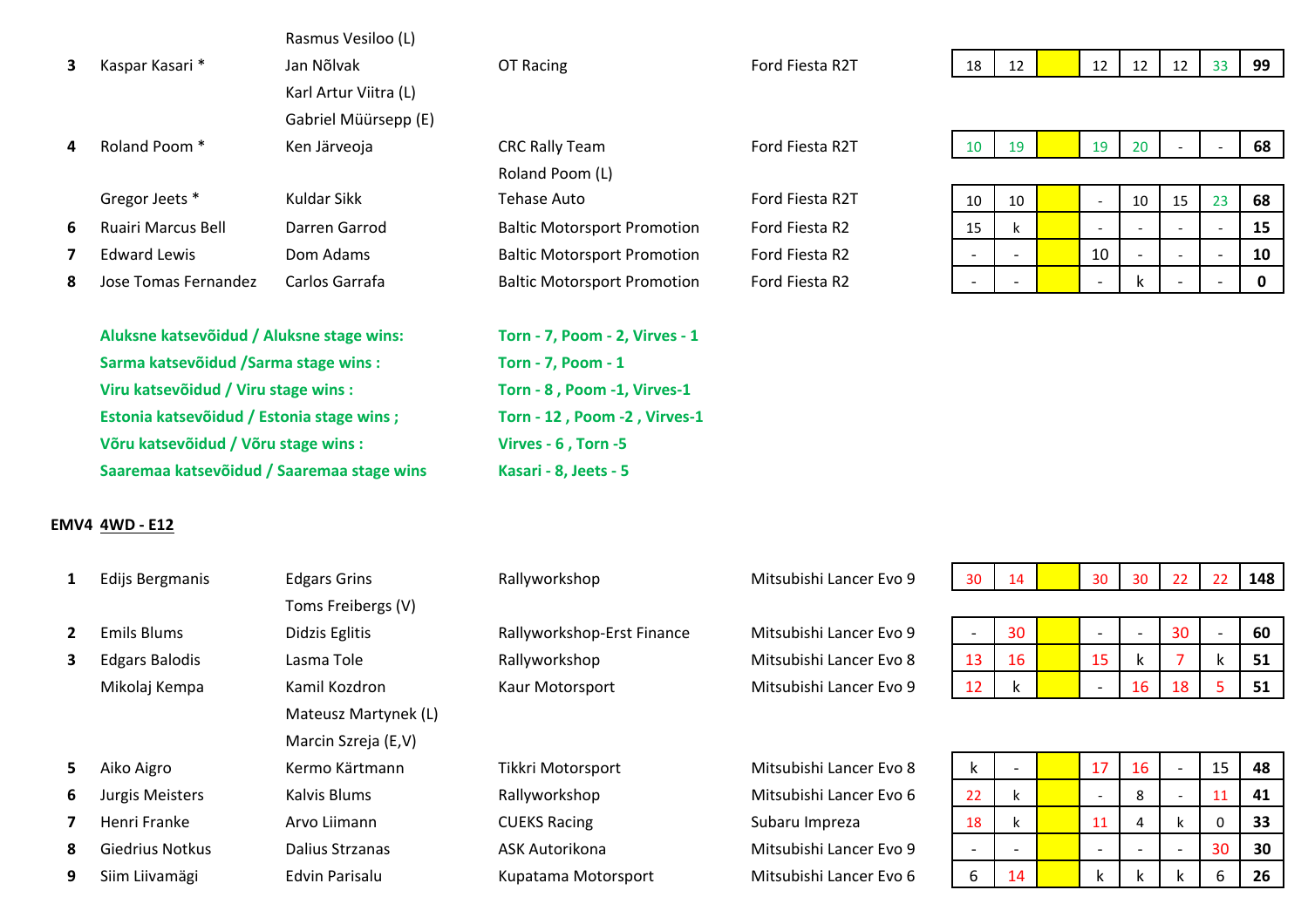| 10 | Siim Aas                 | V  |
|----|--------------------------|----|
| 11 | <b>Stig Andervang</b>    | R  |
|    | Rolands Baldinš          | M  |
| 13 | Ronald Jürgenson         | M  |
| 14 | Kristaps Sarma           | Eı |
|    | Krišjanis-Zintis Putninš | M  |
|    | Pavel Shcherbakov        | Α  |
| 18 | <b>Vallo Nuuter</b>      | A  |
| 19 | <b>Markus Morel</b>      | T  |
|    | Henry Ots                | N  |
|    | Rünno Ubinhain           | K  |
| 22 | Mirko Usin               | Ja |
| 23 | Janek Vallask            | N  |
|    |                          | K  |
| 24 | Vadim Kuznetsov          | R  |
|    |                          | А  |
| 25 | Petri Reinikainen        | Ti |
| 26 | Teemu Vesala             | P  |
|    | Petteri Salminen         | T) |
|    |                          |    |

# **EMV 5 2WD - E9**

**12**2 Patrick Juhe Magnus Lepp BTR Racing Honda Civic <mark> 18 14 30 k 62</mark> Rainis Raidma (VS)**3** Kristo Laadre Andres Lichtfeldt Thule Motorsport Toyota Starlet <sup>14</sup> <sup>22</sup> <sup>k</sup> <sup>10</sup> <sup>k</sup> <sup>k</sup> **<sup>46</sup>4**

aupo Vana (V) Andrei Konovalenko (V)

| 0  | Siim Aas                 | Vello Vahesaar    | <b>Murakas Racing</b>      | Mitsubishi Lancer Evo 9 |                          |                          | 22                       |    |                          |    | 22 |
|----|--------------------------|-------------------|----------------------------|-------------------------|--------------------------|--------------------------|--------------------------|----|--------------------------|----|----|
| 1  | <b>Stig Andervang</b>    | Robin Eriksson    | <b>Stig Andervang</b>      | Mitsubishi Lancer Evo 9 |                          | $\overline{\phantom{a}}$ | $\overline{\phantom{a}}$ | 21 |                          |    | 21 |
|    | Rolands Baldinš          | Maris Kulšš       | Rencenu Autoklubs          | Mitsubishi Lancer Evo 9 |                          | 21                       |                          |    |                          |    | 21 |
| 3. | Ronald Jürgenson         | Marko Kaasik      | Tikkri Motorsport          | Mitsubishi Lancer Evo 6 |                          | $\overline{\phantom{0}}$ |                          |    | 14                       |    | 15 |
| 4  | Kristaps Sarma           | Ervins Zgirskis   | Rallyworkshop-Erst Finance | Mitsubishi Lancer Evo 9 |                          | $\overline{\phantom{a}}$ | $\overline{\phantom{a}}$ | 12 | k                        |    | 12 |
|    | Krišjanis-Zintis Putninš | Martins Purinš    | Rallyworkshop-Erst Finance | Mitsubishi Lancer Evo 8 | $\overline{\phantom{a}}$ | $\overline{\phantom{a}}$ |                          |    | k                        | 12 | 12 |
|    | Pavel Shcherbakov        | Alexey Goryunov   | <b>MR Motorposrt</b>       | Mitsubishi Lancer Evo 9 |                          | $\overline{\phantom{0}}$ |                          |    | $\overline{\phantom{a}}$ | 12 | 12 |
| 8  | Vallo Nuuter             | Alar Tatrik       | <b>MS Racing</b>           | Subaru Impreza (V)      | $\overline{\phantom{0}}$ | $\overline{\phantom{0}}$ |                          |    | 10                       |    | 10 |
| q  | Markus Morel             | <b>Tanel Paut</b> | <b>CUEKS Racing</b>        | Mitsubishi Lancer       |                          | $\overline{\phantom{a}}$ | 8                        |    |                          |    | 8  |
|    | Henry Ots                | Margus Laasik     | Tikkri Motorsport          | Mitsubishi Lancer Evo 6 |                          | $\overline{\phantom{a}}$ | $\overline{\phantom{a}}$ |    | 8                        |    | 8  |
|    | Rünno Ubinhain           | Kristo Tamm       | Kupatama Motorsport        | Mitsubishi Lancer Evo 7 | 8                        | $\overline{\phantom{0}}$ | $\overline{\phantom{a}}$ |    |                          |    | 8  |
| 2  | Mirko Usin               | Janek Tamm        | <b>ALM Motorsport</b>      | Mitsubishi Lancer Evo 9 |                          | $\overline{\phantom{a}}$ | $\overline{\phantom{a}}$ | 6  |                          |    | 6  |
| 3  | Janek Vallask            | Marko Sverdlik    | <b>MS Racing</b>           | Subaru Impreza          |                          | $\overline{\phantom{0}}$ | 6                        |    |                          |    | 6  |
|    |                          |                   |                            |                         |                          |                          |                          |    |                          |    |    |

| Vadım<br>.netsov<br>,,,,, | ۰ می<br>Kapustin<br>nan<br>ּ ישר | spor<br><b>MO</b><br>nr<br>. . | Mit<br>subis.<br>ancer I.<br>EVO 8<br>usni |  |  |  |  |
|---------------------------|----------------------------------|--------------------------------|--------------------------------------------|--|--|--|--|
|                           |                                  |                                |                                            |  |  |  |  |
|                           |                                  |                                |                                            |  |  |  |  |

| Petri Reinikainen | Timo Hallia   | Petri Reinikainen | Mitsubishi Lancer Evo 9 |  |  |  |  |
|-------------------|---------------|-------------------|-------------------------|--|--|--|--|
| Teemu Vesala      | Petri Kivioja | Teemu Vesala      | Mitsubishi Lancer Evo 9 |  |  |  |  |
| Petteri Salminen  | Toni Lukander | Petteri Salminen  | Mitsubishi Lancer Evo 9 |  |  |  |  |

| Ville Silvasti | Asko Sairanen | <b>TGS Worldwide</b> | Audi Quattro A2         |                          |  |  |  |  |
|----------------|---------------|----------------------|-------------------------|--------------------------|--|--|--|--|
| Mika Rampanen  | Kari Kallio   | Mika Rampanen        | Subaru Impreza          | $\overline{\phantom{0}}$ |  |  |  |  |
| Mika Siiropää  | Jaana Lilja   | Mika Siiropää        | Mitsubishi Lancer Evo 9 |                          |  |  |  |  |

| Klim Baikov  | Andrey Kleshchev | Klim Baikov       | VAZ 2105      | $\overline{ }$ | 30 | 30 | 30 | $\sim$<br>2Z. | 146 l |
|--------------|------------------|-------------------|---------------|----------------|----|----|----|---------------|-------|
|              |                  |                   | Lada VFTS (S) |                |    |    |    |               |       |
| Patrick Juhe | Magnus Lepp      | <b>BTR Racing</b> | Honda Civic   |                |    | 10 | 14 | 30            | 62    |

| Kristo Laadre | Andres Lichtfeldt | Thule Motorsport | Toyota Starlet | <u>ж.</u> |  | 10 |  | 46 |
|---------------|-------------------|------------------|----------------|-----------|--|----|--|----|
| Lauri Peegel  | Anti Eelmets      | Pihtla RT        | Honda Civic    |           |  | 10 |  | 39 |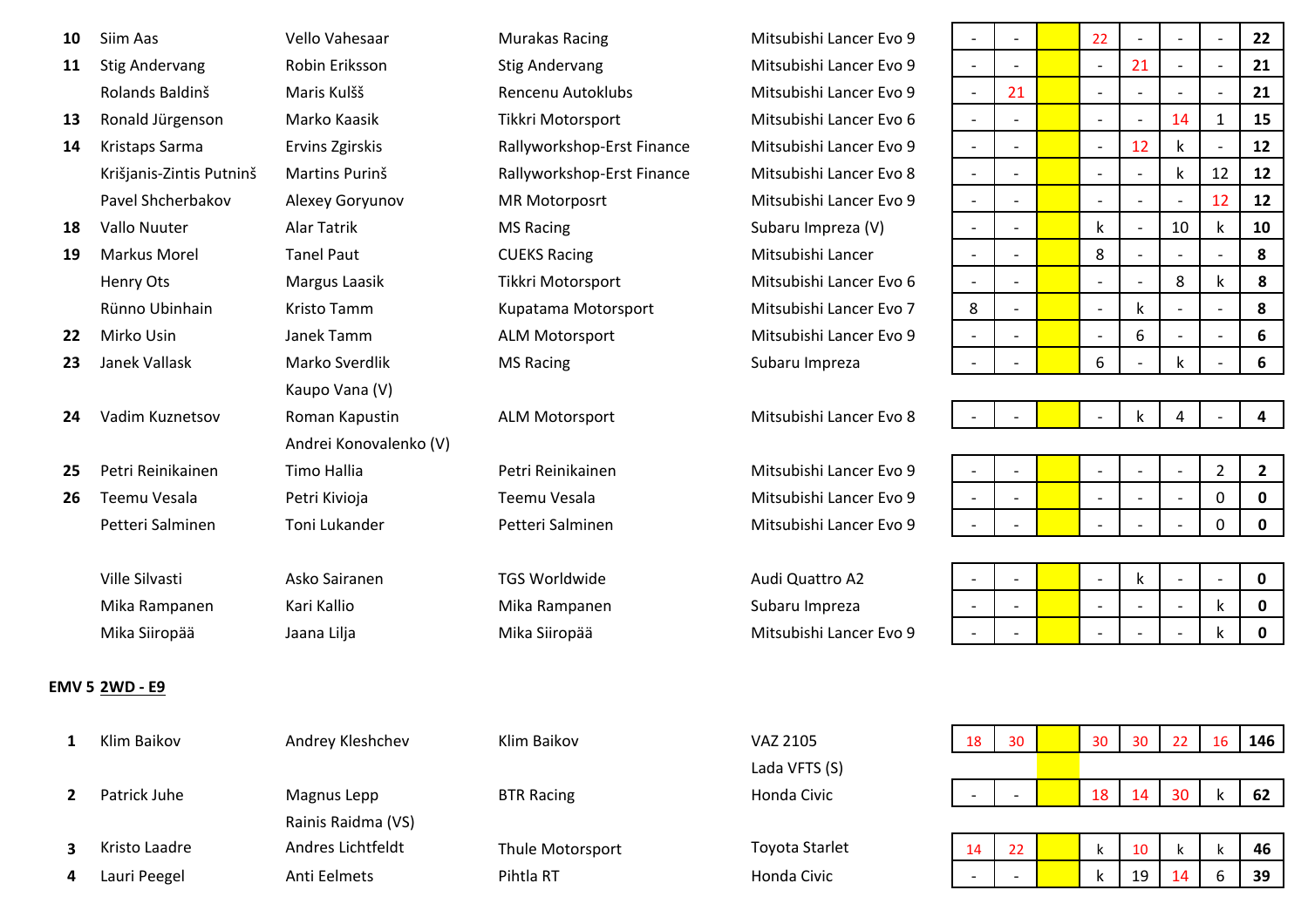| 5  | Kermo Laus          | <b>Alain Sivous</b>   | Pihtla RT             | Nissan Sunny          | $\overline{\phantom{a}}$ |   | $\overline{\phantom{a}}$ |                | 18                       | 20             | 38             |
|----|---------------------|-----------------------|-----------------------|-----------------------|--------------------------|---|--------------------------|----------------|--------------------------|----------------|----------------|
| 6  | Vaido Tali          | Marti Halling (L,V)   | <b>Murakas Racing</b> | Lada 2105             |                          | k | 14                       | 15             | k                        | 4              | 33             |
|    |                     | Taavi Udevald (S)     | Kaur Motorsport (E,V) |                       |                          |   |                          |                |                          |                |                |
| 7  | Raido Laulik        | Karl Küttim           | Milrem Motorsport     | Nissan Sunny GTI      |                          |   | 22                       |                |                          | 9              | 31             |
|    |                     | Gunnar Heina (S)      |                       |                       |                          |   |                          |                |                          |                |                |
| 8  | Kristen Kelement    | <b>Tanel Kasesalu</b> | Sar-Tech Motorsport   | Citroen C2            |                          |   |                          |                |                          | 30             | 30             |
| 9  | Timmu Kõrge         | Erik Vaasa            | Sar-Tech Motorsport   | VAZ 2105              | 29                       | k |                          |                |                          |                | 29             |
|    |                     | Allan Ilves (L)       |                       |                       |                          |   |                          |                |                          |                |                |
| 10 | <b>Tauri Pihlas</b> | <b>Ahto Pihlas</b>    | Sar-Tech Motorsport   | <b>Toyota Starlet</b> | 23                       | k | $\sim$                   | $\blacksquare$ |                          |                | 23             |
| 11 | Teemu Kiiski        | Sami Jokioinen        | Teemu Kiiski          | Ford Fiesta           |                          |   |                          |                |                          | 18             | 18             |
| 12 | <b>Rainer Meus</b>  | Urmo Piigli           | <b>ALM Motorsport</b> | Lada VFTS             | $\overline{\phantom{a}}$ |   | $\overline{\phantom{a}}$ | 15             |                          |                | 15             |
| 13 | Keiro Orgus         | Madis Moor            | Tikkri Motorsport     | <b>Toyota Yaris</b>   |                          |   | 11                       |                |                          |                | 11             |
| 14 | Anton Grishenkov    | Dmitriy Koksharov     | Anton Grishenkov      | Lada Kalina           | $\overline{\phantom{a}}$ |   | $\overline{\phantom{a}}$ |                | $\overline{\phantom{a}}$ | 10             | 10             |
| 15 | Janek Ojala         | Marko Heinoja         | <b>Murakas Racing</b> | Nissan Sunny          |                          |   |                          |                |                          | $\overline{2}$ | $\overline{2}$ |
| 16 | Marek Kärner        | Eero Kikerpill        | <b>MS Racing</b>      | <b>BMW 316</b>        | $\overline{\phantom{a}}$ |   |                          |                |                          | $\mathbf{1}$   | $\mathbf{1}$   |
| 17 | <b>Mihkel Vaher</b> | Kristjan Metsis       | SK Villu              | Lada VFTS             |                          |   |                          |                |                          | $\mathbf{0}$   | $\mathbf 0$    |
| 17 | Raigo Vilbiks       | Hellu Smorodin        | Kaur Motorsport       | Lada Samara           |                          |   |                          |                |                          | 0              | $\mathbf 0$    |
|    |                     |                       |                       |                       |                          |   |                          |                |                          |                |                |
|    | Ivo Kilpis          | Artis Cerinš          | Artis Cerinš          | Lada 2105             | k                        | k | $\sim$                   |                |                          |                | $\mathbf 0$    |
|    | <b>Vallo Nuuter</b> | <b>Alar Tatrik</b>    | <b>MS Racing</b>      | <b>BMW 316</b>        |                          |   | k                        |                |                          |                | $\mathbf 0$    |
|    | Kris-Sven Sommer    | Karl Koosa            | Kaur Motorsport       | <b>BMW318i</b>        | $\overline{\phantom{a}}$ |   | $\mathsf k$              |                |                          |                | $\pmb{0}$      |
|    | Sven Andevei        | Rainis Raidma         | Erki Sport            | Honda CRX             | $\overline{\phantom{a}}$ |   | $\mathsf k$              |                |                          |                | $\mathbf 0$    |
|    | Tarmo Kikkatalo     | Urmas Reigo           | Vilsport              | VAZ 2105              |                          |   |                          | k.             |                          |                | $\mathbf 0$    |
|    | Miko Niinemäe       | <b>Martin Valter</b>  | <b>Cueks Racing</b>   | Lada Samara           | $\overline{\phantom{a}}$ |   |                          |                |                          | k              | $\mathbf 0$    |
|    | Kenneth Sepp        | Timo Kasesalu         | Sar-Tech Motorsport   | Lada VFTS             | $\overline{\phantom{a}}$ |   | $\overline{\phantom{a}}$ |                |                          | k.             | $\mathbf 0$    |
|    | Marko Kasepõld      | Sven Raid             | <b>Cueks Racing</b>   | Lada Samara           | $\overline{\phantom{a}}$ |   | $\overline{\phantom{a}}$ |                | $\overline{\phantom{a}}$ | k.             | $\mathbf 0$    |
|    | mate and the the    | $11.71$ $11.71$       |                       | $1 - 1 - 1$           |                          |   |                          |                |                          |                |                |

|  | $\overline{\phantom{0}}$ |     | 18 | 20 | 38 |
|--|--------------------------|-----|----|----|----|
|  | 14                       | 1 E |    |    | 33 |

|    |  |  | $\overline{\phantom{0}}$ | 30 | 30 |
|----|--|--|--------------------------|----|----|
| 29 |  |  | $\overline{\phantom{a}}$ |    | 29 |

| 23                      |             |    |    | k | 23 |
|-------------------------|-------------|----|----|---|----|
| 18                      | 18          |    |    |   |    |
| 15                      |             | 15 |    |   |    |
| 11                      |             |    | 11 |   |    |
| 10                      | 10          |    |    |   |    |
| $\overline{\mathbf{2}}$ | $\mathbf 2$ |    |    |   |    |
| ${\bf 1}$               | 1           |    |    |   |    |
| $\mathbf 0$             | 0           |    |    |   |    |
| 0                       | 0           |    |    |   |    |

| lvo Kilpis       | Artis Cerinš  | Artis Cerinš        | Lada 2105      |  |  |    |  | $\overline{\phantom{a}}$ | 0 |
|------------------|---------------|---------------------|----------------|--|--|----|--|--------------------------|---|
| Vallo Nuuter     | Alar Tatrik   | <b>MS Racing</b>    | <b>BMW 316</b> |  |  | K. |  |                          |   |
| Kris-Sven Sommer | Karl Koosa    | Kaur Motorsport     | BMW318i        |  |  | K. |  |                          | 0 |
| Sven Andevei     | Rainis Raidma | Erki Sport          | Honda CRX      |  |  | K  |  |                          |   |
| Tarmo Kikkatalo  | Urmas Reigo   | Vilsport            | VAZ 2105       |  |  |    |  |                          |   |
| Miko Niinemäe    | Martin Valter | <b>Cueks Racing</b> | Lada Samara    |  |  |    |  | k                        |   |
| Kenneth Sepp     | Timo Kasesalu | Sar-Tech Motorsport | Lada VFTS      |  |  |    |  | k                        |   |
| Marko Kasepõld   | Sven Raid     | <b>Cueks Racing</b> | Lada Samara    |  |  |    |  | k                        |   |
| Erko Sibul       | Kevin Keerov  | A1M Motorsport      | Lada VFTS      |  |  |    |  |                          |   |
|                  |               |                     |                |  |  |    |  |                          |   |

### **EMV6 2WD - R3,A7,N3,E10**

**1**

Allan Birjukov (L)

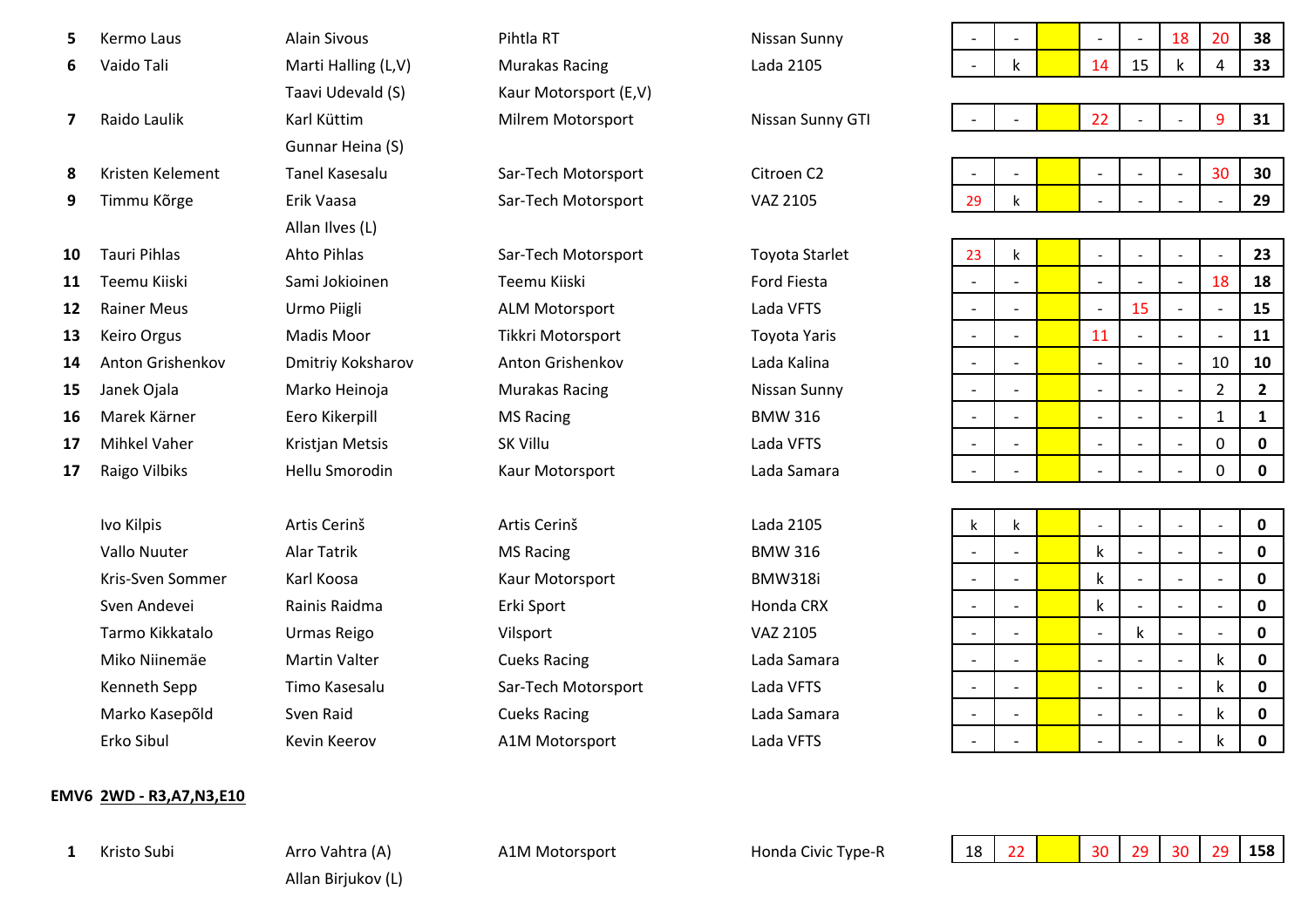Raido SubiKarel Tölp **Jaanus Hõbemägi** Kaur Motorsport Honda Civic Type-R Jan Nõlvak (L)Martin Vihmann (E,V)**3** Agris Upitis **Andris Spilva** 3A Racing Team Renault Clio RS 19 13 David Sultanjants Siim Oja MS Racing Citroen DS3 - - <sup>22</sup> - - <sup>20</sup> **<sup>42</sup> 5** Janis Cielens Salvis Rambols Saules Brali Sports VW Golf 15 16 - k 8 - 39 Karmo Karelson Tiina Ehrbach Kaur Motorsport Honda Civic Type-R - <sup>14</sup> <sup>k</sup> - <sup>5</sup> <sup>6</sup> **<sup>25</sup>** Karel Pert (V,S) Tomi Tukiainen Mikko Pohjanharju Tomi Tukiainen Volkswagen Golf - - - - - <sup>21</sup> **<sup>21</sup>** Gert-Kaupo Kähr Viljar Tammel CUEKS Racing Honda Civic Type-R - - - <sup>18</sup> - - **<sup>18</sup>** Harri Rodendau Lauri Õlli MS Racing Ford Escort MK2 - - <sup>17</sup> - - <sup>k</sup> **<sup>17</sup>** Uldis Lepiksons Ainars Šteinbergs Uldis Lepiksons Ford Puma - - - <sup>k</sup> <sup>17</sup>1 Aleksandrs Jakovlevs Valerijs Maslovs Aleksandrs Jakovlevs Honda Civic Type-R <mark>k 5 k 5 k 1 0 15</mark> Marti Halling Reijo Kübarsepp CUEKS Racing Honda Civic Type-R - - <sup>13</sup> - - - **<sup>13</sup>** Gert Virves Tiit Põlluäär Pihtla RT Opel Astra - - - - - <sup>12</sup> **<sup>12</sup>** Henri Tuomisto Jukka Rasi Henri Tuomisto Opel Astra - - - - - <sup>12</sup> Mihkel Vaher Kristjan Metsis SK Villu BMW 320 <sup>11</sup> <sup>k</sup> <sup>k</sup> <sup>k</sup> - - **<sup>11</sup>** Tiina Ehrbach Nele Jalakas Milrem Motorsport Nissan Sunny - - - <sup>11</sup>Ilmar Pukk (S)7 Madars Dirins Gints Lasmanis Gints Lasmanis and Renault Clio **- - - 1** - 10 - 10 Tommi Huhtala Sami Sulonen Tommi Huhtala Ford Escort RS2000 - - - - - <sup>9</sup> **<sup>9</sup>** Silver Kütt Manno Siitan Manno Siitan Rally Estonia alle eta Honda Civic Type-R 0 Roman Belyaev Matalia Goncharova Triniti Rally Team VAZ 21107 - 8 <mark>- 8 - - - - 8</mark> - 1 Avo Reimal Inga Reimal Thule Motorsport VW Golf 2008 Reimal - - - - <mark>8</mark> Janek Ojala Kaido Kabral Prorehv Nissan Sunny <sup>8</sup> <sup>k</sup> - - - - **<sup>8</sup>**

**2**

**3**

**4**

**5**

**6**

**7**

**8**

**9**

**11**

**12**

**13**

**15**

**17**

**18**

**20**

**23**

Salvis Rambols (L)

Murakas Racing (L)

R 30 30 - 23 22 - 105

| senault Cilo RS |
|-----------------|
| Citroen DS3     |

| 19 | 13 | 10 | 14 | 13 |    | 69 |
|----|----|----|----|----|----|----|
|    |    |    |    |    |    |    |
|    |    |    |    |    |    |    |
|    |    | 22 |    |    | 20 | 42 |
| 15 | 16 |    |    | 8  |    | 39 |

| 21 | 21          |                |    |    |   |         |
|----|-------------|----------------|----|----|---|---------|
| 18 |             |                | 18 |    |   |         |
| 17 | k           |                |    | 17 |   |         |
| 17 |             | 17             | k  | -  |   |         |
| 15 | $\mathbf 0$ | $\mathbf 1$    | k  | 8  | 6 | $\sf k$ |
| 13 |             | $\overline{a}$ |    | 13 |   |         |
| 12 | 12          |                |    |    |   |         |
| 12 | 12          |                |    |    |   |         |
| 11 |             |                | k  | k  | k | 11      |
| 11 | 0           | 0              | 11 |    |   |         |

| 10 |   | 10 |   |   |   |
|----|---|----|---|---|---|
| 9  | 9 |    |   |   |   |
| 9  | k |    | 9 |   |   |
| 8  |   |    |   | 8 |   |
| 8  |   |    |   | k | 8 |
| 8  |   |    |   | k | 8 |

| <b>Gert Lombiots</b> | Gert Roosipõld | Vändra TSK          | Ford Escort RS     |  |  |  |  |
|----------------------|----------------|---------------------|--------------------|--|--|--|--|
| Kristen Volkov       | Erki Eksin     | G.M.Racing SK       | <b>BMW 316</b>     |  |  |  |  |
| Raino Friedemann     | Kristjan Must  | <b>CUEKS Racing</b> | Honda Civic Type-R |  |  |  |  |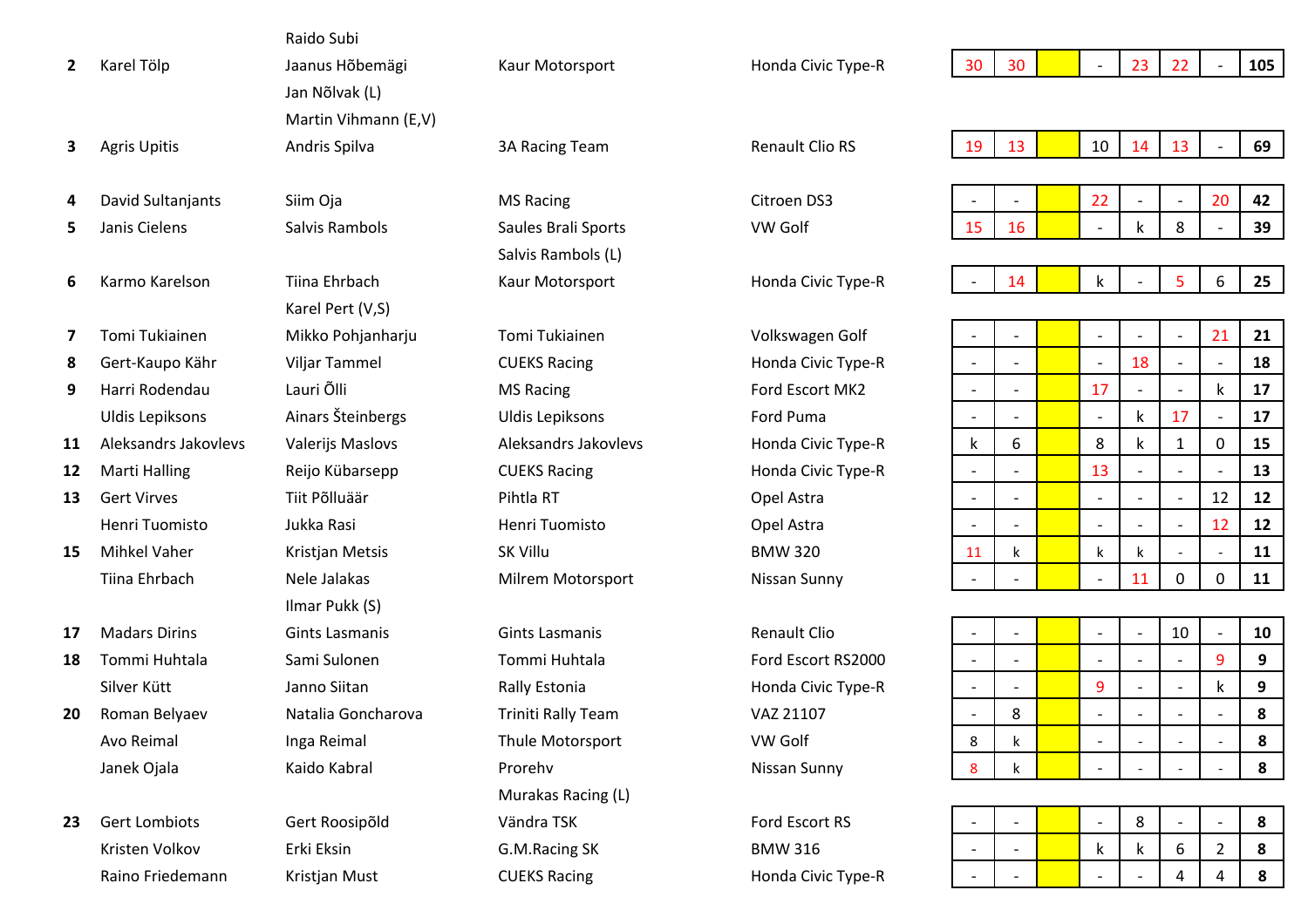- **26**
- **27**

| Stefan Helin     | Annie Seel     | <b>Helins Motorsport</b> | Opel Ascona A      |  |                          |   |  |
|------------------|----------------|--------------------------|--------------------|--|--------------------------|---|--|
| Peep Trave       | Indrek Jõeäär  | PIHTLA RT                | Honda Civic Type-R |  |                          |   |  |
| Kim Norrkniivilä | Mika Rantala   | KIM NORRKNIIVILÄ         | Honda Civic Type-R |  |                          |   |  |
| Raigo Uusjärv    | Kristo Parve   | <b>MURAKAS RACING</b>    | Honda Civic Type-R |  |                          |   |  |
| Sander Ilves     | Lauri Veso     | Milrem Motorsport        | VAZ 21051          |  |                          | 0 |  |
| Ivars Liepinš    | Janis Sokolovs | <b>VRR Autosports</b>    | Renault Clio       |  | $\overline{\phantom{0}}$ |   |  |

| Raigo Reimal     | Magnus Lepp         | Thule Motorsport           | <b>Renault Clio</b>    | k                        |  |    |  |   | 0 |
|------------------|---------------------|----------------------------|------------------------|--------------------------|--|----|--|---|---|
| Tommi Hannuksela | Antti Nordström     | Tommi Hannuksela           | Ford Escort RS         |                          |  |    |  |   | 0 |
| Mikko Varneslaht | Kimmo Siekkinen     | <b>PRINTSPORT</b>          | Ford Escort RS2000     | $\overline{\phantom{a}}$ |  |    |  | k | 0 |
| Janar Lehtniit   | Magnus Lepp         | <b>ERKI SPORT</b>          | Ford Escort RS2000     | $\overline{\phantom{a}}$ |  |    |  |   | 0 |
| Dmitri Gorchakov | Viktor Pozern       | <b>VRC-TEAM</b>            | <b>Renault Clio</b>    | $\overline{\phantom{0}}$ |  |    |  |   | 0 |
| Marten Madissoo  | Margus Ainsalu      | <b>MS RACING</b>           | Ford Focus             |                          |  |    |  | k | 0 |
| Koit Repnau      | Oliver Peebo        | <b>SAR-TECH MOTORSPORT</b> | Seat Ibiza GTI         |                          |  |    |  |   | 0 |
| Tomi Kunttu      | Tommi Harju         | <b>TOMI KUNTTU</b>         | Volkswagen Golf        |                          |  |    |  | k | 0 |
| Olavi Paju       | Ott Kiil            | SAR-TECH MOTORSPORT        | Renault Clio           |                          |  |    |  |   | 0 |
| Erkko East       | <b>Margus Brant</b> | <b>OT RACING</b>           | Honda Civic Type-R     |                          |  |    |  | k | 0 |
| Hannu Leinonen   | Tomi Minkkinen      | <b>HANNU LEINONEN</b>      | Toyota Altezza RS200   |                          |  |    |  | k | 0 |
| Imre Randmäe     | Indro Mäe           | <b>BTR RACING</b>          | Volkswagen Golf 2      |                          |  |    |  | k | 0 |
| Arvis Vecvagars  | <b>Gints Gaikis</b> | <b>VRR AUTOSPORTS</b>      | <b>Renault Clio</b>    | $\qquad \qquad -$        |  |    |  | k | 0 |
| Sander Ilves     | Lauri Veso          | <b>MILREM MOTORSPORT</b>   | Lada VFTS              | $\overline{\phantom{0}}$ |  |    |  | k | 0 |
| Hannu Ruusiala   | Minna Ruusiala      | <b>HANNU RUUSIALA</b>      | Citroen ZX 16 V        | $\overline{\phantom{a}}$ |  |    |  | k | 0 |
| Priit Guljajev   | Gerdi Guljajev      | VÄNDRA TSK                 | Nissan Sunny           |                          |  |    |  | k | 0 |
| Pranko Kōrgesaar | Priit Kõrgessaar    | <b>BTR RACING</b>          | <b>BMW Compact E36</b> |                          |  |    |  | k | 0 |
| Kristjan Lepind  | Mirko Kaunis        | <b>ALM Motorsport</b>      | Ford Focus             |                          |  | k. |  |   | 0 |
|                  |                     |                            |                        |                          |  |    |  |   |   |

### **EMV7 2WD - E11 RWD**

|  | Marko Ringenberg | Allar Heina    | <b>CUEKS Racing</b> | BMW M3        | 30 |  |    | ാവ |    | 30 | 111 |
|--|------------------|----------------|---------------------|---------------|----|--|----|----|----|----|-----|
|  |                  | Ilmar Pukk (V) |                     |               |    |  |    |    |    |    |     |
|  | Raiko Aru        | Veiko Kullamäe | Kaur Motorsport     | <b>BMW M3</b> | 22 |  | 23 |    | 30 |    | 105 |
|  |                  |                |                     |               |    |  |    |    |    |    |     |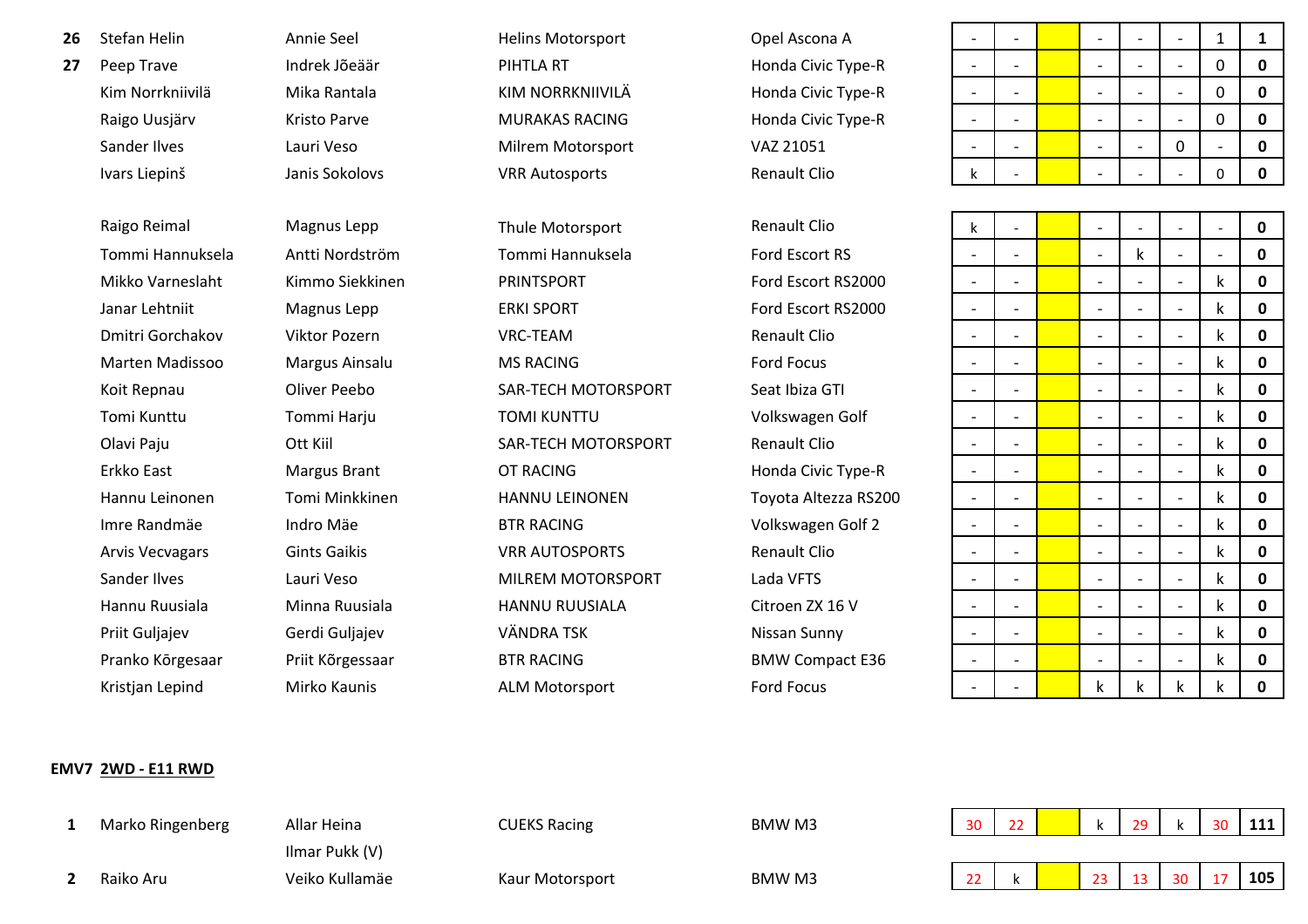| 3               | Ott Mesikäpp           | Raiko Lille        | <b>BTR Racing</b>           | <b>BMWM3</b>           |    |    |
|-----------------|------------------------|--------------------|-----------------------------|------------------------|----|----|
| 4               | Rene Uukareda          | Jan Nõlvak         | <b>BTR Racing</b>           | BMW M3                 |    |    |
| 5               | Lembit Soe             | Kalle Ahu          | Sar-Tech Motorsport         | <b>Toyota Starlet</b>  | 18 | 30 |
| 6               | Kristjan Purje         | Margus Jõerand     | Kaur Motorsport             | <b>BMW Compact</b>     | 11 | 18 |
| 7               | Jarno Kinnunen         | Marko Sallinen     | <b>JARNO KINNUNEN</b>       | BMW M3                 |    |    |
| 8               | Justas Simaška         | Aurimas Kropas     | Mažeikiu Auto Sporto Klubas | <b>BMW 328</b>         | 14 | k  |
|                 |                        | Titas Simaška (L)  |                             |                        |    |    |
| 9               | Markku Niiranen        | Kari Mustonen      | Markku Niiranen             | <b>BMW 325</b>         |    |    |
| LO              | <b>Taavi Niinemets</b> | Esko Allika        | <b>JUURU TEHNIKAKLUBI</b>   | <b>BMW M3</b>          |    |    |
| $\overline{1}$  | Siim Järveots          | Priit Järveots     | Pihtla RT                   | <b>BMW 323</b>         |    |    |
| $\overline{2}$  | Viktor Leontjev        | Igor Leontjev      | <b>Vorobjovs Racing</b>     | BMW M3                 | 8  |    |
|                 | Juha Hautala           | Jonne Luotonen     | RTE MOTORSPORT              | MB 190 2.5-16V         |    |    |
| ι4              | Kasper Koosa           | <b>Taavi Trees</b> | A1M Motorsport              | <b>BMW Compact 318</b> |    |    |
| L5              | Karl Jalakas           | Aleks Lesk         | Pihtla RT                   | BMW M3                 |    |    |
| L6              | Siim Järveots          | Priit Järveots     | PIHTLA RT                   | <b>BMW 323I</b>        |    |    |
| $\overline{.7}$ | Raul Mölder            | Enri Tiitson       | PIHTLA RT                   | <b>BMW 328</b>         |    |    |
| L8              | <b>Bogdan Shemet</b>   | Sven Andevei       | <b>MRF MOTORSPORT</b>       | <b>BMW 320I</b>        |    |    |
| L8              | <b>Frederik Annus</b>  | Mihkel Reinkubjas  | <b>SK VILLU</b>             | <b>BMW 328</b>         |    |    |
|                 | Daniel Lüüding         | Raigo Väli         | <b>THULE MOTORSPORT</b>     | <b>BMW Compact</b>     |    |    |
|                 |                        |                    |                             |                        |    |    |
|                 | Juha Korhonen          | Janne Korhonen     | Juha Korhonen               | BMW M3                 |    |    |
|                 | Janis Grinbergs        | Janis Strazdinš    | Janis Grinbergs             | <b>BMW 330</b>         |    | k  |
|                 | Alex Forsström         | Janno Ottman       | Alex Forsström              | <b>BMW 328i</b>        |    |    |
|                 | Timo Markkanen         | Sami Taskinen      | Timo Markkanen              | <b>BMW Compact</b>     |    |    |

**3**

**4**

**5**

**6**

**7**

**8**

**9**

**10**

**11**

**12**

**14**

**15**

**16**

**17**

**18**

**18**

Tommi-Samuli Suihkonen (S)

as Kropas **Mažeikiu Auto Sporto Klubas** 

MRF Motorport (V)

| BMW M3                 |
|------------------------|
| <b>BMWM3</b>           |
| <b>Toyota Starlet</b>  |
| <b>BMW Compact</b>     |
| <b>BMWM3</b>           |
| <b>BMW 328</b>         |
|                        |
| <b>BMW 325</b>         |
| <b>BMWM3</b>           |
| <b>BMW 323</b>         |
| <b>BMWM3</b>           |
| MB 190 2.5-16V         |
| <b>BMW Compact 318</b> |
| <b>BMWM3</b>           |
| <b>BMW 3231</b>        |
| <b>BMW 328</b>         |
| <b>BMW 3201</b>        |
| <b>BMW 328</b>         |
| <b>BMW Compact</b>     |
|                        |
| <b>BMWM3</b>           |
| <b>BMW 330</b>         |
| <b>BMW 328i</b>        |
| <b>BMW Compact</b>     |
|                        |
| <b>BMWM3</b>           |
| BMW <sub>M3</sub>      |

|     | Ott Mesikäpp           | Raiko Lille        | <b>BTR Racing</b>           | BMW M3                 |                          | $-$                      | 29                       | 20           | 19                       |                       | 68                |
|-----|------------------------|--------------------|-----------------------------|------------------------|--------------------------|--------------------------|--------------------------|--------------|--------------------------|-----------------------|-------------------|
| 4   | Rene Uukareda          | Jan Nõlvak         | <b>BTR Racing</b>           | <b>BMWM3</b>           |                          |                          | k                        | 18           | 21                       | 15                    | 54                |
|     | Lembit Soe             | Kalle Ahu          | Sar-Tech Motorsport         | <b>Toyota Starlet</b>  | 18                       | 30                       | k                        | k.           | k                        |                       | 48                |
| 6   | Kristjan Purje         | Margus Jõerand     | Kaur Motorsport             | <b>BMW Compact</b>     | 11                       | 18                       |                          |              |                          | 0                     | 29                |
| 7   | Jarno Kinnunen         | Marko Sallinen     | <b>JARNO KINNUNEN</b>       | <b>BMW M3</b>          |                          | $\overline{\phantom{0}}$ |                          |              | $\overline{\phantom{a}}$ | 22                    | 22                |
| 8   | Justas Simaška         | Aurimas Kropas     | Mažeikiu Auto Sporto Klubas | <b>BMW 328</b>         | -14                      | k                        |                          |              | k                        |                       | 14                |
|     |                        | Titas Simaška (L)  |                             |                        |                          |                          |                          |              |                          |                       |                   |
| 9   | Markku Niiranen        | Kari Mustonen      | Markku Niiranen             | <b>BMW 325</b>         |                          |                          | $\overline{\phantom{a}}$ | 13           |                          |                       | 13                |
| LO  | <b>Taavi Niinemets</b> | Esko Allika        | <b>JUURU TEHNIKAKLUBI</b>   | BMW M3                 |                          | $\overline{\phantom{a}}$ |                          |              | $\overline{\phantom{a}}$ | 11                    | 11                |
| L1. | Siim Järveots          | Priit Järveots     | Pihtla RT                   | <b>BMW 323</b>         |                          |                          | $\overline{\phantom{a}}$ | 10           |                          |                       | 10                |
| L2. | Viktor Leontjev        | Igor Leontjev      | <b>Vorobjovs Racing</b>     | <b>BMW M3</b>          | 8                        |                          | $\overline{\phantom{a}}$ |              |                          |                       | 8                 |
|     | Juha Hautala           | Jonne Luotonen     | <b>RTE MOTORSPORT</b>       | MB 190 2.5-16V         | $\overline{\phantom{a}}$ | $\overline{\phantom{a}}$ | $\overline{\phantom{a}}$ |              |                          | 8                     | 8                 |
| L4  | Kasper Koosa           | <b>Taavi Trees</b> | A1M Motorsport              | <b>BMW Compact 318</b> |                          | $\overline{\phantom{a}}$ | $\overline{\phantom{a}}$ |              |                          | 6                     | 6                 |
| L5. | Karl Jalakas           | Aleks Lesk         | Pihtla RT                   | BMW M3                 | $\overline{\phantom{a}}$ | $\overline{\phantom{a}}$ | $\overline{\phantom{a}}$ | k            |                          | 4                     | 4                 |
| L6. | Siim Järveots          | Priit Järveots     | PIHTLA RT                   | <b>BMW 3231</b>        |                          |                          |                          |              |                          | $\mathbf{2}^{\prime}$ | $\mathbf{2}$      |
| L7  | Raul Mölder            | Enri Tiitson       | PIHTLA RT                   | <b>BMW 328</b>         |                          | $\overline{\phantom{a}}$ | $\overline{\phantom{a}}$ |              |                          | 1                     | 1                 |
| L8  | <b>Bogdan Shemet</b>   | Sven Andevei       | <b>MRF MOTORSPORT</b>       | <b>BMW 320I</b>        |                          | $\overline{\phantom{a}}$ |                          |              |                          | $\Omega$              | 0                 |
| L8  | <b>Frederik Annus</b>  | Mihkel Reinkubjas  | <b>SK VILLU</b>             | <b>BMW 328</b>         |                          | $\overline{\phantom{0}}$ | $\overline{\phantom{a}}$ |              |                          | 0                     | 0                 |
|     | Daniel Lüüding         | Raigo Väli         | <b>THULE MOTORSPORT</b>     | <b>BMW Compact</b>     |                          |                          |                          |              |                          | 0                     | $\mathbf 0$       |
|     |                        |                    |                             |                        |                          |                          |                          |              |                          |                       |                   |
|     | luha Karhonon          | Janna Karhanan     | luha Karhanan               | $D N A$ $N A$          |                          |                          |                          | $\mathbf{L}$ |                          |                       | $\mathbf{\Omega}$ |

| Juha Korhonen   | Janne Korhonen  | Juha Korhonen   | BMW M3             |  |                          |  |  |
|-----------------|-----------------|-----------------|--------------------|--|--------------------------|--|--|
| Janis Grinbergs | Janis Strazdinš | Janis Grinbergs | <b>BMW 330</b>     |  |                          |  |  |
| Alex Forsström  | Janno Ottman    | Alex Forsström  | <b>BMW 328i</b>    |  | $\overline{\phantom{0}}$ |  |  |
| Timo Markkanen  | Sami Taskinen   | Timo Markkanen  | <b>BMW Compact</b> |  |                          |  |  |

| Jarmo Liivak          | BMW M3                                                                                     |  |  |  | 0 |
|-----------------------|--------------------------------------------------------------------------------------------|--|--|--|---|
| <b>Matas Valiulis</b> | BMW M3                                                                                     |  |  |  | 0 |
| Vaidas Smigelskas     | BMW M3                                                                                     |  |  |  | 0 |
| Priit Piir            | BMW M3                                                                                     |  |  |  | 0 |
| Madis Kümmel          | <b>BMW 320I</b>                                                                            |  |  |  | 0 |
| Jouni Jäkkilä         | <b>BMW 325I</b>                                                                            |  |  |  | 0 |
|                       | <b>MS RACING</b><br>M RALLY TEAM<br>AG RACING<br><b>MS RACING</b><br>PIHTLA RT<br>ESA USKI |  |  |  |   |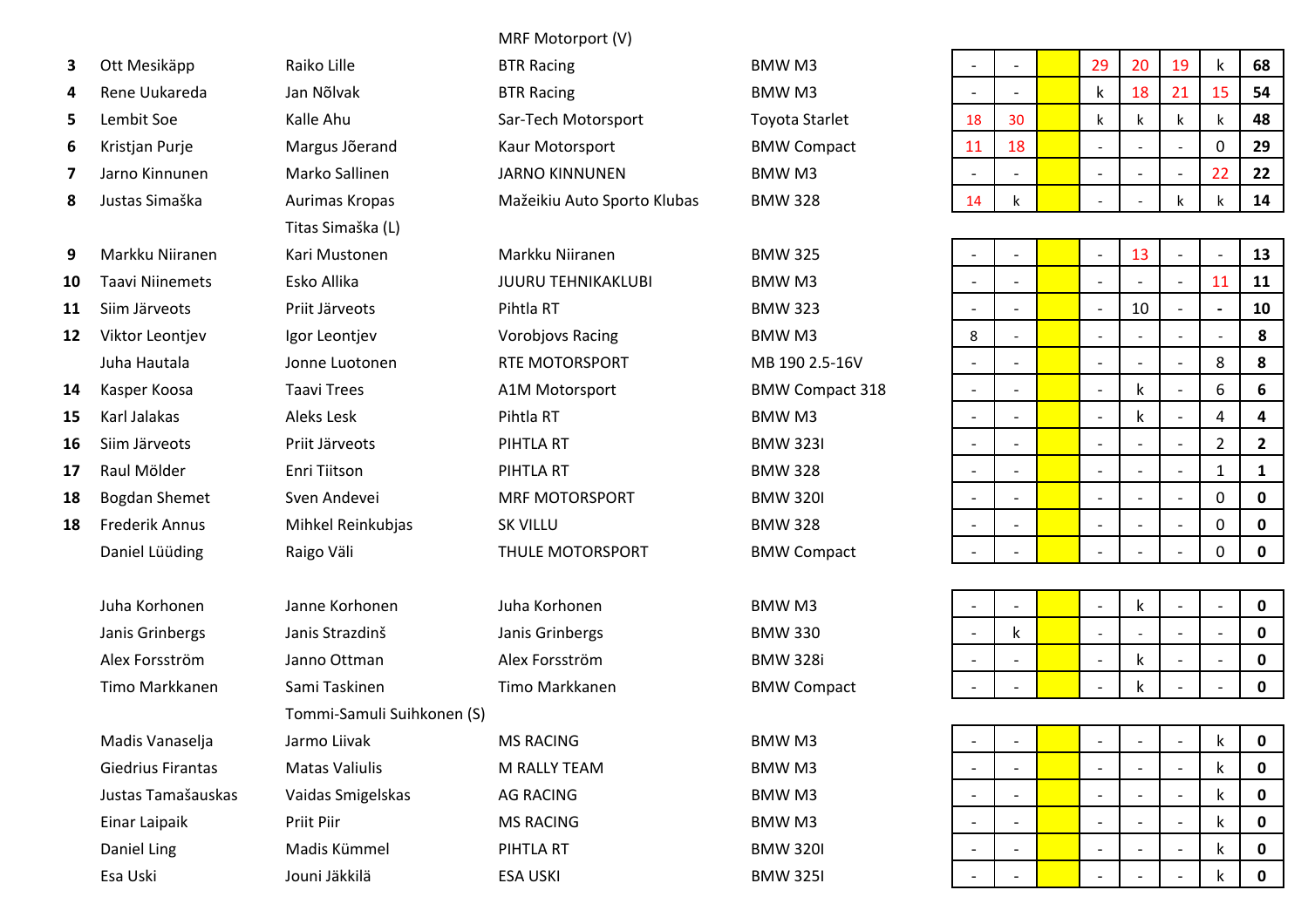| Petteri Salminen    | Antti Linnaketo | PETTERI SALMINEN             | Volvo 242      |  | $\overline{\phantom{0}}$ |  | $\mathbf{v}$ |
|---------------------|-----------------|------------------------------|----------------|--|--------------------------|--|--------------|
| Ari Sorsa           | Janina Sorsa    | <b>ARI SORSA</b>             | <b>BMW 325</b> |  | $\overline{\phantom{0}}$ |  | $\mathbf{v}$ |
| Ilkka<br>Saarikoski | Juhani Koski    | <b>\ SAARIKOSKI</b><br>ILKKA | <b>BMW M3</b>  |  | $\overline{\phantom{0}}$ |  |              |

|  |  |  | $\sim$ 1 $\sim$ | O |
|--|--|--|-----------------|---|
|  |  |  | $\epsilon$ 1    | 0 |
|  |  |  |                 | O |

### **EMV8 2WD - E13 Trucks** -

| 1            | <b>Taavi Niinemets</b>  | Esko Allika            | Juuru Tehnikaklubi       | GAZ 51A       |  | 30                       | 30           | 30                       | $\blacksquare$ | 90                      |
|--------------|-------------------------|------------------------|--------------------------|---------------|--|--------------------------|--------------|--------------------------|----------------|-------------------------|
| $\mathbf{2}$ | <b>Meelis Hirsnik</b>   | <b>Illimar Hirsnik</b> | Kupatama Motorsport      | <b>GAZ 51</b> |  | 16                       | 14           | 17                       | 21             | 68                      |
|              |                         | Kaido Oru (E, V, S)    |                          |               |  |                          |              |                          |                |                         |
| 3            | Ats Nõlvak              | Mairo Ojaviir          | Märjamaa Rally Team      | <b>GAZ 53</b> |  | 14                       | 18           | 21                       | 6              | 59                      |
| 4            | Kaido Vilu              | Ants Uustalu           | <b>GAZ Ralliklubi</b>    | <b>GAZ 51</b> |  | 21                       | 4            | $\mathsf k$              | 15             | 40                      |
| 5            | <b>Tarmo Bortnik</b>    | Rain Kaljura           | Juuru Tehnikaklubi       | GAZ 51A       |  | $\overline{\phantom{a}}$ | 19           |                          | 16             | 35                      |
| 6            | Janno Nuiamäe           | Aleksandr Serjodkin    | <b>GAZ Ralliklubi</b>    | <b>GAZ 51</b> |  | 10                       | 12           | 8                        | Δ              | 34                      |
| 7            | Raik-Karl Aarma         | Alo Vahtmäe            | Juuru Tehnikaklubi       | GAZ51         |  | $\overline{\phantom{a}}$ |              |                          | 30             | 30                      |
| 8            | Veiko Liukanen          | Toivo Liukanen         | Märjamaa Rally Team      | <b>GAZ 51</b> |  | 12                       | k            | 13                       | $\mathbf{1}$   | 26                      |
| 9            | <b>Martin Leemets</b>   | Rivo Hell              | <b>GAZ Ralliklubi</b>    | <b>GAZ 51</b> |  | 6                        | k            | $\mathsf k$              | 10             | 16                      |
| 10           | <b>Rainer Tuberik</b>   | Raido Vetesina         | Juuru Tehnikaklubi       | <b>GAZ 51</b> |  | k                        | k            | 14                       |                | 14                      |
| 11           | <b>Taavi Pindis</b>     | <b>Avo Kivinukk</b>    | A1M Motorsport           | <b>GAZ 52</b> |  | k                        | 6            | 6                        |                | 12                      |
| 12           | Priit Liblik            | Henri Rump             | Thule Motorsport         | <b>GAZ 52</b> |  |                          |              |                          | 8              | 8                       |
|              | Alo Põder               | Tarmo Heidemann        | Vändra TSK               | <b>GAZ 51</b> |  | $\blacksquare$           | 8            |                          | 0              | 8                       |
| 14           | Martin Kio              | Jüri Lohk              | SK Villu                 | <b>GAZ 51</b> |  |                          | 4            |                          | k.             | 4                       |
| 15           | Sigmar Tammemägi        | Arno Kuus              | <b>TIKKRI MOTORSPORT</b> | <b>GAZ 53</b> |  | $\blacksquare$           |              |                          | 3              | 3                       |
| 16           | Tarmo Lee               | Tõnu Nõmmik            | Juuru Tehnikaklubi       | <b>GAZ 51</b> |  | $\overline{\phantom{a}}$ |              |                          | $\overline{2}$ | $\overline{\mathbf{2}}$ |
| 17           | <b>Birger Rasmussen</b> | Allan Birjukov         | <b>GAZ Ralliklubi</b>    | <b>GAZ 51</b> |  | $\mathsf k$              | $\mathbf{1}$ |                          |                | $\mathbf{1}$            |
| 18           | Mart Mäll               | Elmo Valmas            | Märjamaa Rally Team      | <b>GAZ 51</b> |  | $\overline{\phantom{a}}$ |              |                          | 0              | $\mathbf 0$             |
|              | Peeter Tammoja          | Janno Tapo             | Thule Motorsport         | <b>GAZ 53</b> |  | $\blacksquare$           |              | $\overline{\phantom{a}}$ | $\Omega$       | $\mathbf 0$             |
|              | Neimo Nurmet            | <b>Indrek Sepp</b>     | Märjamaa Rally Team      | GAZ 51A       |  | $\mathbf{r}$             | 0            |                          |                | $\mathbf 0$             |
|              |                         |                        |                          |               |  |                          |              |                          |                |                         |
|              | Jüri Lindmets           | Nele Helü              | <b>Ligur Racing</b>      | <b>GAZ 51</b> |  | $\mathbb{L}^2$           |              | $\overline{a}$           | k              | $\mathbf 0$             |
|              | Aare Müil               | Tiit Vanamölder        | Märjamaa Rally Team      | GAZ 51        |  | $\blacksquare$           |              |                          |                | $\mathbf 0$             |
|              | Rünno Niitsalu          | Aaro Tiiroja           | <b>GAZ Ralliklubi</b>    | <b>GAZ 53</b> |  | $\overline{\phantom{a}}$ |              |                          | k.             | $\mathbf 0$             |

Tarmo Silt **Raido Loel** Märjamaa Rally Team GAZ 51

| Α |  |  | $30 \mid 30 \mid 30 \mid - \mid$ | 90 |
|---|--|--|----------------------------------|----|
|   |  |  | 16 14 17 21                      | 68 |

| 3            |  | 14                           | 18                           | 21                           | 6                 | 59             |
|--------------|--|------------------------------|------------------------------|------------------------------|-------------------|----------------|
| $\mathbf 1$  |  | 21                           | $\pmb{4}$                    | k                            | 15                | 40             |
| 1A           |  | $\overline{a}$               | 19                           | $\overline{\phantom{a}}$     | 16                | 35             |
| $\mathbf{1}$ |  | 10                           | 12                           | 8                            | $\sqrt{4}$        | 34             |
|              |  | $\qquad \qquad -$            | $\qquad \qquad \blacksquare$ | ÷,                           | 30                | 30             |
| $\mathbf 1$  |  | 12                           | k                            | 13                           | $\mathbf 1$       | 26             |
| $\mathbf 1$  |  | 6                            | k                            | k                            | 10                | 16             |
| $\mathbf 1$  |  | k                            | $\sf k$                      | 14                           | $\sf k$           | 14             |
| 2            |  | $\sf k$                      | 6                            | 6                            | $\overline{a}$    | 12             |
| 2            |  | $\overline{a}$               | $\overline{\phantom{a}}$     | $\overline{\phantom{0}}$     | 8                 | 8              |
| $\mathbf 1$  |  | -                            | 8                            | $\qquad \qquad \blacksquare$ | 0                 | 8              |
| $\mathbf 1$  |  | $\qquad \qquad$              | 4                            |                              | k                 | 4              |
| 3            |  | -                            | $\qquad \qquad \blacksquare$ | $\overline{\phantom{0}}$     | 3                 | 3              |
| $\mathbf 1$  |  | $\qquad \qquad -$            | $\qquad \qquad -$            | $\overline{a}$               | $\overline{2}$    | $\overline{2}$ |
| $\mathbf 1$  |  | k                            | $\mathbf{1}$                 | $\qquad \qquad \blacksquare$ | $\qquad \qquad -$ | $\mathbf{1}$   |
| $\mathbf 1$  |  | $\overline{a}$               | $\overline{\phantom{0}}$     | $\overline{\phantom{0}}$     | 0                 | 0              |
| 3            |  | $\qquad \qquad \blacksquare$ | $\qquad \qquad \blacksquare$ | $\overline{\phantom{0}}$     | 0                 | 0              |
| 1A           |  | $\qquad \qquad -$            | 0                            |                              | k                 | 0              |

|   |  |  |              | $ k$ 0       |        |       |
|---|--|--|--------------|--------------|--------|-------|
|   |  |  |              | $-1 - 1$     |        | $k$ 0 |
| 3 |  |  |              |              | $ k$ 0 |       |
| 1 |  |  | $\mathsf{k}$ | $\mathbf{L}$ | $k$ 0  |       |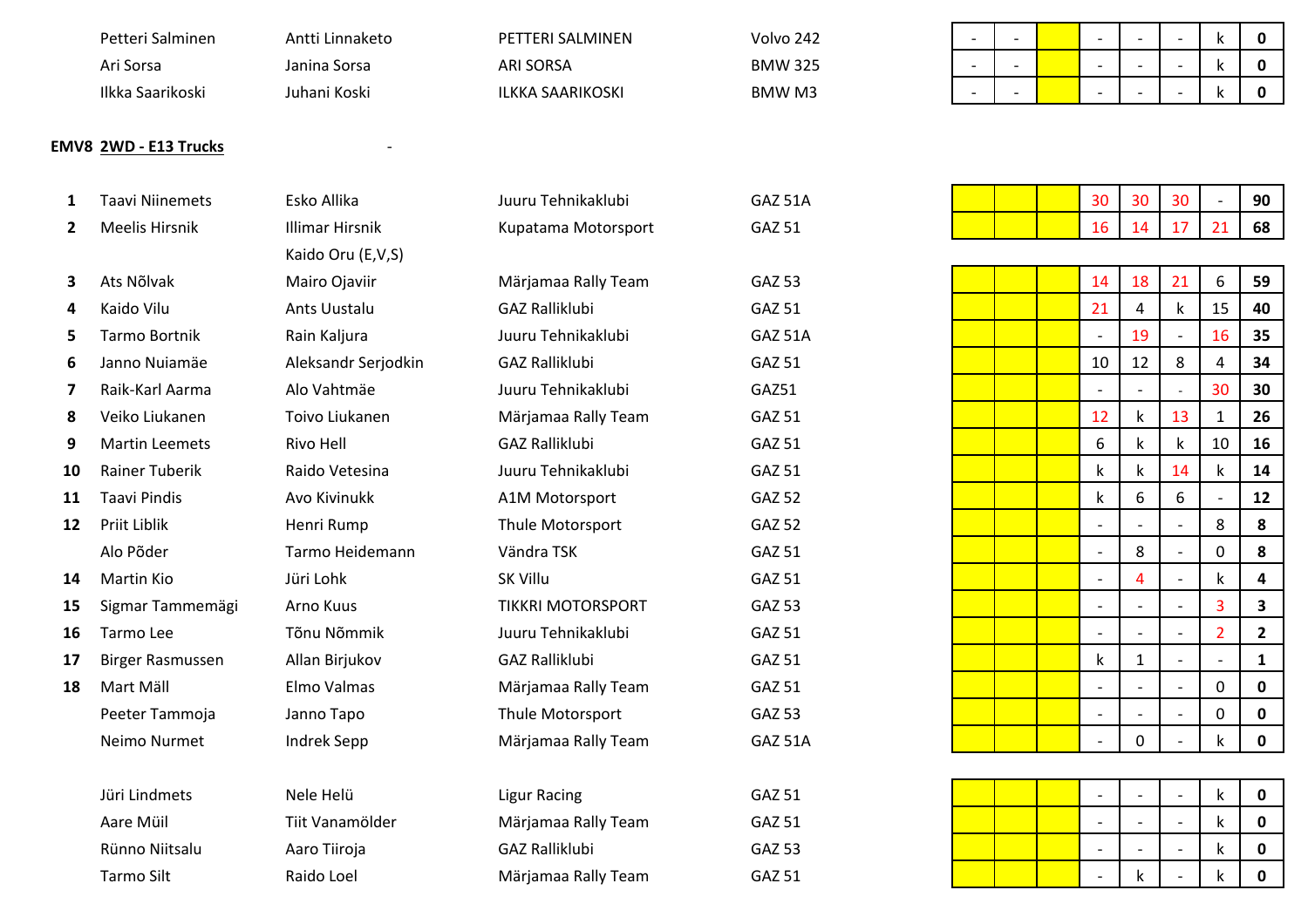### **EMV9 VÕISTKONNAD / TEAMS**

Robert Virves \* Sander Pruul **COT Racing Ford Fiesta R2T** Kaspar Kasari \* The Summar Jan Nõlvak Communistis Communist Communist Communist Communist Communist Communist Co Ken Torn \* The Kauri Pannas The Core Core Core Core Core Core Core Ford Fiesta R2T Georg Gross Raigo Mõlder OT Racing Ford Fiesta WRC Priit Koik **Alar-Uku Heldna (V)** OT Racing Communication Contracts AS Erkko East **Margus Brant OT Racing COU Accident Honda Civic Type-R** 

| Egon Kaur        | Silver Simm           | Kaur Motorsport | Ford Fiesta Proto   |
|------------------|-----------------------|-----------------|---------------------|
| Karel Tölp       | Jaanus Hõbemägi       | Kaur Motorsport | Honda Civic Type-R  |
|                  | Jan Nõlvak (L)        |                 |                     |
|                  | Martin Vihmann (E,V)  |                 |                     |
| Raiko Aru        | Veiko Kullamäe        | Kaur Motorsport | BMW M3              |
| Mikolaj Kempa    | Kamil Kozdron         | Kaur Motorsport | Mitsubishi Lancer E |
|                  | Marcin Szreja (E,V,S) |                 |                     |
| Kristjan Purje   | Margus Jõerand        | Kaur Motorsport | <b>BMW Compact</b>  |
|                  | Timo Taniel (S)       |                 |                     |
| Karmo Karelson   | Tiina Ehrbach         | Kaur Motorsport | Honda Civic Type-R  |
|                  | Karel Pert (V,S)      |                 |                     |
| Priit Koik       | Kristo Tamm           | Kaur Motorsport | Ford Fiesta R5      |
| Kris-Sven Sommer | Karl Koosa            | Kaur Motorsport | <b>BMW318i</b>      |
| Vaido Tali       | Marti Halling (V)     | Kaur Motorsport | Lada 2105           |
|                  | Taavi Udevald (S)     |                 |                     |
| Raigo Vilbiks    | Hellu Smorodin        | Kaur Motorsport | Lada Samara         |
|                  |                       |                 |                     |

### **<sup>3</sup> CUEKS Racing**

Ilmar Pukk (V)

| JUENJ NdCIIIK    |             |                     |                   |  |  |    |     |  |    |
|------------------|-------------|---------------------|-------------------|--|--|----|-----|--|----|
| Marko Ringenberg | Allar Heina | <b>CUEKS Racing</b> | BMW <sub>M3</sub> |  |  | -- | --- |  | 54 |

| OT R:<br>Racing | 18 | $\sim$ $-$<br>,,<br>ت | $\mathcal{D}$ | - 10<br>$\sim$ | つに<br><u>. .</u> | ח ה<br>۔۔ | 136 |  |
|-----------------|----|-----------------------|---------------|----------------|------------------|-----------|-----|--|
|                 |    |                       |               |                |                  |           |     |  |

| Kaur<br>- -<br>-r Motorspor <del>'</del> | $\sim$ $\sim$<br>__ | ם ו<br>Ιč | $\Omega$ | 2E<br>ر ے | 1 O<br>ΤO | -94 |
|------------------------------------------|---------------------|-----------|----------|-----------|-----------|-----|
|                                          |                     |           |          |           |           |     |

nt Kamil Kozdron Mitsubishi Lancer Evo 9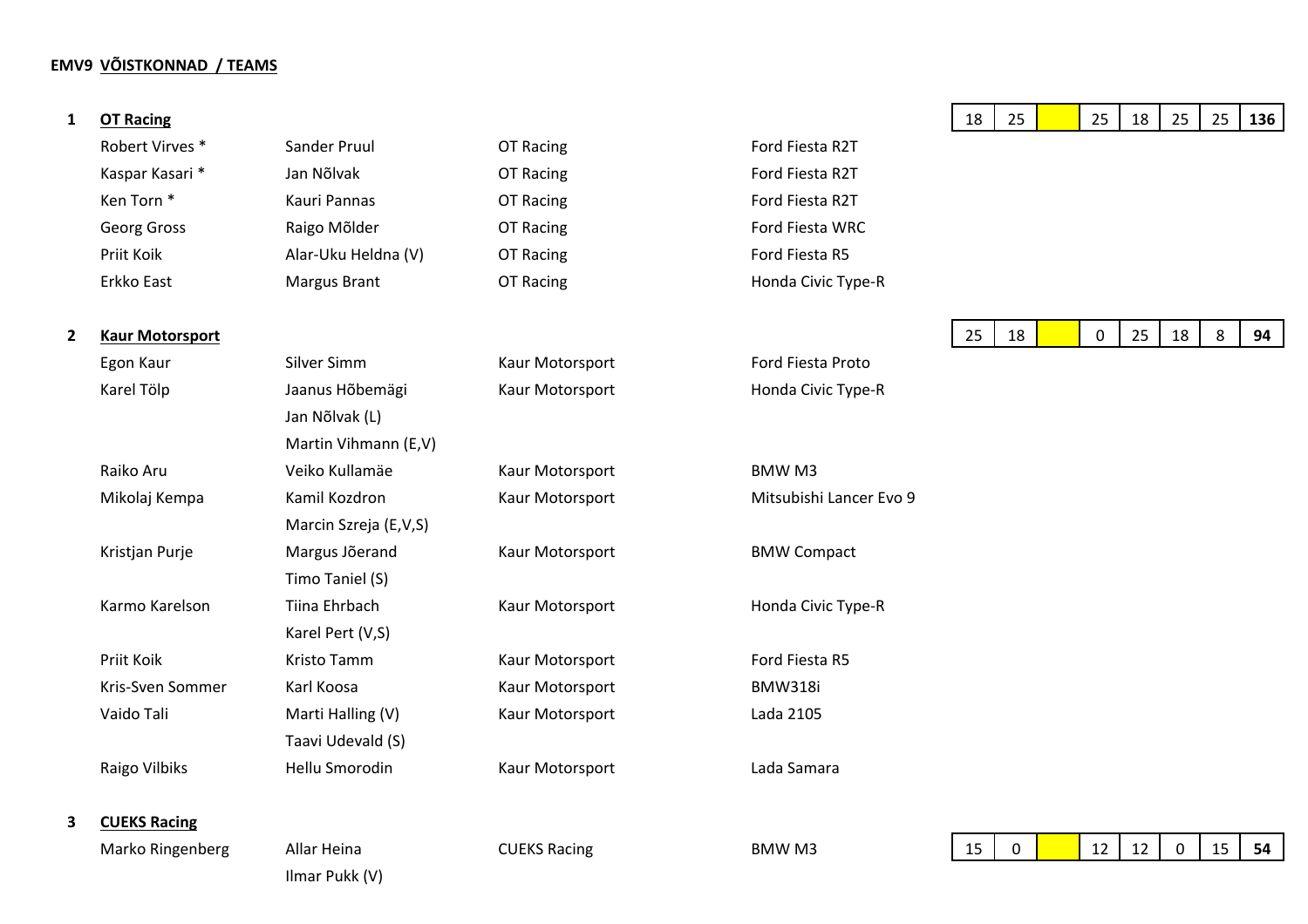Henri Franke Arvo Liimann CUEKS Racing Subaru Impreza Marti Halling The Reijo Kübarsepp CUEKS Racing The Honda Civic Type-R Markus Morel **Tanel Paut** CUEKS Racing **Mitsubishi Lancer** CUEKS Racing Gert-Kaupo Kähr Viljar Tammai Cueks Racing Honda Civic Type-RRaino Friedemann Kristjan Must CUEKS Racing COURT Honda Civic Type-R Miko Niinemäe Martin Valter CUEKS Racing Lada Samara

Marko Kasepõld Sven Raid CUEKS Racing Lada Samara

Ott Mesikäpp Raiko Lille BTR Racing BMW M3

Rene Uukareda Jan Nõlvak BTR Racing BMW M3

Georg Linnamäe Volodymyr Korsia ALM Motorsport Peugeot 208 R2 Mirko Usin Janek Tamm ALM Motorsport Mitsubishi Lancer EVO IXRainer Meus **Call Communist Urmo Piigli** Communist ALM Motorsport Cada VFTS Alexander Kudryavtsev Yuri Kulikov ALM Motorsport Peugeot 208 R2Kristjan Lepind Mirko Kaunis **ALM Motorsport** Ford Focus Vadim Kuznetsov **Roman Kapustin Mitsubishi Lancer EVO 8** ALM Motorsport Mitsubishi Lancer EVO 8

Rainis Raidma (V)

| Lembit Soe       |  |
|------------------|--|
| Timmu Kõrge      |  |
| Tauri Pihlas     |  |
| Stig Andervang   |  |
| Kristen Kelement |  |
| Koit Repnau      |  |

Kalle Ahu Sar-Tech Motorsport Toyota Starlet Erik Vaasa Sar-Tech Motorsport VAZ 2105 Ahto Pihlas **Tauri Example Sar-Tech Motorsport** Toyota Starlet Robin Eriksson Sar-Tech Motorsport Skoda Fabia R5 Tanel Kasesalu Sar-Tech Motorsport Citroen C2 Oliver Peebo Sar-Tech Motorsport Seat Ibiza GTI

| <b>BTR Racing</b> |  | 10 | 10 | -- | $\sim$<br>- |
|-------------------|--|----|----|----|-------------|
|                   |  |    |    |    |             |

Patrick Juhe **Magnus Lepp** BTR Racing BTR Racing Honda Civic

Imre Randmäe and Indro Mäe als BTR Racing and Holkswagen Golf 2 Pranko Kōrgesaar Priit Kōrgesaar BTR Racing BTR Racing BMW Compact E36

- Hendrik Kers Jakko Viilo ALM Motorsport Mitsubishi Lancer Evo 10
	-

| <b>Sar-Tech Motorsport</b> | -- | . . |  |  | - TC | 30 |
|----------------------------|----|-----|--|--|------|----|
|                            |    |     |  |  |      |    |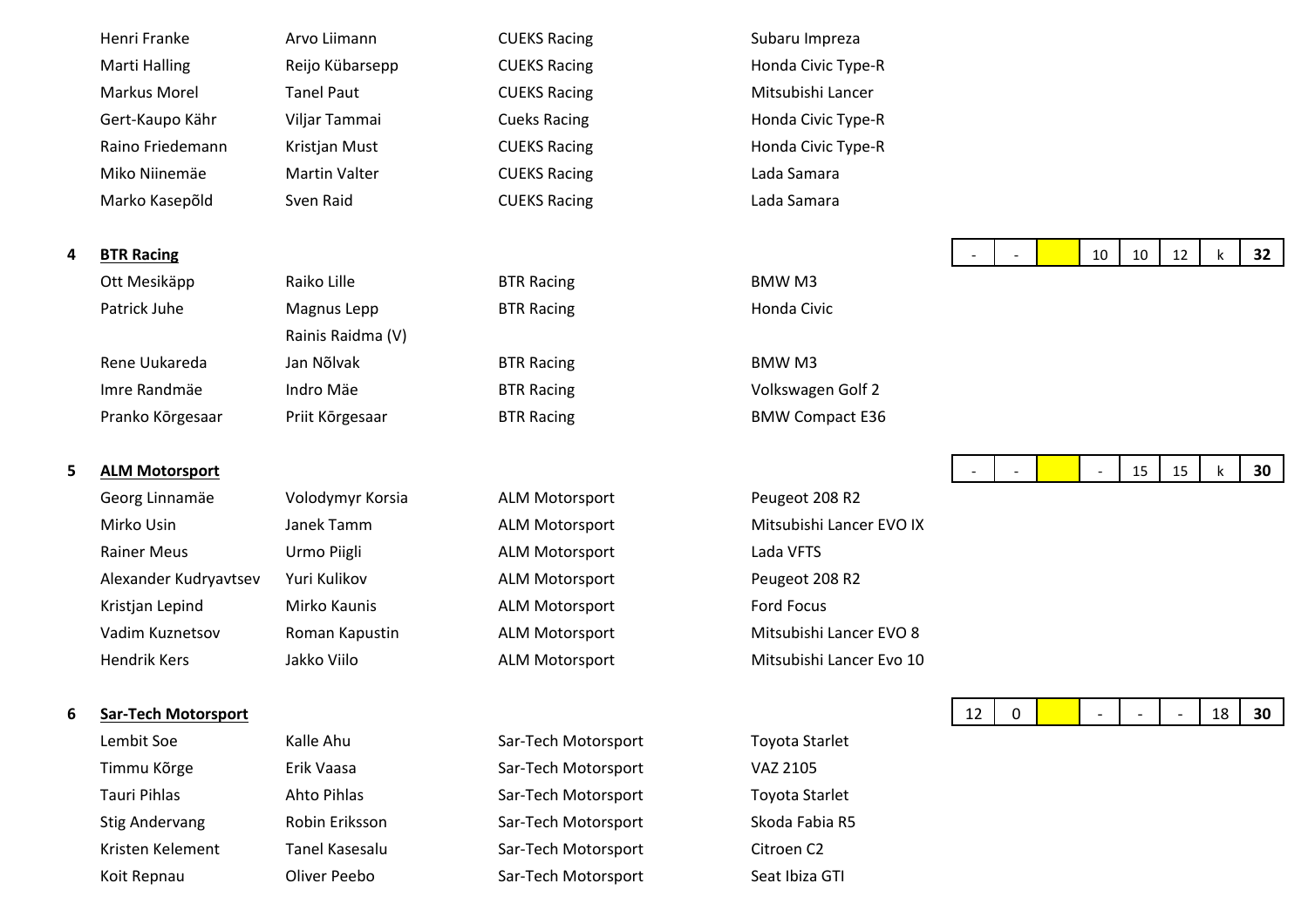Olavi Paju Christen Controllectivity Character Sar-Tech Motorsport Renault Clio Kenneth Sepp Timo Kasesalu Sar-Tech Motorsport Lada VFTS

| Keiro Orgus<br>Madis Moor<br>Tikkri Motorsport<br>Toyota Yaris |                         |
|----------------------------------------------------------------|-------------------------|
| Henry Ots<br>Margus Laasik<br>Tikkri Motorsport                | Mitsubishi Lancer Evo 6 |
| Ronald Jürgenson<br>Marko Kaasik<br>Tikkri Motorsport          | Mitsubishi Lancer Evo 6 |
| Sigmar Tammemägi<br>Tikkri Motorsport<br>Arno Kuus<br>GAZ 53   |                         |

| Tikkri Motorsport |
|-------------------|
| Tikkri Motorsport |
| Tikkri Motorsport |
| Tikkri Motorsport |
| Tikkri Motorsport |
|                   |

## Siim Järveots Priit Järveots Pihtla RT Nährveots Pihtla RT Sena Karte BMW 3231 Lauri Peegel Anti Eelmets Pihtla RT Honda Civic Karl Jalakas Aleks Lesk Pihtla RT BMW M3Rando Tark (S)Kermo Laus Alain Sivous Pihtla RT Nissan Sunny Daniel Ling **Madis Kümmel** Pihtla RT **BMW 320**i Gert Virves Tiit Pōlluäär Pihtla RT Opel Astra Peep Trave Trave Indrek Jōeäär Pihtla RT Pihtla RT Honda Civic Type-R Raul Mölder Enri Tiitson Pihtla RT BMW 328

### **9**

Roland Murakas Kalle Adler **Murakas Racing** Ford Fiesta Proto

# Margus Murakas **Henri Murakas 1986** Murakas Racing Audi S1 Proto Vaido Tali **Marti Halling Communist Communist Communist Communist Communist Communist Communist Communist Communist Communist Communist Communist Communist Communist Communist Communist Communist Communist Communist Commun** Janek Ojala **Marko Heinoja** Murakas Racing Missan Sunny

Allan Birjukov (L)

| Mitsubishi Lancer Evo 8 |
|-------------------------|
| Toyota Yaris            |
| Mitsubishi Lancer Evo 6 |
| Mitsubishi Lancer Evo 6 |
| GAZ 53                  |

| BMW 323i    |
|-------------|
| Honda Civic |
| BMW M3      |

Siim Aas Vello Vahesaar Murakas Racing Mitsubishi Lancer Evo 9Raigo Uusjärv **Kristo Parve Murakas Racing** Murakas Racing Honda Civic Type-R

| <b>Tikkri</b><br>∣ Motorsport |  |  | - ( ) | 10 | . . <i>.</i> | 30 |  |
|-------------------------------|--|--|-------|----|--------------|----|--|
|                               |  |  |       |    |              |    |  |



Kristo Subi **Arro Vahtra (A)** And Analytic Act Motorsport And Honda Civic Type-R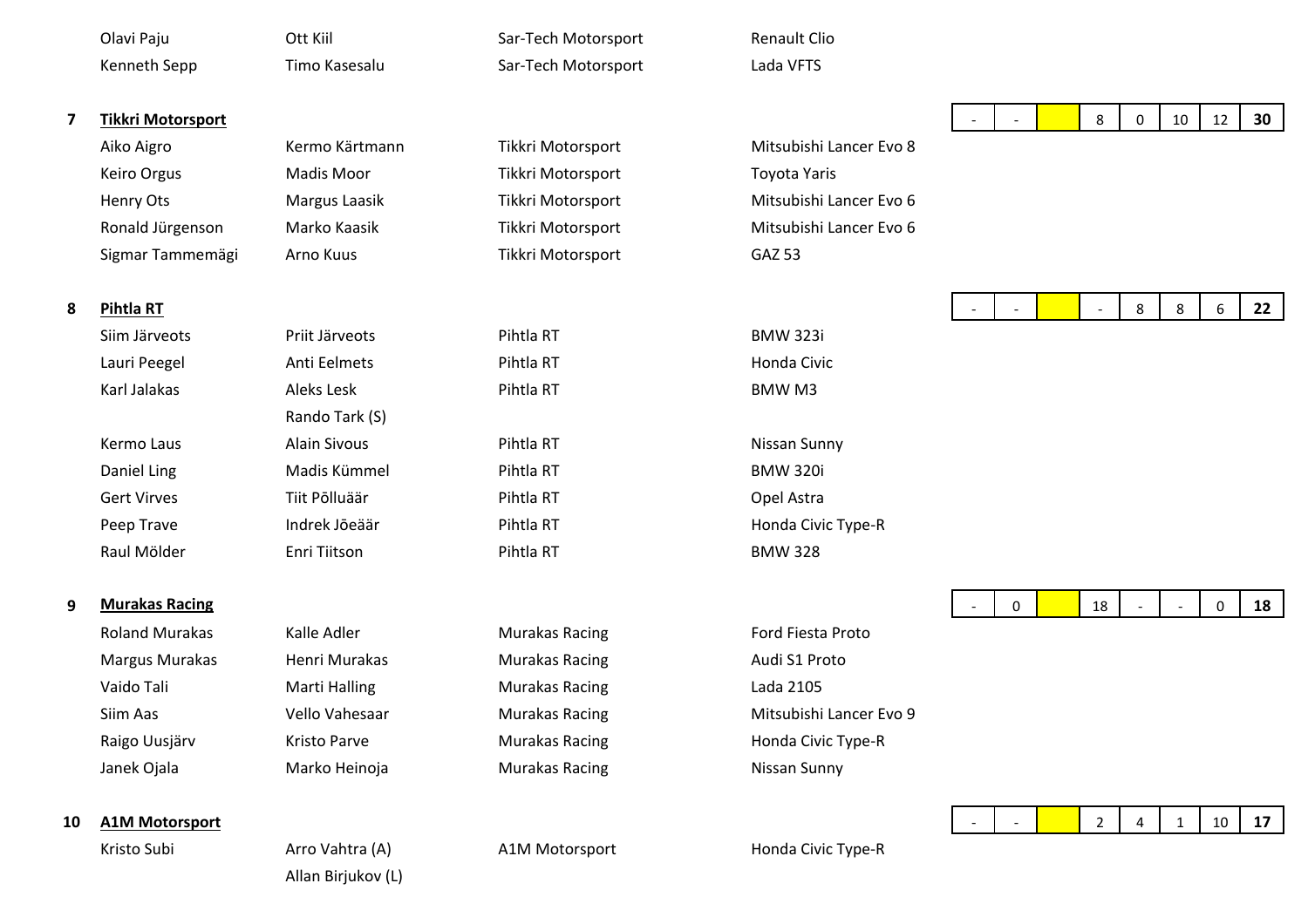|    |                            | Raido Subi             |                     |                         |        |             |                |             |              |    |
|----|----------------------------|------------------------|---------------------|-------------------------|--------|-------------|----------------|-------------|--------------|----|
|    | <b>Taavi Pindis</b>        | Avo Kivinukk           | A1M Motorsport      | <b>GAZ 52</b>           |        |             |                |             |              |    |
|    | Kasper Koosa               | <b>Taavi Trees</b>     | A1M Motorsport      | <b>BMW Compact 318</b>  |        |             |                |             |              |    |
|    | Erko Sibul                 | Kevin Keerov           | A1M Motorsport      | Lada VFTS               |        |             |                |             |              |    |
|    |                            |                        |                     |                         |        |             |                |             |              |    |
| 11 | <b>MS Racing</b>           |                        |                     |                         |        | 15          |                | 0           | $\mathbf 0$  | 15 |
|    | David Sultanjants          | Siim Oja               | <b>MS Racing</b>    | Citroen DS3             |        |             |                |             |              |    |
|    | Harri Rodendau             | Lauri Õlli             | <b>MS Racing</b>    | Ford Escort MK2         |        |             |                |             |              |    |
|    | Janek Vallask              | Marko Sverdlik         | <b>MS Racing</b>    | Subaru Impreza          |        |             |                |             |              |    |
|    |                            | Kaupo Vana (V)         |                     |                         |        |             |                |             |              |    |
|    | Vallo Nuuter               | Alar Tatrik            | <b>MS Racing</b>    | <b>BMW 316</b>          |        |             |                |             |              |    |
|    |                            |                        |                     | Subaru Impreza WRX STI  |        |             |                |             |              |    |
|    | Madis Vanaselja            | Jarmo Liivak           | <b>MS Racing</b>    | BMW M3                  |        |             |                |             |              |    |
|    | Harri Rodendau             | Lauri ölli             | <b>MS Racing</b>    | Ford Escort MK2         |        |             |                |             |              |    |
|    | Einar Laipaik              | Priit Piir             | <b>MS Racing</b>    | <b>BMWM3</b>            |        |             |                |             |              |    |
|    | Marek Kärner               | Eero Kikerpill         | <b>MS Racing</b>    | <b>BMW 316I</b>         |        |             |                |             |              |    |
|    | Marten Madissoo            | Margus Ainsalu         | <b>MS Racing</b>    | Ford Focus              |        |             |                |             |              |    |
|    |                            |                        |                     |                         |        |             |                |             |              |    |
| 12 | Juuru Tehnikaklubi         |                        |                     |                         | $\sim$ | $\mathbf 0$ | 6              | 6           | $2^{\circ}$  | 14 |
|    | <b>Taavi Niinemets</b>     | Esko Allika            | Juuru Tehnikaklubi  | <b>GAZ 51A</b>          |        |             |                |             |              |    |
|    |                            |                        |                     | BMW m3 (S)              |        |             |                |             |              |    |
|    | <b>Rainer Tuberik</b>      | Raido Vetesina         | Juuru Tehnikaklubi  | GAZ 51                  |        |             |                |             |              |    |
|    | Tarmo Bortnik              | Rain Kaljura           | Juuru Tehnikaklubi  | Gaz 51A                 |        |             |                |             |              |    |
|    | Raik-Karl Aarma            | Alo Vahtmäe            | Juuru Tehnikaklubi  | <b>GAZ 51</b>           |        |             |                |             |              |    |
|    | Tarmo Lee                  | Tōnu Nōmmik            | Juuru Tehnikaklubi  | <b>GAZ 51</b>           |        |             |                |             |              |    |
|    |                            |                        |                     |                         |        |             |                |             |              |    |
| 13 | <b>Kupatama Motorsport</b> |                        |                     |                         | 10     | $\mathbf 0$ | $\overline{0}$ | $\mathbf 0$ | $\mathbf{0}$ | 10 |
|    | Rünno Ubinhain             | Kristo Tamm            | Kupatama Motorsport | Mitsubishi Lancer Evo 7 |        |             |                |             |              |    |
|    | Siim Liivamägi             | <b>Edvin Parisalu</b>  | Kupatama Motorsport | Mitsubishi Lancer Evo 6 |        |             |                |             |              |    |
|    | <b>Meelis Hirsnik</b>      | <b>Illimar Hirsnik</b> | Kupatama Motorsport | GAZ 51                  |        |             |                |             |              |    |
|    |                            | Kaido Oru (E,V)        |                     |                         |        |             |                |             |              |    |

**<sup>14</sup> Thule Motorsport** <sup>8</sup> <sup>0</sup> <sup>0</sup> <sup>0</sup> - <sup>0</sup> **<sup>8</sup>**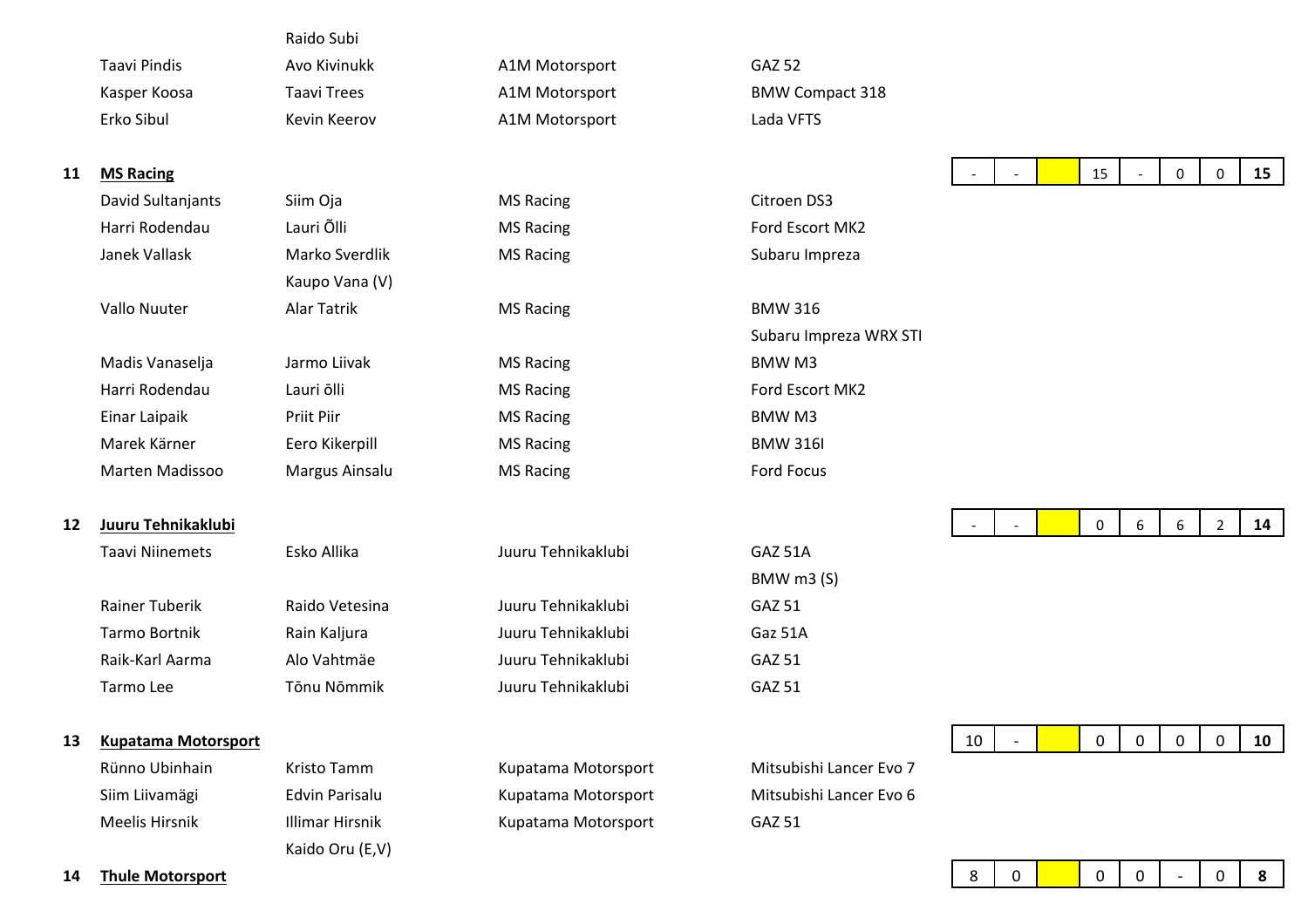| Avo Reimal     | Inga Reimal       | Thule Motorsport | VW Golf               |
|----------------|-------------------|------------------|-----------------------|
| Kristo Laadre  | Andres Lichtfeldt | Thule Motorsport | <b>Toyota Starlet</b> |
| Raigo Reimal   | Magnus Lepp       | Thule Motorsport | <b>Renault Clio</b>   |
| Priit Liblik   | Henri Rump        | Thule Motorsport | <b>GAZ 52</b>         |
| Daniel Lüüding | Raigo Väli        | Thule Motorsport | <b>BMW Compact</b>    |
| Peeter Tammoja | Janno Tapo        | Thule Motorsport | GAZ 53                |

| Kaido Vilu            | Ants Uustalu        | <b>GAZ Ralliklubi</b> | <b>GAZ 51</b> |
|-----------------------|---------------------|-----------------------|---------------|
| Janno Nuiamäe         | Aleksandr Serjodkin | <b>GAZ Ralliklubi</b> | GAZ 51        |
| <b>Martin Leemets</b> | Rivo Hell           | <b>GAZ Ralliklubi</b> | GAZ 51        |
| Birger Rasmussen      | Allan Birjukov      | <b>GAZ Ralliklubi</b> | GAZ 51        |
| Rünno Niitsalu        | Aaro Tiiroja        | EST                   | GAZ 53        |

| . .<br>' Ralliklubi<br>---<br>GA.<br>. .<br>$\tilde{}$ | $\overline{\phantom{0}}$ | 0 |  |
|--------------------------------------------------------|--------------------------|---|--|

|--|--|--|--|--|--|

| 16 |  | Märjamaa Rally Team |
|----|--|---------------------|
|    |  |                     |

| Märjamaa Rally Team |                 |                     |                    | $\overline{\phantom{0}}$ | 4 |
|---------------------|-----------------|---------------------|--------------------|--------------------------|---|
| Ats Nõlvak          | Mairo Ojaviir   | Märjamaa Rally Team | <b>GAZ 53</b>      |                          |   |
| Veiko Liukanen      | Toivo Liukanen  | Märjamaa Rally Team | <b>GAZ 51</b>      |                          |   |
| Tarmo Silt          | Rando Loel      | Märjamaa Rally Team | Honda Civic Type-R |                          |   |
|                     |                 |                     | GAZ 51             |                          |   |
| Neimo Nurmet        | Indrek Sepp     | Märjamaa Rally Team | GAZ 51A            |                          |   |
| Aare Müil           | Tiit Vanamölder | Märjamaa Rally Team | <b>GAZ 51</b>      |                          |   |
| Mart Mäll           | Elmo Valmas     | Märjamaa Rally Team | <b>GAZ 51</b>      |                          |   |
|                     |                 |                     |                    |                          |   |

### **Team Tehase Auto**

| Raul Jeets     | Andrus Toom | Team Tehase Auto | Škoda Fabia R5  |
|----------------|-------------|------------------|-----------------|
| Gregor Jeets * | Kuldar Sikk | Team Tehase Auto | Ford Fiesta R2T |

Sander Ilves **Lauri Veso Milrem Motorsport** Vaz 21051 Tiina Ehrbach **Nele Jalakas** Milrem Motorsport Nissan Sunny



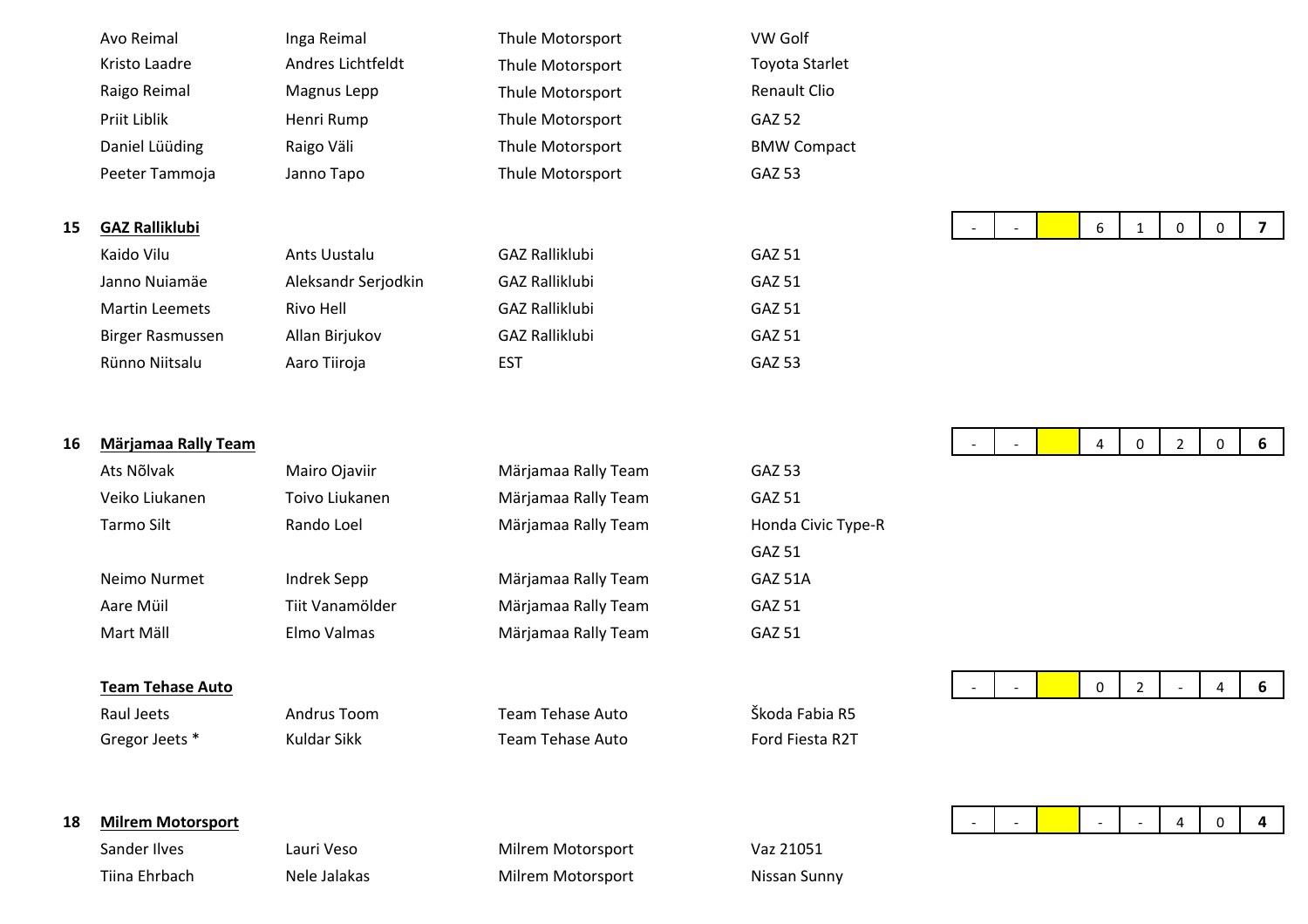|    | Raido Laulik            | <b>Ilmar Pukk</b><br><b>Gunnar Heina</b>               | <b>EST</b>               | Nissan Sunny    |                                                                                           |
|----|-------------------------|--------------------------------------------------------|--------------------------|-----------------|-------------------------------------------------------------------------------------------|
| 19 | <b>MRF Motorsport</b>   |                                                        |                          |                 | 1<br>$\mathbf{1}$                                                                         |
|    | Raiko Aru               | Veiko Kullamäe                                         | <b>MRF Motorsport</b>    | BMW M3          |                                                                                           |
|    | <b>Bogdan Shemet</b>    | Sven Andevei                                           | <b>MRF Motorsport</b>    | <b>BMW 320I</b> |                                                                                           |
|    | <b>G.M. Racing SK</b>   |                                                        |                          |                 | $\mathbf 0$<br>$\mathbf{0}$<br>$\mathbf 0$<br>$\mathbf 0$<br>$\sim$                       |
|    | <b>Tanel Samm</b>       | <b>Kaimar Taal</b>                                     | G.M.Racing SK            | Ford Fiesta R2  |                                                                                           |
|    | Kristen Volkov          | Erki Eksin                                             | G.M.Racing SK            | <b>BMW 316</b>  |                                                                                           |
|    | Henrikas Matijosaitis   | Mindaugas Cepulis                                      | G.M.Racing SK            | Ford Fiesta R2  |                                                                                           |
|    | <b>SK Villu</b>         |                                                        |                          |                 | $\mathbf 0$<br>$\mathbf 0$<br>$\mathbf 0$<br>$\blacksquare$<br>$\overline{\phantom{a}}$   |
|    | Martin Kio              | Jüri Lohk                                              | SK Villu                 | GAZ 51          |                                                                                           |
|    | <b>Mihkel Vaher</b>     | Kristjan Metsis                                        | SK Villu                 | <b>BMW 320</b>  |                                                                                           |
|    | Frederik Annus          | Mihkel Reinkubjas                                      | SK Villu                 | <b>BMW 328</b>  |                                                                                           |
|    | Vändra TSK              |                                                        |                          |                 | $\mathbf 0$<br>$\mathsf k$<br>$\mathbf 0$<br>$\sim$<br>$\overline{\phantom{a}}$<br>$\sim$ |
|    | Alo Põder               | Tarmo Heidemann                                        | Vändra TSK               | GAZ 51          |                                                                                           |
|    | <b>Gert Lombiots</b>    | Gert Roosipõld                                         | Vändra TSK               | Ford Escort RS  |                                                                                           |
|    | Priit Guljajev          | Gerdi Guljajev                                         | Vändra TSK               | Nissan Sunny    |                                                                                           |
|    |                         |                                                        |                          |                 |                                                                                           |
|    |                         | Punktiarvestus EMV klassides / points in EMV classes : |                          |                 |                                                                                           |
|    | Koht võistlusel / place |                                                        | 1 2 3 4 5 6 7 8 9 10     |                 |                                                                                           |
|    | Punktid / points        |                                                        | 25 18 15 12 10 8 6 4 2 1 |                 |                                                                                           |
|    |                         | Powerstage punktiarvestus / points on powerstage       |                          |                 |                                                                                           |

Koht klassis / place in class 1 2 3 4 5